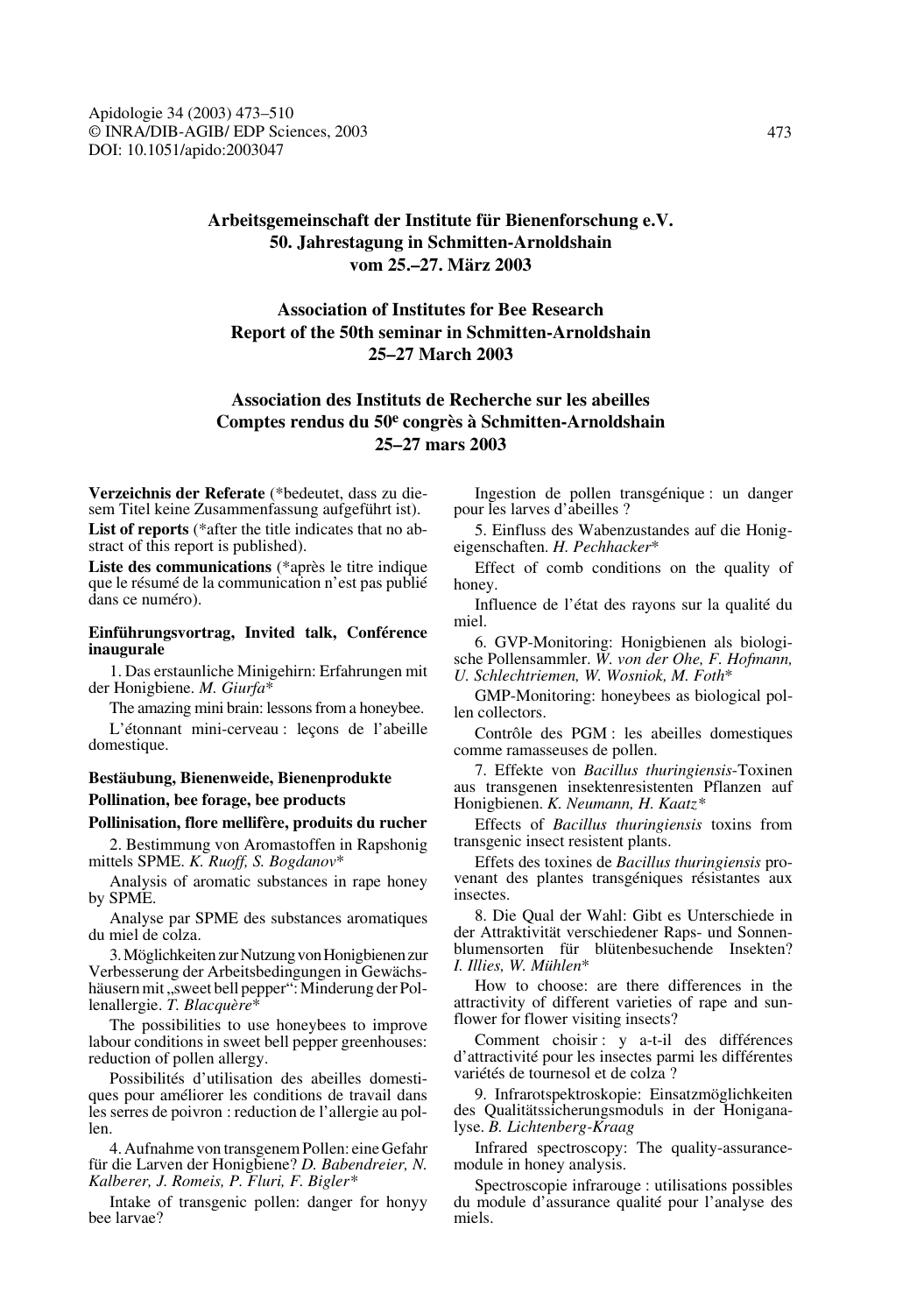10. Zur Unterscheidung zwischen Wald- und Tannenhonig mittels chemisch-physikalischer Parameter. *K. Frei, H. Horn*

The differentiation of spruce and fir honey by means of chemical and physical parameters.

Différenciation des miels d'épicéa et des miels de sapin à l'aide de paramètres chimiques et physiques.

#### **Pflanzenschutz, Rückstände**

#### **Plant protection, residues**

#### **Protection des plantes, résidues**

11. Ringversuch 2002: Methode zur Einschätzung der Auswirkungen von Pflanzenschutzmitteln auf Bienenbrut (*Apis mellifera*) unter Halbfreilandbedingungen (Zelt-Versuch). *D. Brasse, W. Mühlen, W. von der Ohe, A. Schur, I. Tornier, K. Wallner, M. Wehling*

Honey bee brood ring-test 2002: Method for the assessment of side effects of plant protection products on the honey bee (*Apis mellifera*) brood under semi-field conditions (tunnel test).

Test de l'anneau 2002 : Méthode pour évaluer les effets des produits phytosanitaires sur le couvain d'abeilles (*Apis mellifera*) en condition de semiplein champ (essai en tunnel).

12. Bestimmung organischer Säuren mittels HPLC: Sortentypisches Profil und Rückstandsanalyse. *B. Lichtenberg-Kraag*

Organic acids in honey: Natural profile and determination of residues.

Identification des acides organiques à l'aide de la HPLC : profil spécifique de l'espèce et analyse des résidus.

13. Rückstandsbelastung von Honigen aufgrund von Fungizidspritzungen in die Rapsblüte. *B. Büchler, B. Volkmann*

Residues in honey due to blossom application of fungicides in canola.

Résidus de fongicides dans le miel résultant de pulvérisations sur les fleurs de colza.

14. Pestizidrückstände in Honig und Bienenwachs aus der Schweiz. *S. Bogdanov, G. Ryll, H. Roth*

Pesticide residues in honey and beeswax produced in Switzerland.

Résidus de pesticides dans le miel et la cire d'abeilles provenant de Suisse.

15. Oxalsäure und Calcium-Oxalate in Honig. *M. Wehling, W. von der Ohe, K. von der Ohe*\*

Oxalic acid and Calcium-oxalates in honey.

L'acide oxalique et les oxalates de calcium dans le miel.

16. Rückstände organischer Säuren im Honig – Entwicklung eines Kontrollsystems für Öko-Imkereien. *U. Kubersky, O. Boecking, M. Wehling, W. von der Ohe*\*

Residues of organic acids in honey – development of a control system for ecological bee keeping.

Résidus d'acides organiques dans le miel : mise au point d'un système de contrôle pour l'apiculture biologique.

17. Rückstandsanalysen in Bienenprodukten – Bilanz eines Monitoringprojektes der Landwirtschaftskammer Westfalen-Lippe. *I. Illies, M. Rieger, W. Mühlen*\*

Analysis of residues in bee products – results of a scanning project in the German region of Westfalen-Lippe.

Analyse des résidus dans les produits du rucher – bilan d'un projet de surveillance de la chambre d'agriculture de Wesphalie-Lippe.

18. Rückstände in Prämierungshonigen aus Baden und Württemberg. Die Entwicklung von 1992– 2003. *K. Wallner, A. Schroeder, D. Weber*\*

Residues in awarded honeys from the German Region Baden and Württemberg. The development from 1992–2003.

Résidus dans les miels primés de la région du Bade-Wurtemberg : l'évolution de 1992 à 2003.

19. Zum Wirkstoffeintrag mit dem Pollen nach Blütenbehandlungen. *K. Wallner, D. Weber, A. Schur*\*

Collection of active substances with pollen after treatment of blossoms.

Récolte de substances actives par les abeilles après traitement sur les fleurs.

20. Aktuelle Rückstandssituation im Bienenwachs – ein Ländervergleich. *A*. *Schroeder, K. Wallner, D. Weber*\*

The actual situation of residues in bee's wax – comparison of countries.

La situation actuelle des résidus dans la cire : comparaison entre pays.

21. Sulfonamidrückstände in deutschen Honigen – Zur aktuellen Situation. *K. Wallner*

Sulfonamide-residues in German honeys – The actual situation.

Résidus de sulfonamides dans les miels allemands – la situation actuelle.

#### **Andere Hymenopteren**

#### **Other hymenopterans**

#### **Autres hyménoptères**

22. Die Geruchskomponente beim Fütterungsverhalten der Hummel *Bombus terrestris*. *S. Den Boer, M.J. Duchateau*\*

The smelly side in feeding behaviour in the bumble bee *Bombus terrestris*.

Composantes olfactives dans le comportement alimentaire du bourdon *Bombus terrestris*.

23. Melanose bei der Hummel *Bombus terrestris*. *R. Oomen, M.J. Duchateau*\*

Melanosis in the bumble bee *Bombus terrestris*.

La mélanose chez le bourdon *Bombus terrestris*.

24. Der Einfluss von Temperatur und Licht auf die Fluggeschwindigkeit von Hornissen, *Vespa crabro*. *S. Spiewok, E. Schmolz*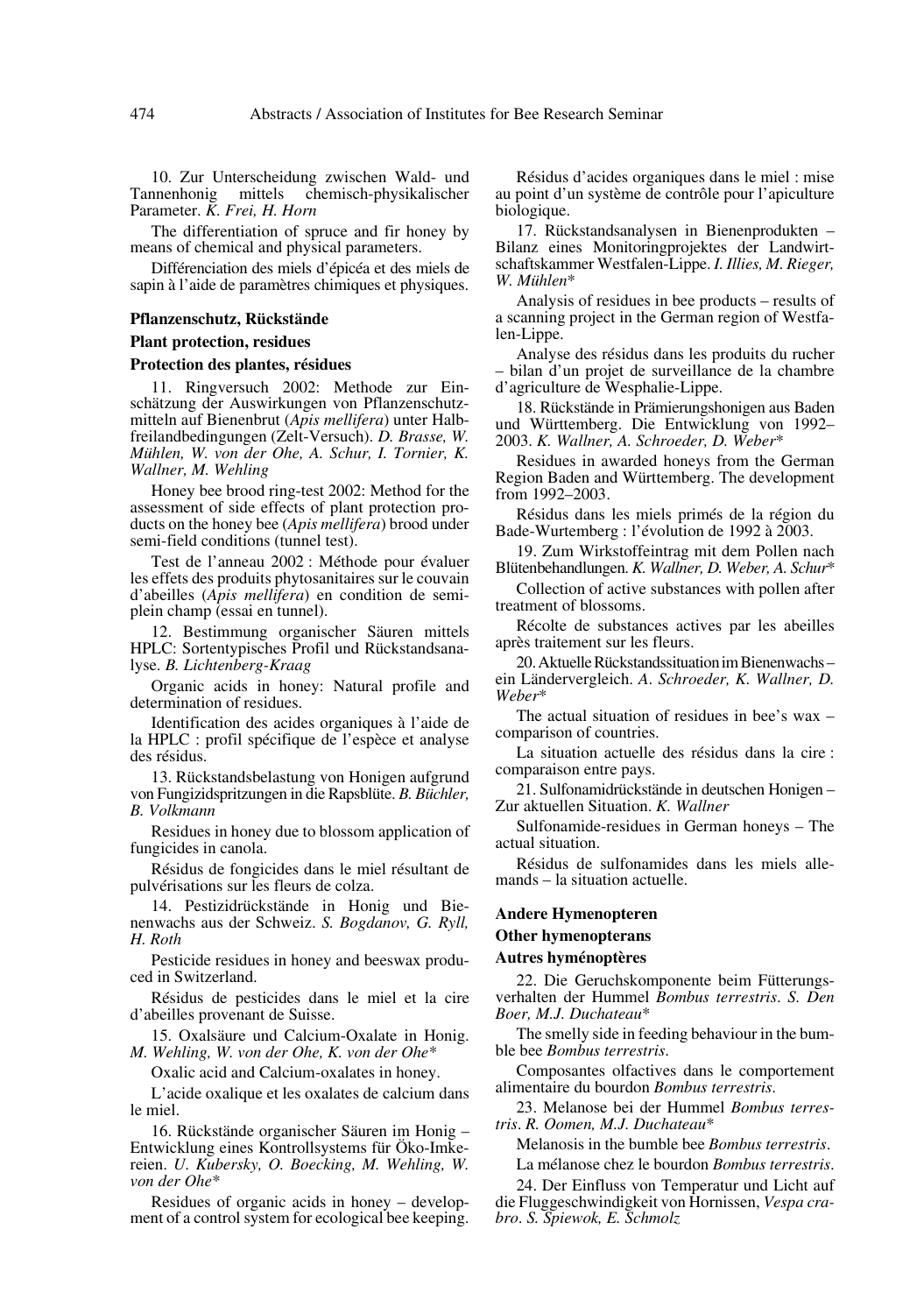The influence of temperature and light on the flight velocity of the European hornet, *Vespa crabro.*

Influence de la température et de la lumière sur la vitesse de vol des frelons (*Vespa crabro*).

25. Die Biologie des Nistens bei der neotropen Hummel *Bombus melaleucus. W. Hoffmann, A. Torres, P. Neumann\**

Nesting biology of the Neotropical bumble bee *Bombus melaleucus*.

Biologie de la nidification chez le bourdon néotropical *Bombus melaleucus*.

26. Prachtbienen-Männchen sammeln an Ölblumen in Südbrasilien. *S. Cappellari, P. Aumeier, B. Harter-Marques, W. Engels*

Male orchid bees collect from oil-secreting flowers in South Brazil.

Dans le sud du Brésil, les mâles des Euglossini butinent les fleurs sécrétant de l'huile.

#### **Physiologie, Verhalten**

**Physiology, behaviour**

#### **Physiologie, comportement**

27. Untersuchungen über die Vermehrung und Honigproduktion sowie über das Hygiene- und Putzverhalten des Ökotyps der Sjcenica-Pester Hochebene. *Z. Stanimirovic, J. Stevanovic, D. Cirkowic*

Investigations of reproductive, productive, hygienic and grooming features of Syenichko-Peshterski honey bee ecotype.

Études sur la reproduction, la production de miel et le comportement hygiénique et de toilettage de l'écotype du haut-plateau de Sjenica-Pester.

28. Selbstorganisation und Musterbildung bei der Honigbiene (*Apis mellifera*). *H. Scharpenberg, R. Moritz\**

Self organisation and pattern forming in the honeybee (*Apis mellifera*).

Auto-organisation et émergence de structure chez l'abeille *Apis mellifera*.

29. Computerbasierte Farbmarkierung an Honigbienen. *M. Kleinhenz, J. Tautz*

Computer-based colour marking of honeybees.

Marquage de couleur généré par ordinateur sur les abeilles domestiques.

30. 9 ODA +? – Neues zu den alten Drohnenkarussell-Experimenten. *D. Dietz, A. Brockmann, J. Spaethe, J. Tautz\**

9 ODA +? – New results for old experiments with a drone caroussel.

9-ODA + ? Nouveaux résultats pour les vieilles expériences utilisant un caroussel à males.

31. Die Struktur der Wabenzelle der Honigbienen – rund oder hexagonal? *Ch.W.W. Pirk, H.R. Hepburn, S.E. Radloff, C. Hepburn, J. Tautz\**

The structure of honeybee cells – round or hexagonal?

La structure des cellules d'abeilles : rondes ou hexagonales ?

32. Chemische Auslöser für das Kampfverhalten junger Königinnen (*Apis mellifera). J. Pflugfelder, N. Koeniger, R. Crewe*

Chemical releasers of queen fighting in *Apis mellifera*.

Déclencheurs chimiques du comportement de combat des jeunes reines d'*Apis mellifera*.

33. Zellbesuche im gedeckelten Brutbereich der Honigbiene. *B. Bujok, J. Tautz*

Cell visits in the capped brood area of a honey bee colony.

Visite des cellules dans la zone du couvain operculé de l'abeille domestique.

34. Inzestvermeidung bei *Apis mellifera* durch unterschiedliche Wahl des Paarungsortes von Königin und Drohn. *N. Koeniger, G. Koeniger, H. Pechhacker*\*

Avoiding incest in *Apis mellifera* by choosing different mating places by queens and drones.

Les reines et les mâles d'*Apis mellifera* évitent l'inceste en choisissant des lieux d'accouplement variés.

35. Die Wirkung der Nahrung auf die Zusammensetzung des Giftes bei Honigbienen unter kontrollierten Bedingungen. *N. Peiren, F.J. Jacobs*\*

The effect of nourishment on the composition of honeybee venom in a controlled environment.

L'action de la nourriture sur la composition du venin d'abeilles en conditions contrôlées.

36. Trophallaxis zwischen Ammenbienen und Pollensammlerinnen unter Laborbedingungen bei *Apis mellifera carnica*. *P. Renner, N. Hrassnigg, K. Crailsheim*

Trophallaxis between nurse bees and pollen foragers under laboratory conditions in *Apis mellifera carnica*.

Trophallaxie entre les nourrices et les butineuses de pollen dans des conditions de laboratoire chez *Apis mellifera carnica.*

37. Veränderung des Alterspolyethismus nach Entfernen von Brut und Nahrungsvorräten bei *Apis mellifera carnica. S. Hahshold, K. Petritsch, N. Hrassnigg, K. Crailsheim* 

Shifting in age-polyethism after drastic removal of all brood and food stores and combs (*Apis mellifera carnica*).

Modifications du polyéthisme lié à l'âge après élimination du couvain et des réserves de nourriture chez *Apis mellifera carnica.*

38. Anpassungen des individuellen Verhaltens von Arbeiterinnen (*Apis mellifera carnica*) an eine extreme Mangelsituation. *K. Petritsch, S. Hahshold, N. Hrassnigg, K. Crailsheim*

Individual behaviour of worker bees (*Apis mellifera carnica*) under normal conditions and after drastic removal of all brood, food stores and combs.

Adaptation du comportement individuel des ouvrières (*Apis mellifera carnica*) à une situation de disette extrême.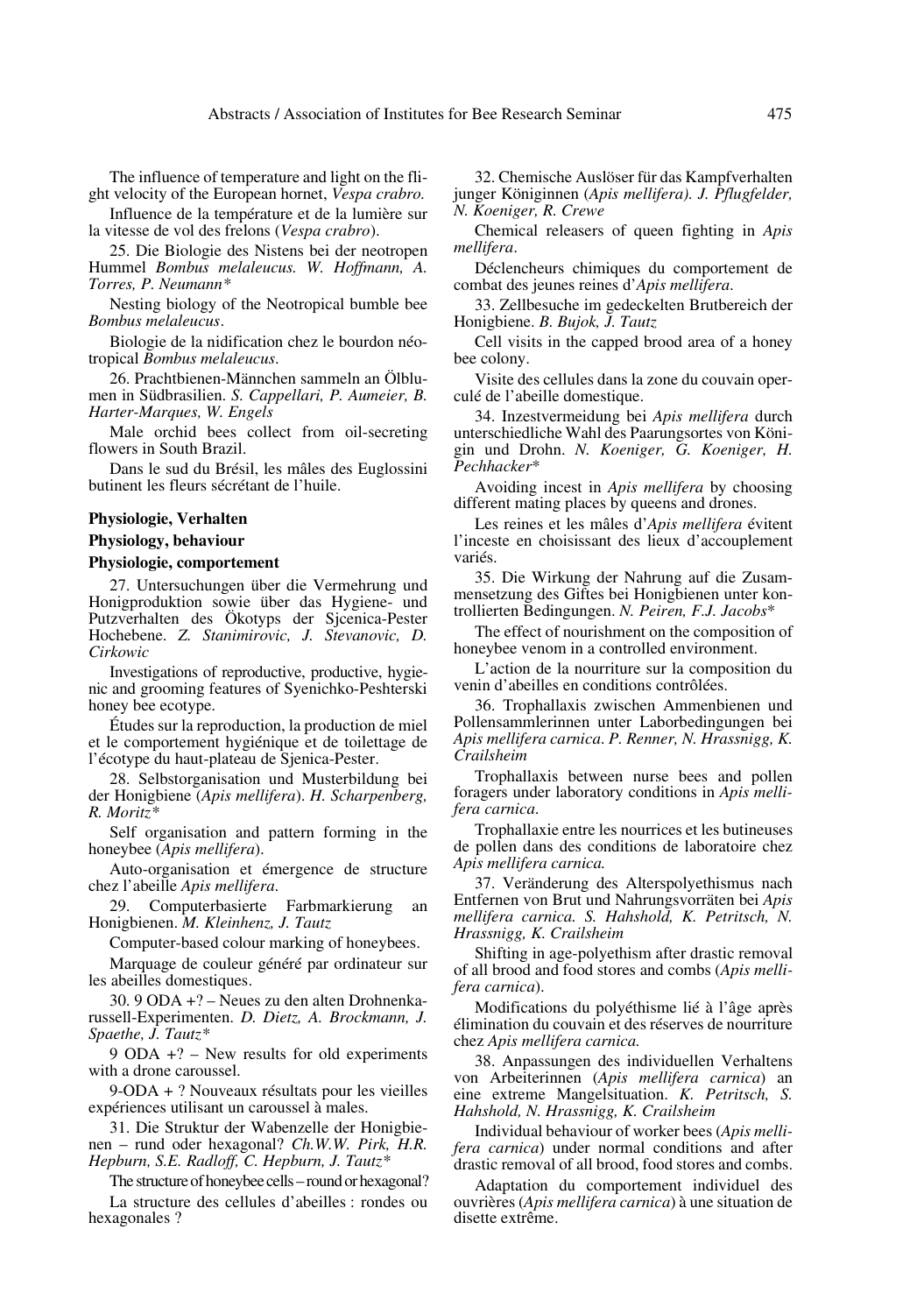39. Arbeiterinnen sind von Geburt an unterschiedlich – Einfluß der Patrilinie auf die Ovarentwicklung weiselloser Arbeiterinnen von *Apis mellifera*. *G.R. Makert1,3, R.J. Paxton, K. Hartfelder*

Workers differ from birth – the effect of patriline on the ovary development of queenless honey bee (*Apis mellifera*) workers.

Les ouvrières diffèrent dès la naissance – influence de la lignée paternelle sur le développement ovarien d'orphelines d'*Apis mellifera*.

# **Morphologie**

# **Morphology**

## **Morphologie**

40. Vergleichende Morphologie des Begattungszeichens bei 4 *Apis* Arten und seine Funktion. *G. Koeniger, N. Koeniger, S. Tingek\**

Comparative morphology of the mating sign in 4 *Api*s species and its function.

Étude comparative de la morphologie du signe de fécondation chez 4 espèces d'*Apis* et sa fonction.

41. Altersabhängige Ultrastruktur der Hypopharyngeal Drüse in Arbeiterinnen (*Apis mellifera carnica*). *J. Deseyn*

Ultrastructural plasticity of the hypopharyngeal gland with respect to age in workers of *Apis mellifera carnica.*

L'ultrastructure de la glande hypopharyngienne chez les ouvrières d'*Apis mellifera carnica* dépend de leur âge.

# **Reproduktion, Zucht, Genetik Reproduction, breeding, genetics Reproduction, sélection, génétique**

42. Sozialparasitische Klone der Kaphonigbiene (*Apis mellifera capensis*) und Mehrfachbefall von Völkern bei *A. m. scutellata. S. Härtel, P. Neumann, P. Kryger, G.J. Moltzer, R.F.A. Moritz, R.M. Crewe*\*

Social parasitic Cape honeybee clones (*Apis mellifera capensis*) and multiple infestations of *A. m. scutellata* host colonies.

Clones d'abeilles du Cap (*Apis mellifera capensis*), parasites sociaux, et les infestations multiples des colonies hôtes *A. m. scutellata.*

43. Reproduktive Dominanz bei der Aufzucht von Nachschaffungsköniginnen bei *Apis mellifera capensis. K. Hessler, S. Härtel, P. Neumann, R.F.A. Moritz, H.R. Hepburn*\*

Reproductive dominance in rearing emergency queen cups in *Apis mellifera capensis*.

Dominance reproductive lors de l'élevage des reines de supersédure ches *Apis mellifera capensis.*

44. Evolution der Polyandrie und Spermienlimitierung bei der Honigbiene (*Apis mellifera*). *F.B. Kraus, P. Neumann, J. van Praagh, R.F.A. Moritz*\*

Evolution of polyandry and limitation of sperm number in honeybees (*Apis mellifera*).

Évolution de la polyandrie et limitation du nombre de spermatozoïdes chez l'abeille domestique (*Apis mellifera*).

45. Spermienzahlen kleiner und grosser Drohnen der Honigbiene (*Apis mellifera*). *H. Schlüns, E.A. Frank, J. van Praagh, R.F.A. Moritz*\*

Number of spermatozoa in small and big drones in the honeybee (*Apis mellifera*).

Nombre de spermatozoïdes chez les mâles d'abeilles (*Apis mellifera*) de petite et de grosse taille.

46. Kritische Phasen beim Sozialparasitismus durch die Kap Honigbiene *Apis mellifera capensis. W.J. Boot, J.N.M. Calis, M.H. Allsopp*

Critical stages in social parasitism by the Cape honey bee, *Apis mellifera capensis*.

Les phases critiques du parasitisme social de l'abeille du Cap (*Apis mellifera capensis).*

47. Geschlechtsbestimmende Allele und Populationsbiologie der Biene. *M. Hasselmann, M. Beye*\*

Sex alleles and population biology of bees.

Allèles sexuels et biologie des population d'abeilles.

48. Sicher oder nicht sicher? – die Inselbelegstellen Norderney und Langeoog auf dem Prüfstand. *O. Boecking, W. von der Ohe, R.F.A. Moritz*\*

Safe or unsafe? – test in the mating yards on the German islands Norderney und Langeoog.

Sûr ou pas ? Test des ruchers de fécondation des îles allemandes Norderney et Langeoog.

49. Abschätzung der Populationsgröße mit DNA Mikrosatelliten am Beispiel von *Apis dorsata*. *R.F.A. Moritz, N. Koeniger, S. Tingek\**

Estimation of the population size with DNA microsatellites, a demonstration with *Apis dorsata.*

Estimation de la taille de la population à l'aide des microsaltellites d'AND : l'exemple d'*Apis dorsata*.

50. Sozialparasitismus durch legende Arbeiterinnen der Kaphonigbiene (*Apis mellifera capensis*): Befallsgrad bei wilden *A. m. scutellata* Populationen. *C. von der Heide*, *S. Härtel, G.J. Moltzer, R.M. Crewe, J. van Praagh, P. Neumann\**

Social parasitism by laying Cape honeybee workers (*Apis mellifera capensis*): infestation levels of wild *A. m. scutellata* host populations.

Parasitisme social par les ouvrières de l'abeille du Cap (*Apis mellifera capensis)* : niveaux d'infestation chez les populations sauvages d'*A. m. scutellata*.

51. Unterschiede in der Ovarentwicklung bei Arbeiterinnen der sozialparasitischen Kaphonigbiene (*Apis mellifera capensis*) im Verlauf der Infektion. *G.J. Moltzer, S. Härtel, P. Neumann, H.R. Hepburn\**

Differential ovarial development of social parasitic Cape honeybee workers (*Apis mellifera capensis*) in the course of infestation.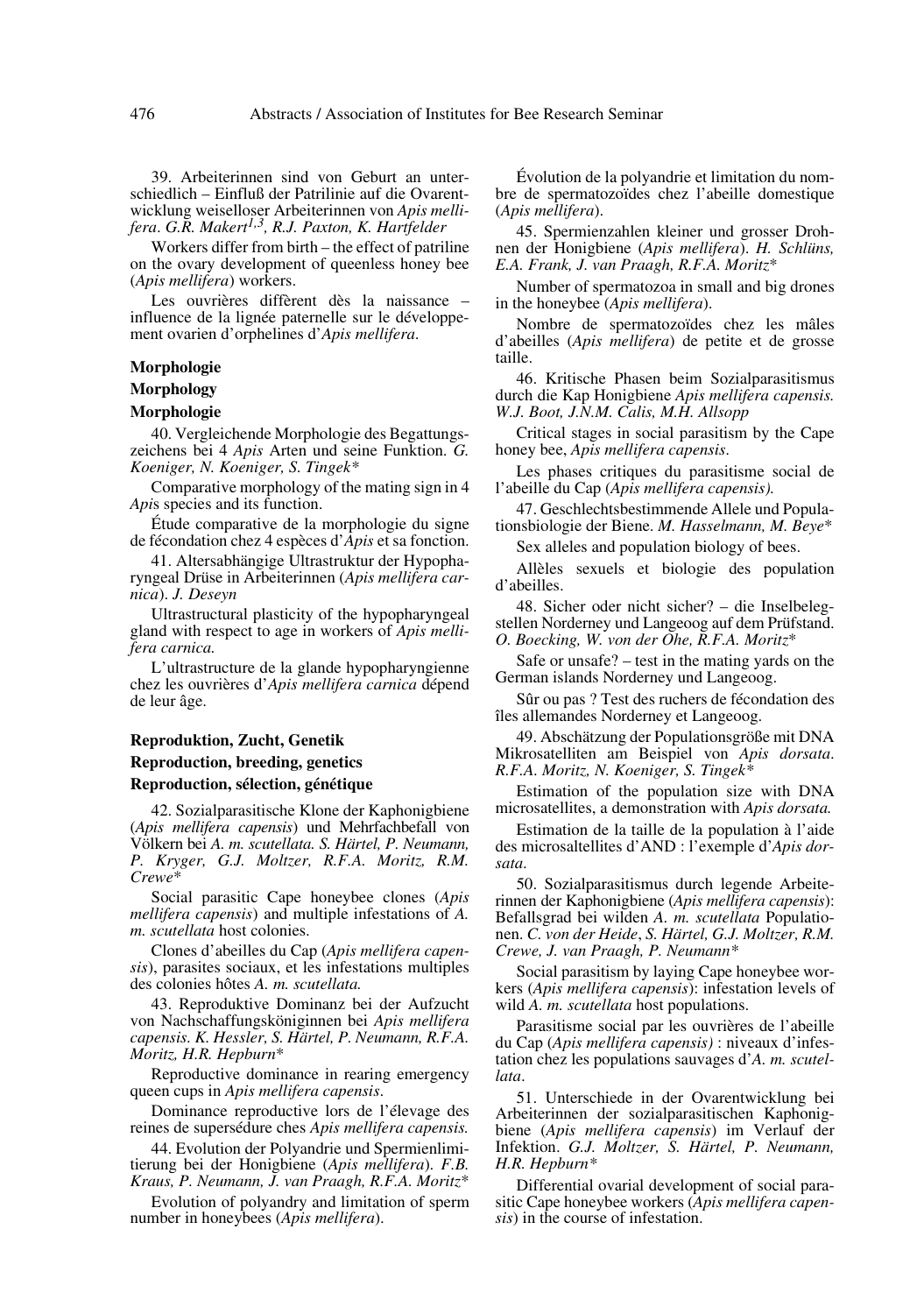Différence dans le développement ovarien des ouvrières de l'abeille parasite sociale du Cap (*Apis mellifera capensis)* au cours de l'infestation.

52. Konkurrenz um die reproduktive Dominanz und intraspezifischen Sozialparasitismus in weisellosen Kaphonigbienen (*Apis mellifera capensis*). *K. Hessler, S. Härtel, P. Neumann, G.J. Moltzer, R.F.A. Moritz, H.R. Hepburn\**

Competition for reproductive dominance and intraspecific social parasitism in queenless Cape honeybees (*Apis mellifera capensis*).

Concurrence pour la dominance reproductive et parasitisme social intraspécifique chez les abeilles du Cap (*Apis mellifera capensis)* orphelines.

#### **Bienenpathologie**

#### **Bee pathology**

## **Pathologie des abeilles**

53. Auftreten vom Kashmir Bienen Virus in Hessen*. R. Siede, R. Büchler*

Occurence of Kashmir bee virus in Hessen.

Apparition du virus du Cachemire dans la province de Hesse.

54. Der Einfluss von Propolis auf den Larven-Stoffwechsel und die Puppen-Metamorphose von *Galleria mellonella*. *A. Garedew*

The effect of propolis on larval metabolism and pupal metamorphosis of *Galleria mellonella*.

Influence de la propolis sur le développement larvaire et la métamorphose nymphale de *Galleria mellonella*.

55. Biochemische Charakterisierung von Feld Isolaten von *Paenibacillus larvae* subsp*. larvae*. *S. Neuendorf, K. Hedtke, E. Genersch*

Biochemical characterization of field isolates of *Paenibacillus larvae* subsp. *larvae*.

Caractérisation biochimique d'isolats au champ de *Paenibacillus larvae* subsp. *larvae*.

56. Infektion von Bienenvölkern mit durch Paenibacillus larvae larvae kontaminiertem Wachs. *H. Hansen, C.J. Brodsgaard, W.Ritter*\*

Infection of bee colonies by *Paenibacillus larvae larvae* contaminated wax.

Infection de colonies d'abeilles domestiques par de la cire contaminée par *Paenibacillus larvae larvae.*

57. Einflussfaktoren auf das Auftreten von Kalkbrut. *M. Leuthner, R. Büchler\**

Factors influencing the occurence of chalk brood. Facteurs influençant l'apparition de couvain plâtré.

# **Imkerliche Praxis**

# **Bee managment**

# **Pratique apicole**

58. Die Bedeutung von Volksentwicklung, Völkerführung, Witterung und Tracht für das Aufkommen des Schwarmtriebes – Ergebnisse des Forschungsprogramms "Volksentwicklung" 1989–2002. *G. Liebig*\*

Influence of colony development, colony handling, climatic conditions and nectar flow on the development of swarming impulse – results of the research program "colony development" 1989– 2002.

Influence du développement des colonies, de la conduite des colonies, des conditions climatiques et de la miellée sur l'apparition de l'instinct d'essaimage.

59. Der kleine Beutenkäfer (*Aethina tumida*, Coleoptera: Nitidulidae): eine invasive Art für europäische Honigbienen Populationen. *P. Neumann*\*

The small hive beetle (*Aethina tumida*, Coleoptera: Nitidulidae): an invasive species in European honeybee populations.

Le petit coléoptère des ruches (*Aethina tumida*, Coleoptera : Nitidulidae) : une espèce invasive pour les populations d'abeilles domestiques européennes.

60. Völkersterben in Deutschland – eine erste Analyse. *Ch. Otten*\*

Colony death in Germany – a preliminary analysis. Mortalité de colonies en Allemagne : analyse préliminaire.

61. Bienenhaltung in Jordanien. *N. Haddad\**

Beekeeping in Jordan.

L'apiculture en Jordanie.

62. Zur Bildung und Pflege von Jungvölkern. Eine Bilanz von acht Jahren "Völkervermehrung in vier Schritten*". G. Liebig*\*

Producing and caring for young colonies. Showing the balance of 8 years of "colony multiplication in four steps".

Production et soin des jeunes colonies : bilan de huit années de la méthode « augmentation des colonies en quatre étapes ».

63. Der Einfluss der Völkerführung auf den Wassergehalt im Honig. *G. Liebig, K. Hampel*\*

Influence of colony management on water content in honey.

Influence de la conduite des colonies sur la teneur en eau du miel.

64. Biene und Imkerei im Schulunterricht. *F. Schaper*\*

Bee and beekeeping in school lessons.

L'abeille et l'apiculture dans l'enseignement scolaire.

65. Fluoreszenzmikroskopie zur Qualitätskontrolle von Drohnensperma. *M. Podlewski, J. Wilde, J. Glogowski, W. Demianowicz, J. Bialkowska*

Application of fluorescent microscopy to determine the quality of drone sperm.

La microscopie à fluorescence pour contrôler la qualité du sperme des mâles.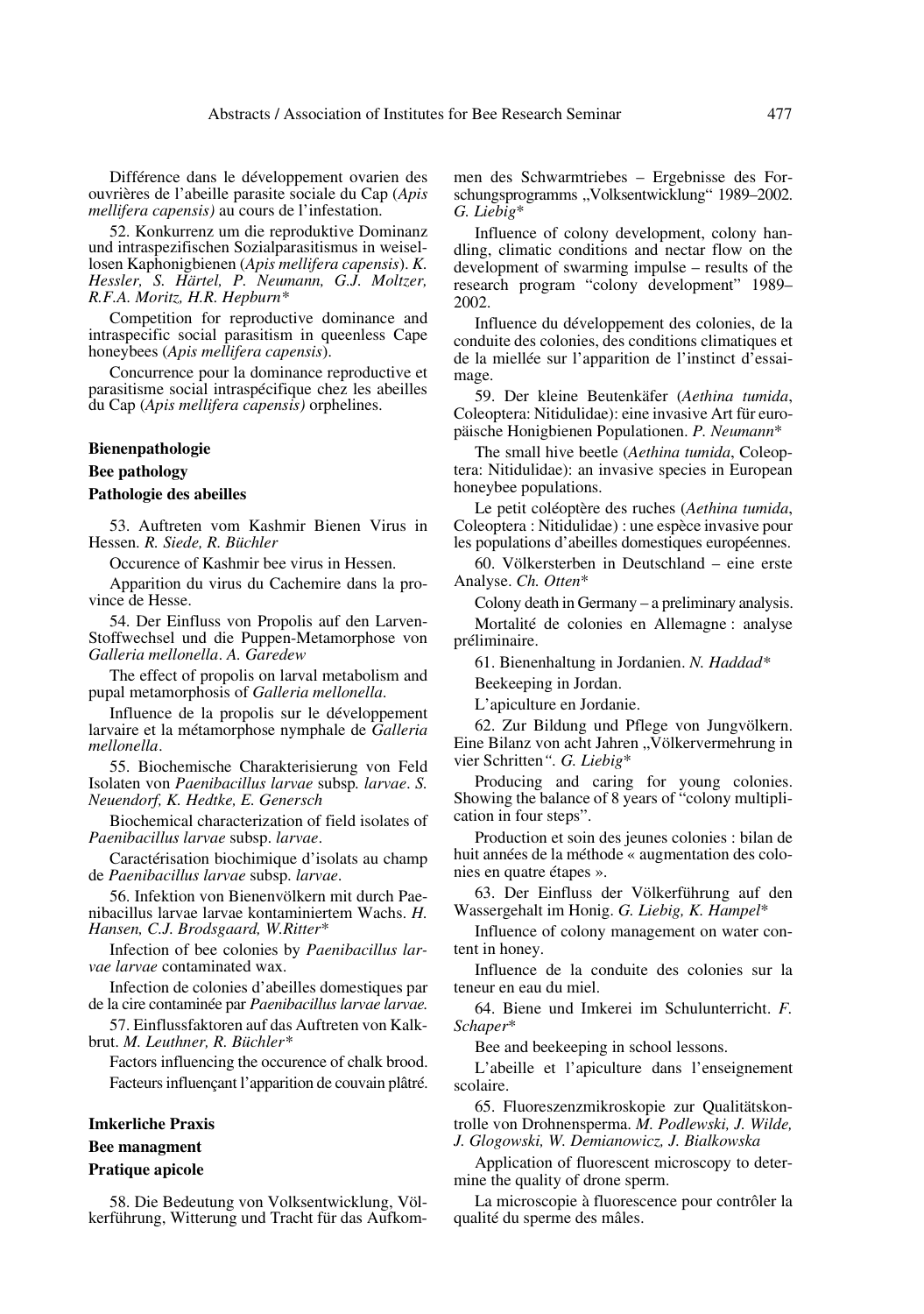# **Varroose: Biologie, Toleranz Varroosis: Biology Varroose : Biologie**

66. Genetische Parameter für einige Varroatoleranzmerkmale bei *Apis mellifera carnica*. *K. Bienenfeld, N. Reinsch, F. Reinhardt, R. Büchler, D. Ahrens-Lagast*\*

Genetic parameter for some characters of tolerance against *Varroa destructor.*

Paramètre génétique pour quelques caractères de tolérance à *Varroa destructor*.

67. Finden mit *Varroa destructor* befallene Bienenarbeiterinnen schlecht in das Bienenvolk zurück? *J. Kralj, S. Fuchs*

Have bees infested by *Varroa destructor* difficulties to find home?

Les ouvrières d'abeilles infestées par *Varroa destructor* ont-elles des difficultés à retrouver leur colonie ?

68. Der Einfluss von *Varroa*-Milben auf den Energiegehalt, das Hämolymph-Volumen und die Proteinkonzentration von Bienenpuppen. *C. Contzen, A. Garedew, E. Schmolz*

The influence of *Varroa destructor* mites on energy content, hemolymph volume and protein concentration of bee pupae.

Influence de *Varroa destructor* sur la teneur énergétique, le volume de l'hémolymphe et la concentration protéique des nymphes d'abeilles.

69. Die Überlebensrate nach vier Jahren von unbehandelten und nicht betreuten mit Varroa destructor befallenen Völkern der Honigbienen. *I. Fries*\*

Four years survival rates of non-treated, nonmanaged *Varroa* infested bee colonies.

Les taux de survie après quatre années de colonies infestées par *Varroa destructor* sans traitement ni soins.

70. (Z)-8-Heptadecen vermindert die Reproduktion von *Varroa destructor* in Brutzellen. *N. Milani, G. Della Vedova, F. Nazzi*\*

(Z)-8-Heptadecene reduces the reproduction of *Varroa destructor* in brood cells.

Le (Z)-8-heptadécène réduit la reproduction de *Varroa destructor* dans les cellules de couvain.

71. Söhne und Töchter sind kein Zufall: Faktoren der Bienenlarve beeinflussen das Geschlecht der *Varroa*-Nachkommen (*Varroa destructor*). *C. Garrido, P. Rosenkranz*

Factors of the bee larvae influence the sex determination of *Varroa destructor* offspring.

Certains facteurs de la larve d'abeille influent sur le sexe des descendants de *Varroa destructor*.

72. Untersuchungen zum Auftreten beschädigter Milben. *S. Berg, R. Büchler*\*

Studies of occurence of injured mites.

Études de l'apparition d'acariens mutilés.

73. Einfluss von Hygieneverhalten auf die Population von *Varroa destructor*: Ein Vergleich von Primorski und Carnica Völkern. *J.N.M. Calis, W.J. Boot, E. Pieterse*

Impact of hygienic behaviour on *Varroa destructor* populations: a comparison between Primorski bees and Carnolian bees.

Influence du comportement hygiénique des abeilles sur la population de *Varroa destructor* : une comparaison entre des colonies Primorski et *carnica*.

74. Zur Populationsdynamik bei *Varroa destructor*: Untersuchung der Entwicklung des Befallsgrades von *Apis mellifera*-Völkern in verschiedenen Jahren. *J. Radtke*

Population dynamics of *Varroa destructor*: Study of the development of the level of infestation of *Apis mellifera*-colonies in different years.

La dynamique des populations de *Varroa destructor* : Étude de l'évolution du degré d'infestation de colonies d'*Apis mellifera* au cours de différentes années.

75. Molekulargenetische Analyse des Ausräumverhaltens gegenüber *Varroa*-parasitierter Brut. *K. Bienefeld, G. Arnold\**

Molecular genetic analysis of removal behavior of brood parasitized by *Varroa destructor.*

Analyse par génétique moléculaire de comportement d'élimination du couvain parasité par *Varroa destructor.*

76. Forschungsprojekt "Varroatoleranz" in Bayern – Organisation und Ergebnisstand. *D. Arth, D. Krautwig, H. Schuster*\*

Research project: *Varroa destructor*-resistance in Bavaria.

Projet de recherche sur la résistance à *Varroa destructor* en Bavière.

77. Einmal blau schadet Bienenpuppen nicht – nach Vitalfärbung mit Trypanblau entwickeln sich adulte Bienen. *M. Herrmann, G. Kanbar, W. Engels*

A blue rinse never hurt a bee pupa – adult bees develop from pupae vital stained with trypan blue.

Une coloration bleue unique ne nuit pas aux nymphes d'abeille – les abeilles adultes se développent normalement après une coloration vitale au bleu trypane.

78. *Varroa* Toleranz in Frankreich bei *Intermissa* Bienen aus Tunesien und ihren natürlich gepaarten Nachkommen: 1993–2003. *J. Kefuss, J. Vanpoucke, J. Ducos de Lahitte, W. Ritter*

*Varroa destructor* resistance in France of *intermissa* bees from Tunisia and their naturally mated descendants: 1993–2003.

La résistance en France à *Varroa destructor* d'abeilles *intermissa* provenant de Tunisie et de leurs descendantes fécondées naturellement : 1993–2003.

# **Varroose: Bekämpfung Varroosis: Control**

#### **Varroose : Lutte**

79. Bienenverträglichkeit verschiedener Winterbehandlungen zur Bekämpfung von *Varroa destructor. J.-D. Charrière, A. Imdorf, R. Kuhn*\*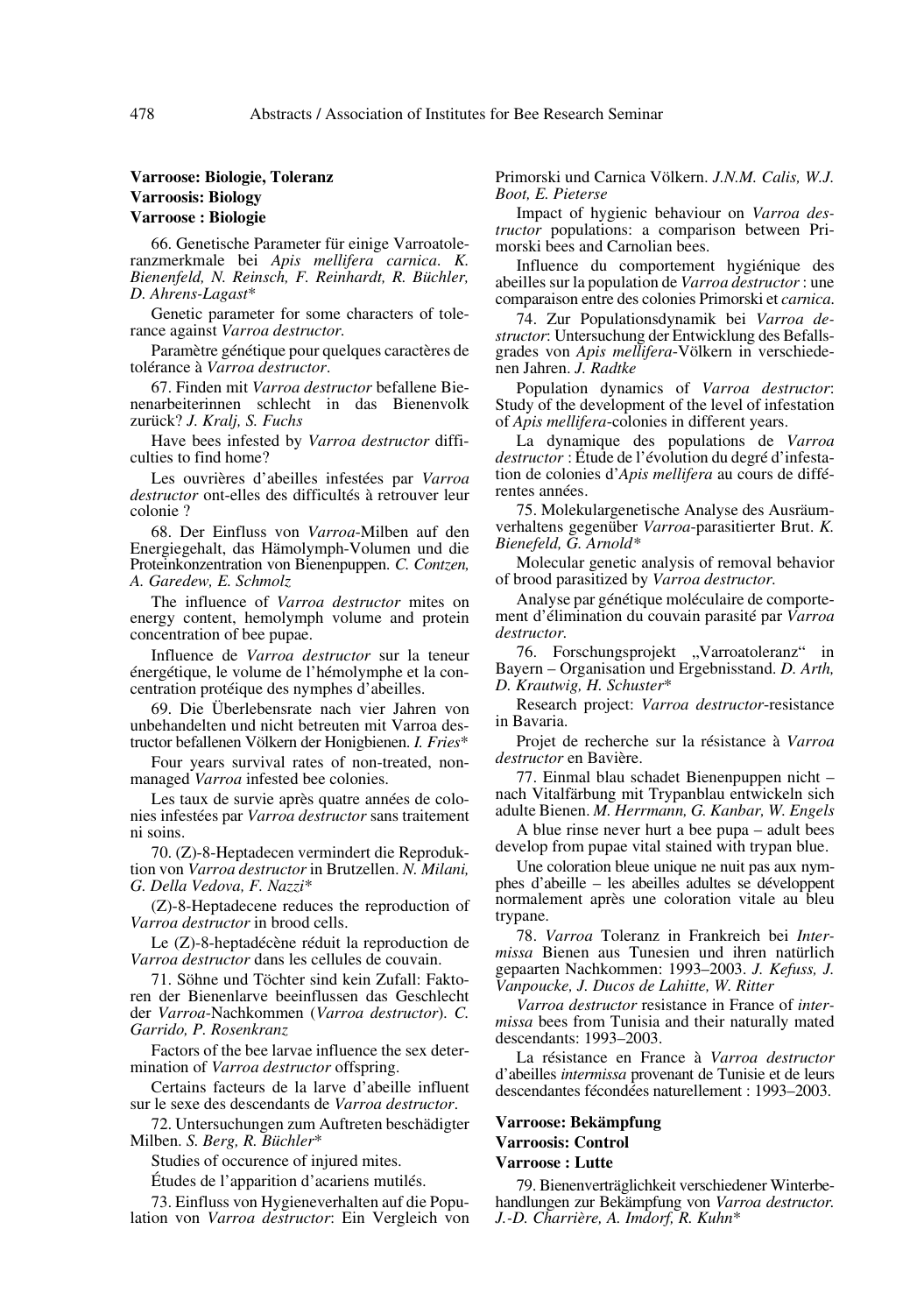Effect of different winter treatments for control of *Varroa destructor.*

Effet de divers traitement hivernaux contre *Varroa destructor.*

80. Legalisierung des Einsatzes der Oxalsäure zur Varroose-Bekämpfung – Sachstand und Perspektiven. *E. Rademacher*\*

Legalisation of treatment with oxalic acid for control of varroosis.

Légalisation du traitement à l'acide oxalique pour la lutte contre la varroose.

81. Saisonabhängiger *Varroa destructor*-Befall von Bienen, Arbeiterinnenbrut und Drohnenbrut sowie Konsequenzen für die Bekämpfung. *P. Rosenkranz, M. Renz*

*Varroa destructor* infestation of adult bees, worker brood and drone brood during the season and consequences for treatment concepts.

Infestation des abeilles, du couvain d'ouvrières et du couvain de mâles par *Varroa destructor* selon la saison et les conséquences pour la lutte.

82. Forschung zur Bekämpfung von *Varroa destructor* in Holland: Apistan Resistenz, Frühjahrsbehandlung und Effizienz von Spätsommer und Herbst/ Winterbehandlungen. *T. Blacquière, B. Cornelissen, J. Vorstman*\*

*Varroa destructor* control research in Holland: Apistan-resistance; spring treatments and efficacy of late summer and autumn/winter treatments.

La recherche dans le domaine de la lutte contre *Varroa destructor* en Hollande : résistance à l'Apistan, traitement de printemps et efficacité des traitements de fin d'été et d'automne/hiver.

83. Eine Flasche bewährt sich: Ergebnisse des Feldversuches "Medizinflasche" 1999–2003. *G. Liebig\** 

A succesful bottle: results of field experiments with a "medical bottle" 1999–2003.

Une bouteille à succès : résultats des expériences de terrain avec la « bouteille médicinale » de 1999– 2003.

84. *Varra destructora-Bekämpfung mit "Osinal"*. *A. Imdorf, R. Kuhn*\*

*Varroa destructor* control with "Osinal".

Traitement contre *Varroa destructor* avec « Osinal ».

**Bestäubung, Bienenweide, Bienenprodukte Pollination, bee forage, bee products Pollinisation, flore mellifère, produits du rucher**

**9. Infrarotspektroskopie: Einsatzmöglichkeiten des Qualitätssicherungsmoduls in der Honiganalyse.** *B. Lichtenberg-Kraag* (Länderinstitut für Bienenkunde Hohen Neuendorf e.V., 16540 Hohen Neuendorf, Germany)

Honig bietet aufgrund seiner natürlichen Herkunft eine Vielfalt an Inhaltsstoffen wie kaum ein anderes Lebensmittel. Um Imker zu motivieren gute Qualität zu produzieren, die sie dem Verbraucher auch vorweisen können, ist es erforderlich Honigproben einer umfangreichen Kontrolle zu unterziehen. Als Methode für den Routineeinsatz bietet sich die Infrarotspektroskopie (FT-IR) an, die bereits zur Untersuchung anderer Lebensmittel eingesetzt wird. Die meisten Parameter der chemischphysikalischen Honiguntersuchung (Zuckerspektrum, pH-Wert, freie Säuren und elektrische Leitfähigkeit; HMF und Prolin als "Screeningverfahren") können schnell, kostengünstig und zuverlässig analysiert werden. Die statistische Auswertung der chemisch-physikalischen Analyse unter Berücksichtigung von Farbe und Konsistenz von 821 Honigen (12 Sorten) zeigt, dass sich 6 Sorten zu 90– 100 % und 3 Sorten zu mehr als 70 % anhand dieser Daten bereits klassifizieren lassen. Durch Erweiterung der Software um das Qualitätssicherungsmodul (QA)-Modul ergeben sich zusätzliche Einsatzmöglichkeiten für die FT-IR in der Honiguntersuchung. Das QA-Modul analysiert nicht nur an den Wellenlängen, wo z.B. bestimmte Zucker absorbieren, sondern das komplette mittlere Infrarotspektrum einer Probe. Durch Vergleich mit dem Spektrum der Kalibrierungsproben wird überprüft, ob dieser Honig einer der kalibrierten Sorten entspricht. Nach Erstellung von ersten Kalibrierungsmodellen mit Raps- und Robinienhonigen zeigt sich, dass sich die FT-IR in der Routine zur Bestimmung dieser Sorten einsetzen lässt, und damit könnte die sehr zeitintensive Pollenanalyse teilweise ersetzt werden. So wurden von z.B. 176 Honigen unterschiedlichster botanischer Herkunft alle 15 Rapshonige identifiziert. Außerdem könnte das QA-Modul nach entsprechender Kalibrierung evtl. auch zur Aufdeckung von Honigverfälschungen eingesetzt werden. Zusätzliche Messungen sind nicht erforderlich. Die Ergebnisse des QA-Moduls werden gleichzeitig mit denen der chemisch-physikalischen Untersuchung nach einer Messung in der Resultatszeile dargestellt.

#### **Infrarotspectroscopy: The Quality-Assurance-Module in honey analysis**

Honey is a natural product with a high variety of ingredients not comparable to any other natural food stuff. To motivate beekeepers to produce high quality and to certify this quality for the consumer, an extensive quality analysis which includes the determination of botanical origin is a prerequisite. Infrared spectroscopy is a suitable and reliable method in routine food quality control. Fouriertransformed infrared spectroscopy can be used for the determination of many physicochemical parameters in honey analysis (main sugar components, pH, free acidity and electrical conductivity; HMF and Prolin as "screening-method") in a fast, economical, and reliable. Way. 821 samples of 12 types of unifloral honey were statistically evaluated for their physiochemical properties, colour and consistency. These data made it possible to classify correctly 90– 100% of samples belonging to 6 types of unifloral honey, and 70–80% of samples belonging to three other types. Using the Quality-Assurance (QA)-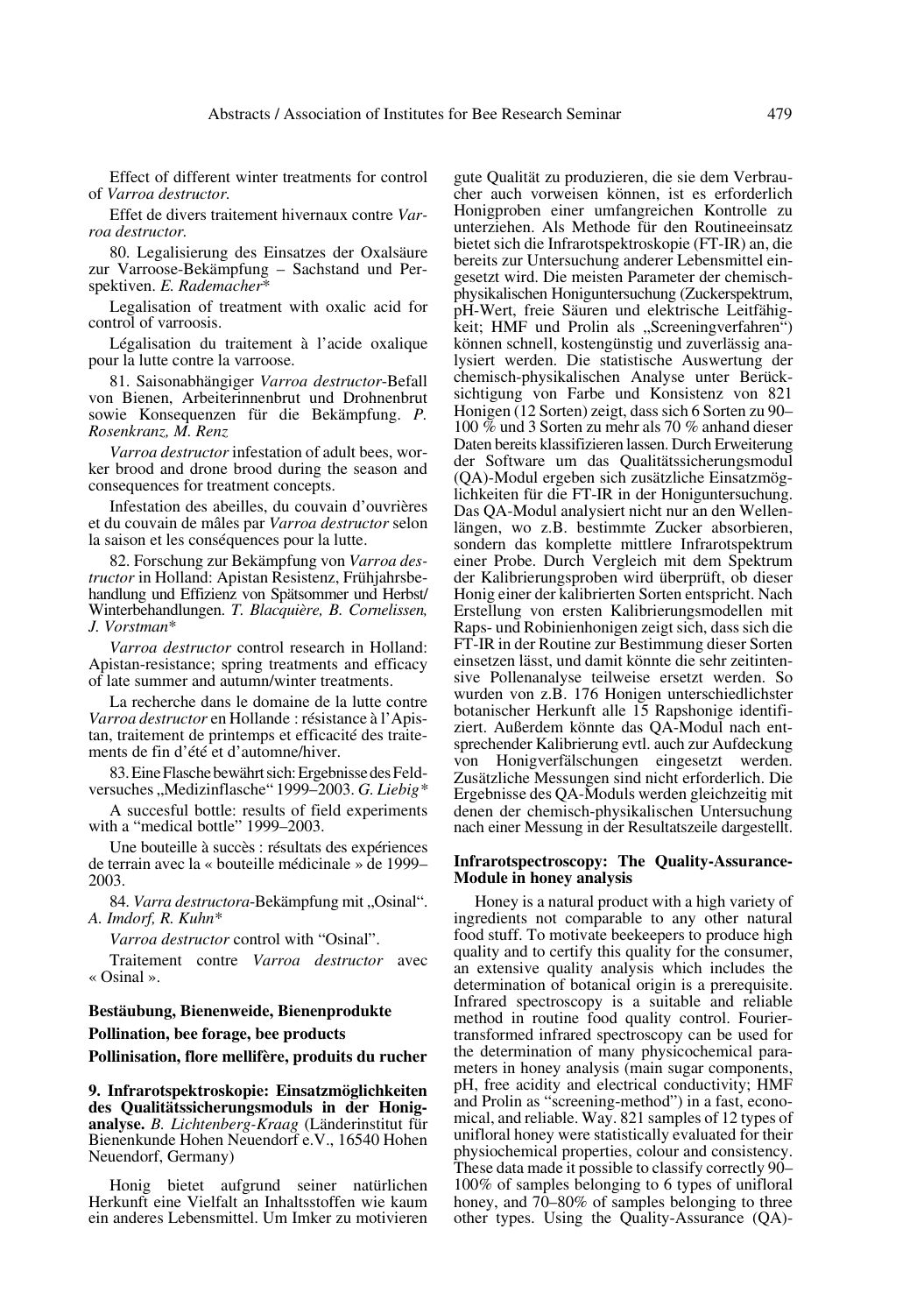Module, an additional software package, even more parameters in honey analysis can be measured by FT-IR. The QA-Module analyses not only wave lengths corresponding to the absorption of e.g. different sugars, but the complete infrared spectrum of a certain sample. Spectrum of the unknown sample is compared with those the calibrated samples and thereby the corresponding honey type is determined. Preliminary calibration models of honeys from rape or robinia indicate that identification of these unifloral honey types is possible with this method. This partly opens the possibility for routine purposes to replace the time consuming pollen analysis by FT-IR. All 15 rape honeys out of 176 honey samples from different botanical origin were correctly identified. After calibration the QA-module may also be used for detection of honey adulterations. The results Additional measurements of the honey sample are not necessary, since results of the QA-Module are displayed at the same time as results of the physicochemical analysis.

#### **Spectroscopie infrarouge : utilisations possibles du module d'assurance qualité pour l'analyse des miels**

Du fait de son origine naturelle, le miel présente une diversité de composants que peu d'autres aliments possèdent. Afin de motiver les apiculteurs à produire un miel de bonne qualité garanti au consommateur, il est indispensable de soumettre les échantillons de miel à des contrôles étendus. La spectroscopie infrarouge (FT-IR) est une méthode adaptée et fiable qui est déjà couramment utilisée pour étudier d'autres aliments. La plupart des paramètres de l'analyse physico-chimique des miels (spectre glucidique, pH, acides libres et conductivité électrique ; HMF et proline comme « méthode de screening ») peuvent être analysés rapidement, de façon fiable et à un coût raisonnable. L'exploitation statistique de l'analyse physico-chimique qui tient compte de la couleur et de la consistance de 821 miels (12 variétés) montre que 6 variétés peuvent être classées à 90–100 % et 3 variétés à plus de 70 % au moyen de ces données. En ajoutant un logiciel au module d'assurance qualité (module AQ), on obtient des possibilités supplémentaires d'utilisation de la FT-IR pour l'analyse des miels. Le module AQ analyse les longueurs d'ondes correspondant à l'absorption de certains sucres, mais aussi le spectre infrarouge moyen complet d'un échantillon. On compare le miel avec le spectre des échantillons calibrés et on vérifie s'il correspond à l'une des variétés calibrées. La mise au point des premiers modèles de calibrage avec des miels de colza et de robinier montre que la FT-IR peut être utilisée couramment pour la détermination de ces variétés et pourrait ainsi partiellement remplacer l'analyse pollinique très longue à mettre en oeuvre. Ainsi, par exemple, sur 176 miels d'origines botaniques les plus variées, la totalité des 15 miels de colza a pu être identifiée. De plus, le module AQ pourrait également servir à déceler les adultérations de miel après un calibrage adéquat. Il n'y a pas besoin de réaliser d'autres mesures étant donné que les résultats du module AQ sont affichés en même temps que ceux de l'analyse physico-chimique.

**10. Zur Unterscheidung zwischen Wald- und Tannenhonig mittels chemischer und physikalischer Parameter***. K. Frei, H. Horn* (Landesanstalt für Bienenkunde, Universität Hohenheim, 70593 Stuttgart, Germany)

Die Einordnung von Honigtauhonigen in Waldoder Tannenhonig erfolgt zur Zeit nur sensorisch. Da dies in vielen Fällen sehr schwierig ist und Tannenhonige höhere Preise erzielen als Waldhonige, ist es von großem wirtschaftlichem Interesse eindeutige und damit quantifizierbare chemische und physikalische Parameter zur Unterscheidung von beiden Honigsorten zu finden. Als Probenmaterial wurden jeweils 100 einheimische (mittels Pollenanalyse ermittelt) Wald- und Tannenhonige mit eindeutigen sensorischen Merkmalen auf folgende Parameter hin untersucht: pH-Wert, elektrische Leitfähigkeit, freie Säuren, Lactone, Invertase, Diastase, Viskosität, Zucker- und Aminosäurenspektrum. 88 % der Tannenhonige hatten einen pH-Wert zwischen 4,7 und 5,3, fast 80 % der Waldhonige zwischen 4,3 und 4,9. Die elektrische Leitfähigkeit wurde nach DIN-Norm 10753 gemessen. Die Mehrzahl der Tannenhonige lagen im Bereich zwischen 1100 bis 1300 µS/cm, die meisten Waldhonige zwischen 800 und 1000 µS/cm. Das Zuckerspektrum wurde nach DIN-Norm 10758 bestimmt. Bei den Trisacchariden Erlose und Raffinose wurden Unterschiede festgestellt, die jedoch nicht signifikant waren. Das Aminosäurenspektrum wurde mittels HPLC bestimmt. Die Waldhonige zeigten in der Summe höhere Aminosäurengehalte als die Tannenhonige. Bei den einzelnen Aminosäuren konnten keine signifikanten Unterschiede nachgewiesen werden. Die bisher untersuchten Parameter liefern keine klaren Ergebnisse für eine objektive Unterscheidung von Wald- und Tannenhonigen. Folgende zusätzliche Untersuchungen sind geplant: Aromastoffe, Citronen- und Ameisensäuregehalte, Überprüfung der Kirkwoodzahl. Dabei sollen alle Messungen auch am Honigtau beider Honigsorten durchgeführt werden.

#### **The differentiation of spruce and fir honey by means of chemical and physical parameters**

Until now, classification of honeydew honeys in spruce (*Picea abies*) honeys or fir (*Abies alba)* honeys has been only possible through sensory analysis. Because this is very difficult in many cases and fir honeys have higher prices than spruce honeys, it is of great economical interest to find clear and quantifiable chemical and physical parameters that can differentiate both honey types. The following parameters were examined in 100 local spruce and fir honeys, determined by pollen analysis and with clear sensory characteristics: pH, electric conductivity, free acids, lactones, invertase, diastase, viscosity, sugar- and amino acid spectrum.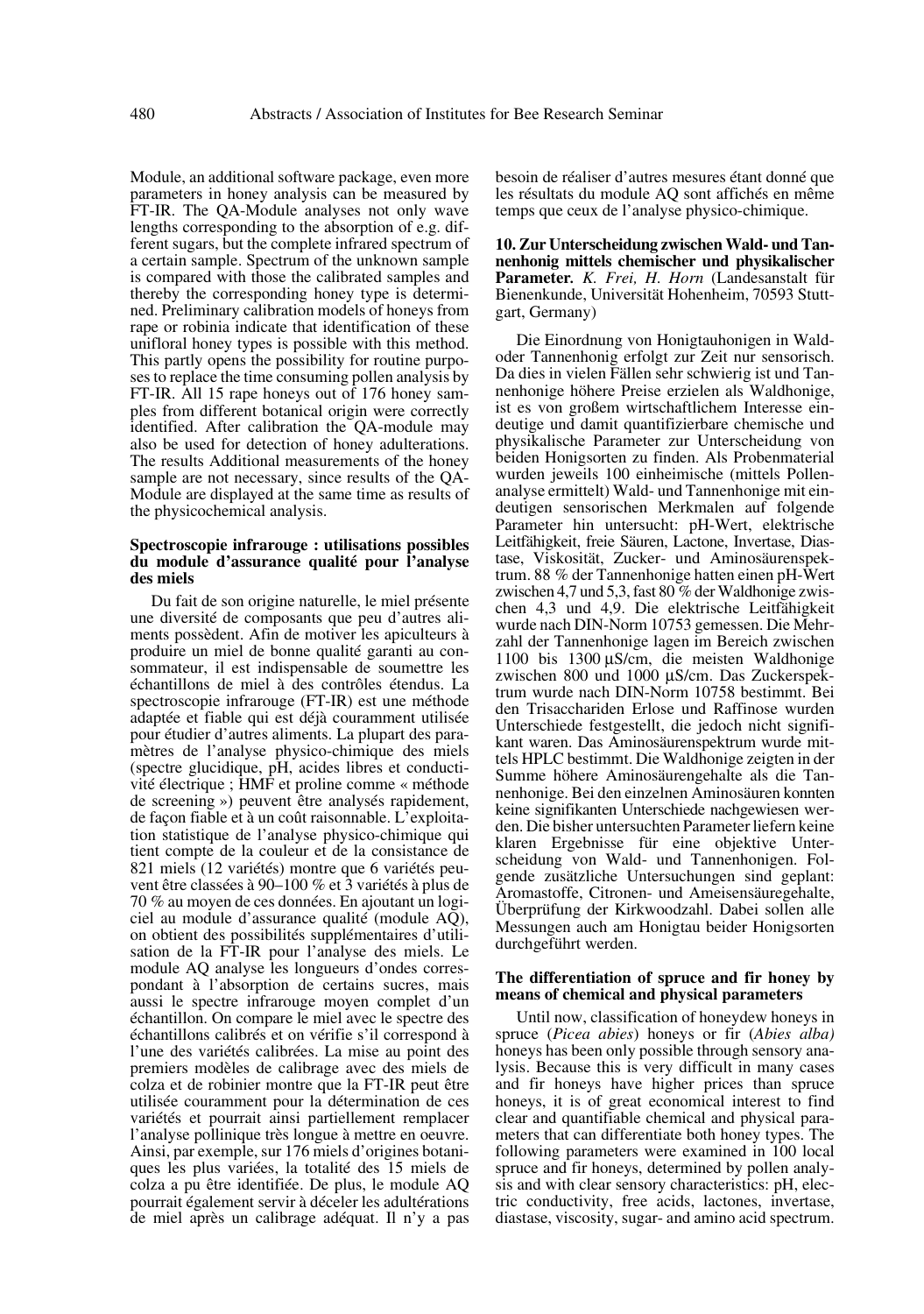The pH-value of 88% of fir honeys ranged from 4.7 to 5.3, the one of almost 80% of the spruce honeys from 4.3 to 4.9. The electric conductivity was measured according to DIN-standard 10753. It stood between 1100 and 1300  $\mu$ S/cm for most fir honeys and between 800 and 1000  $\mu$ S/cm for most of the spruce honeys. The sugar spectrum was determined according to DIN-standard 10758. Differences, although not significant, were found between the trisaccharides erlose and raffinose. The amino acid spectrum was determined by means of HPLC. In total, the amino acid content of spruce honeys was higher than that of fir honeys. No significant differences could be verified concerning the individual amino acids. All parameters that were analysed up to now do not give clear results for an objective differentiation between spruce and fir honeys. The following additional examinations are planned: aromatic compounds, citric acid- and formic acid- content, examination of the Kirkwood number. All measurements will have to be carried out also on honeydew of both honey types.

## **Différenciation des miels d'épicéa et des miels de sapin à l'aide de paramètres chimiques et physiques**

Le classement des miels de miellat en miels d'épicéa et en miels de sapin n'est effectué à l'heure actuelle qu'à l'aide d'une analyse sensorielle. Comme cela est le plus souvent très difficile et que les miels de sapin atteignent des prix plus élevés que les miels d'épicéa, il est d'un grand intérêt économique de trouver des paramètres chimiques et physiques clairs et donc quantifiables pour distinguer les deux types de miels. Comme matériel expérimental, nous avons étudié chez 100 miels d'épicéa et de sapin autochtones (analyse pollinique) avec des caractéristiques sensorielles claires les paramètres suivants : pH, conductivité électrique, acides libres, lactone, invertase, diastase, viscosité, spectre des sucres et des acides aminés. 88 % des miels de sapin avaient un pH entre 4,7 et 5,3, presque 80 % des miels d'épicéa un pH entre 4,3 et 4,9. La conductivité électrique a été mesurée selon la norme DIN 10753. La plupart des miels de sapin se situaient entre 1100 et 1300 µS/cm, la plupart des miels d'épicéa entre 800 et 1000 µS/cm. Le spectre glucidique a été mesuré selon la norme DIN 10758. Pour les trisaccharides, erlose et raffinose, des différences ont été observées, mais elles n'étaient pas significatives. Le spectre des acides aminés a été déterminé par HPLC. La somme des teneurs en acides aminés des miels d'épicéa a été plus élevée que celle des miels de sapin. On n'a pas relevé de différences significatives pour les différents acides aminés. Les paramètres examinés jusqu'ici ne fournissent pas de résultats clairs pour une distinction objective entre miels d'épicéa et miels de sapin. D'autres études sont programmées : substances aromatiques, teneurs en acide citrique et formique, chiffre de Kirkwood. Toutes les mesures devront également être effectuées sur le miellat des deux types de miel.

# **Pflanzenschutz, Rückstände Plant protection, residues Protection des plantes, résidus**

**11. Ringversuch 2002: Methode zur Einschätzung der Auswirkungen von Pflanzenschutzmitteln auf Bienenbrut (***Apis mellifera***) unter Halbfreilandbedingungen (Zelt-Versuch).** *D. Brasse, W. Mühlen, W. von der Ohe, A. Schur, I. Tornier, K. Wallner, M. Wehling* (AG Bienenschutz, Niedersächsisches Landesinstitut für Bienenkunde, 29221 Celle, Germany)

Nach der für die Prüfung von Pflanzenschutzmittelauswirkungen auf die Umwelt geltenden OEPP/EPPO Richtlinie Nr 170 wurde eine neue Bruttestmethode für das Halbfreiland entwickelt und durch einen Ringversuch mit 6 Durchgängen validiert. Pro Durchgang erfolgten 2 Behandlungen in Zelten mit ≥ 40 m2 *Phacelia tanacetifolia*: Die mit Wasser behandelte Kontrolle und die Applikation des toxischen Standards (Insegar 25W, Entwicklungshemmer, 0,6 kg in 400 L Wasser/ha). An Mini-Plus-Völkern wurden Mortalität, Beflug, Volksstärke und Brutentwicklung bonitiert. Die Entwicklung eines Brutzyklus wurde an 100 Zellen verfolgt: Brutstadien der vor der Applikation am BFD (brood fixing day) mit Eiern besetzten, auf Folien markierten Zellen, wurden nach Applikation nach Zeitplan auf Folien übertragen. Die vom toxischen Standard hervorgerufenen Brutschäden konnten im Vergleich zur Kontrolle insbesondere an Mortalitäts- und Brutentwicklungsdaten qualitativ und quantitativ gezeigt werden:  $\overline{BFD} + 11 \overline{b}$  is  $+ 16$ : Hohe Anzahl toter Puppen mit den für Insegar typischen Missbildungen. BFD + 6: Fehlen des Larvenstadiums auf fast allen Waben. Die auf Folien übertragenen Brutstadien wurden in Kategorien eingeteilt (ausgeräumt =  $0$ , Ei = 1, junge Larve = 2, usw). Aus den Zahlenwerten der 100 Zellen pro Volk wurde für jede Bonitur der Mittelwert (brood development index) berechnet und mit für einen normal entwickelten Brutzyklus zu erwartenden Werten verglichen. Während der Versuchsdauer zeigten sich starke Effekte. BFD + 22: Der Prozentsatz der Brut, der sich nicht bis zum Schlupf entwickelte (termination rate), betrug 100 %. Die Ergebnisse bestätigen die Sensibilität der Testmethode bezüglich der Beurteilung von Brutschäden, die durch zu prüfende Mittel bei Praxisanwendung zu erwarten sind.

## **Honey bee brood ring-test 2002: Method for the assessment of side effects of plant protection products on the honey bee (***Apis mellifera***) brood under semi-field conditions (tunnel test)**

Following the decision-making scheme for the environmental risk assessment of plant protection products, presented in the recent OEPP/EPPO guideline No. 170, a new brood test method under semi-field conditions was created and evaluated in 6 trials of a ring-test. In each trial, 2 areas of  $\geq 40$  m<sup>2</sup> *Phacelia tanacetifolia*, covered by tunnel tents,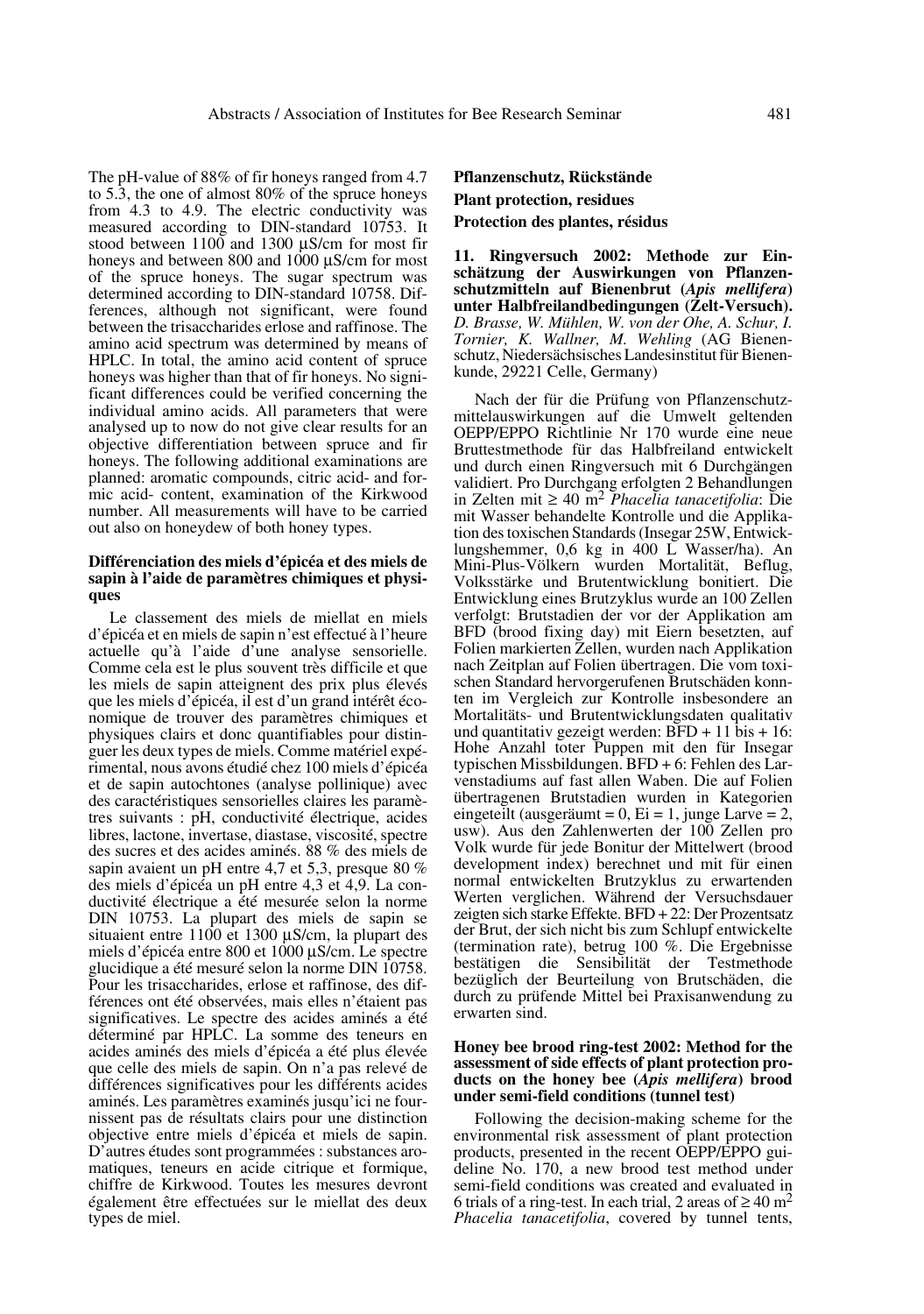were treated: the water-treated control and the reference treatment (Insegar 25W, growth regulating properties, 0.6 kg in 400 L water/ha). Mini-Pluscolonies were used to assess mortality, flight intensity, strength of the colonies and development of the brood. The effect of the treatment on the development of brood in 100 cells was observed. Brood cells containing eggs were marked on acetate sheets before application at brood fixing day (BFD), and the brood stages were recorded on acetate sheets after treatment following a fixed time schedule. The negative effects caused by the reference treatment, in comparison to the control, were evident from the data on mortality and brood development. On days 11–16 after BFD, there were high numbers of dead pupae with malformations, typical of the effects of Insegar. On day 6 after BFD, there was a lack of larvae in almost all combs. The brood stages marked on acetate sheets were transformed into categories (termination of development =  $0$ , egg = 1, young  $larvae = 2$ , etc.). One mean value (brood development index) was calculated for the 100 cells per colony each observation date, and was compared with the data expected for normal development. A strong effect was noticed during the test period. The percentage of the brood which failed successful development (termination rate) at 22 days after BFD was 100%.

## **Test de l'anneau 2002 : Méthode pour évaluer les effets des produits phytosanitaires sur le couvain d'abeilles (***Apis mellifera***) en condition de semiplein champ (essai en tunnel)**

Conformément à la directive OEPP/EPPO n° 170 en vigueur pour tester les effets des produits phytosanitaires sur l'environnement, une nouvelle méthode de test du couvain a été développée pour le semi-plein champ, puis validée par un test de l'anneau avec six répétitions. Deux traitements par répétition ont été effectués dans les tunnels de  $\geq 40$  m<sup>2</sup>. *Phacelia tanacetifolia* : témoin traité à l'eau et application du standard toxique (Insegar 25W, inhibiteur de croissance, 0,6 kg dans 400 L d'eau/ha). La mortalité, le vol, la force de la colonie et le développement du couvain ont été évalués chez des colonies mini-plus. Le développement d'un cycle du couvain a été observé sur 100 cellules : les stades du couvain dans les cellules garnies d'oeufs avant le traitement le BFD (brood fixing day) et marquées sur des feuilles d'acétate, ont été transférés après le traitement sur les feuilles selon un planning établi. Les effets négatifs causés par le standard toxique par rapport au témoin ont été mis en évidence par les données sur la mortalité et le développement du couvain :  $BFD + 11$  à  $+16$  : très nombreuses nymphes mortes avec les malformations caractéristiques de l'Insegar. BFD + 6 : absence du stade larvaire sur presque tous les rayons. Les stades du couvain transférés sur les feuilles ont été subdivisés en : développement achevé = 0, oeuf = 1, jeune larve = 2, etc. Une moyenne (brood development index) est calculée pour 100 cellules par colonie que l'on compare aux valeurs attendues d'un cycle de développement du couvain normal. Des effets importants ont été observés pendant la durée de l'essai. BFD + 22 : le pourcentage du couvain qui n'a pas terminé son développement atteint 100 %. Les résultats confirment la sensibilité de la méthode de test pour évaluer les dégâts sur le couvain auxquels il faut s'attendre en conditions naturelles si l'on utilise les produits en question.

**12. Bestimmung organischer Säuren mittels HPLC: Sortentypisches Profil und Rückstandsanalyse.** *B. Lichtenberg-Kraag* (Länderinstitut für Bienenkunde Hohen Neuendorf e.V., 16540 Hohen Neuendorf, Germany)

Organische Säuren sind ein natürlicher Bestandteil des Honigs, ihre Zusammensetzung hängt von der botanischen Herkunft des Honigs ab. Als wichtigste natürlich vorkommende Säuren werden Gluconsäure, Zitronensäure, Milchsäure, Ameisensäure, Oxalsäure, Äpfelsäure, Essigsäure, Buttersäure und Fumarsäure genannt. Die Bestimmung der organischen Säuren hat heute eine zusätzliche Bedeutung bekommen, da Ameisen-, Milch- und Oxalsäure als Medikamente zur Bekämpfung der Milbe *Varroa destructor* eingesetzt werden. Rückstände dieser Säuren lassen sich bei falschem Einsatz im Honig nachweisen. Die im Honig vorkommenden organischen Säuren können mittels High-Performance-Liquid-Chromatographie (HPLC) bestimmt werden. Es ist bekannt, dass sich nach Festphasenextraktion die Säuren auf einer Spezialsäule auftrennen lassen. Die Wiederfindung liegt bei fast 100 %. Wir haben eine modifizierte Methode benutzt, um ein sortentypisches Profil zu erhalten. In den meisten Fällen können Sortenhonige anhand ihres Säurespektrums unterschieden werden. Diese Daten können zur Bestimmung der botanischen Herkunft eines Honigs herangezogen werden. Rückstände aus der Behandlung mit Ameisen-und Oxalsäure können durch Vergleich mit den sortentypischen Standards detektiert werden. Ameisen- und Oxalsäure lassen sich auch enzymatisch bestimmen. Ein Vergleich der enzymatischen mit der HPLC-Methode zeigt eine gute Übereinstimmung der Werte. Die HPLC-Methode ist eine kostengünstigere Alternative.

#### **Organic acids in honey: Natural profile and determination of residues**

Organic acids are natural components of honey. Their composition depends on the botanical origin of the honey. The main natural organic acids that are found are gluconic acid, lactic acid, oxalic acid, citric acid, formic acid, malic acid, acetic acid, butyric acid and fumaric acid. However, the determination of the organic acids becomes more relevant since formic, oxalic and lactic acid were used as treatments to fight the mite *Varroa destructor*. Residues of these acids can be found in honey samples. The natural content of organic acids in honey can be determined by High-Performance Liquid Chromatography (HPLC). A separation on a specific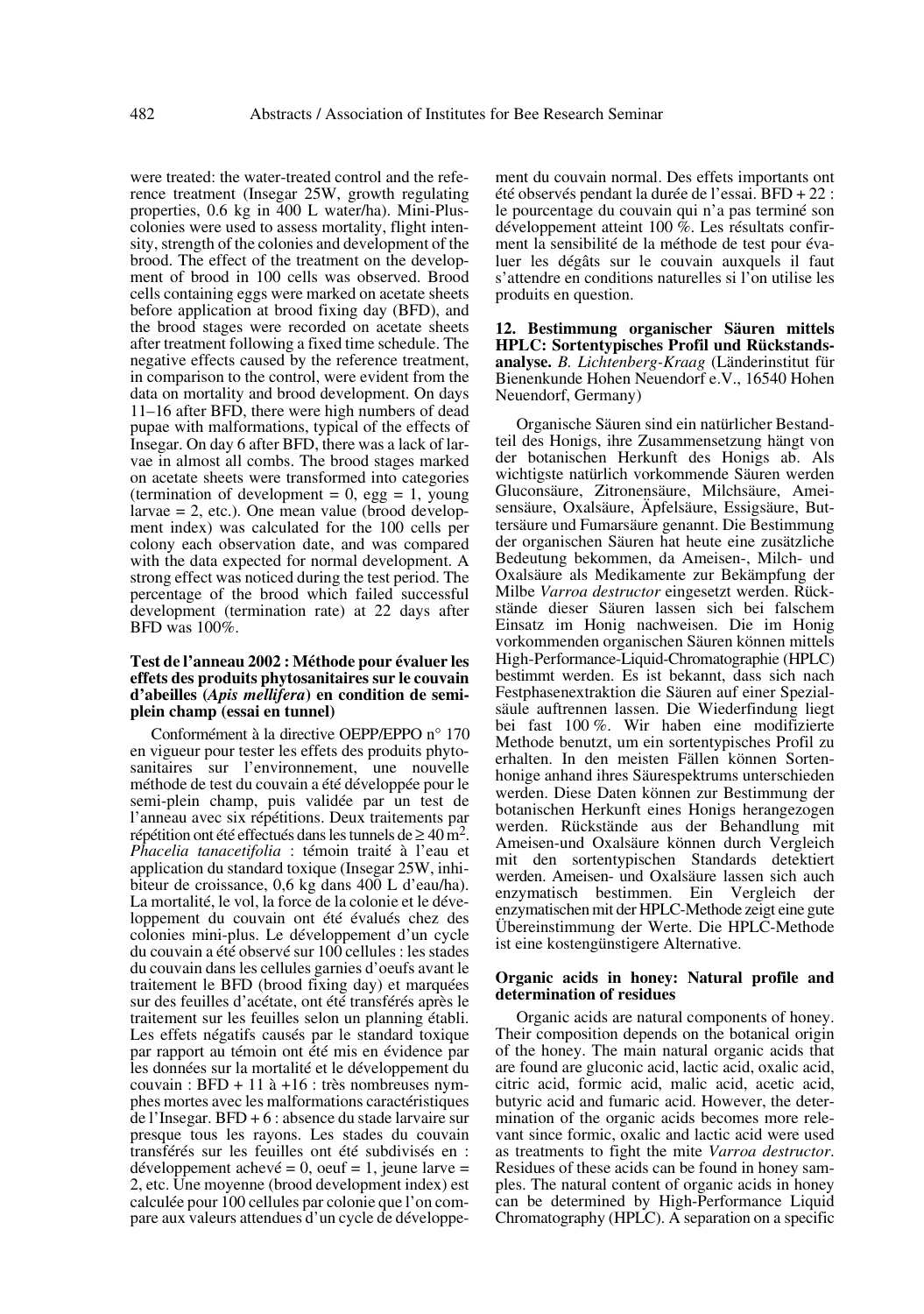organic acid columns after solid-phase extraction has been reported. The recovery rate is close to 100%. We use a modified method to obtain the typical profiles of the organic acids of unifloral honeys. The types of honey can generally be discriminated by means of their concentration of the different organic acids. These results can be used as one part of the declaration of the botanical origin of honey. Residues from formic or oxalic acid treatment can be detected if the content of one of those acids is higher than expected from its typical acid profile. Formic and oxalic acid can also be measured by enzymatic test kits which are much more expensive. The enzymatic determination results correlate with those of the HPLC-determination.

## **Identification des acides organiques à l'aide de la HPLC : profil spécifique de l'espèce et analyse des résidus**

Les acides organiques sont un composant naturel du miel dont l'origine botanique détermine la composition. Les principaux acides naturels sont les acides gluconique, citrique, lactique, formique, oxalique, malique, acétique, butyrique et fumarique. De nos jours, la détermination des acides organiques joue encore un autre rôle, étant donné que les acides formique, lactique et oxalique sont utilisés comme médicaments dans la lutte contre *Varroa destructor*. Les résidus de ces acides peuvent être mis en évidence dans le miel dans la cas d'une application inadaptée. Les acides organiques présents dans le miel peuvent être déterminés à l'aide de la chromatographie liquide haute performance (HPLC). On sait qu'après une extraction en phase solide, les acides peuvent être séparés sur une colonne spéciale. Le taux de récupération atteint pratiquement 100 %. Nous avons utilisé une méthode modifiée pour obtenir un profil spécifique de l'espèce. La plupart du temps, les miels peuvent être distingués grâce à leur spectre d'acides. Ces données peuvent être utilisées pour déterminer l'origine botanique d'un miel. Les résidus de traitement aux acides formique et oxalique peuvent être détectés par la comparaison avec les standards spécifiques de l'espèce. Les acides formique et oxalique peuvent également être déterminés par voie enzymatique. La comparaison de cette deuxième méthode avec celle de la HPLC présente une bonne concordance des résultats. La méthode de la HPLC constitue une alternative moins coûteuse.

**13. Rückstandsbelastung von Honigen aufgrund von Fungizidspritzungen in die Rapsblüte.** *R. Büchler, B. Volkmann* (Hessisches Dienstleistungszentrum für Landwirtschaft, Gartenbau und Naturschutz, Bieneninstitut Kirchhain, 35274 Kirchhain, Germany)

In den Jahren 2000–2002 wurden 91 hessische Frühtrachthonige aus Regionen mit umfangreichem Rapsanbau auf den Gehalt der zur Blütespritzung zugelassenen Fungizide Carbendazim, Iprodion, Metconazol, Tebuconazol und Vinclozolin untersucht. Das Probenmaterial umfasste auch 15 Honige anerkannt ökologischer Imkereien. Während die Wirkstoffe Iprodion und Metconazol in keiner Probe nachzuweisen waren und Tebuconazol und Vinclozolin nur vereinzelt und in Mengen bis max. 0,018 mg/ kg auftraten, konnte Carbendazim in 35,2 % aller Proben und in Gehalten von bis zu 0,118 mg/kg nachgewiesen werden. Dabei unterschieden sich die untersuchten Ökohonige nicht grundsätzlich von den übrigen Proben. Im Mai 2002 wurden 2 isoliert gelegene Rapsflächen (9,8 bzw. 5,5 ha) während der Vollblüte mit 1 L/ha Derosal® (Wirkstoffgehalt: 360 g/L Carbendazim) in 600 L Wasser/ha bzw. mit 1,5 L/ha Folicur® (Wirkstoffgehalt: 251,2 g/L Tebuconazol) in 400 L Wasser/ha gespritzt. In jeweils 6 Honigproben von unmittelbar an den Flächen aufgestellten Völkern wurden Rückstandsgehalte von durchschnittlich 0,145 mg/kg (0,061–0,227 mg/kg) Carbendazim bzw. 0,018 mg/kg (< BG – 0,025 mg/kg) Tebuconazol ermittelt. Die Ergebnisse bestätigen die ursächliche Bedeutung der Fungizidanwendungen während der Blüte für die Rückstandsbelastung des Honigs. Carbendazim führt aufgrund seiner wirkstoffspezifischen Eigenschaften (leicht hydrophiler als Vergleichssubstanzen) zu außergewöhnlich hohen Belastungswerten.

#### **Residues in honey due to blossom application of fungicides in canola**

During 2000–2002, 91 Hessian spring honeys from regions with extensive cultivation of canola were analysed for residues of the registered fungicides carbendazim, iprodion, metconazol, tebuconazol and vinclozolin. The samples included 15 honeys from certified ecological organic apiaries. Iprodion and metconazol were not detected at all, and tebuconazol and vinclozolin were detected only sporadically with maximum levels of 0.018 mg/kg. However, carbendazim was found in 35.2% of the samples, up to 0.118 mg/kg. The organic honeys did not differ from the other samples. In May 2002, 2 isolated canola fields (9.8 and 5.5 ha, respectively) were treated during full bloom; the first with 1 L/ha Derosal® (active ingredient: 360 g/L carbendazim) in 600 L water/ha, and the second with 1.5 L/ha Folicur® (active ingredient: 251.2 g/L tebuconazol) in 400 L water/ha. From each of six honey samples from colonies directly placed in the treated fields, the average residue of carbendazim was 0.145 mg/kg (range: 0.061–0.227 mg/kg). The average residue of tebuconazol was 0.018 mg/kg (range: below detectable level  $-0.025$  mg/kg). The results confirm the relation of fungicide applications during blossom and the residue contamination of honey. Due to its specific characters (slightly hydrophilic compared to other fungicides) carbendazim application can result in extremely high residue levels.

#### **Résidus de fongicides dans le miel résultant de pulvérisations sur les fleurs de colza**

Entre 2000 et 2002, 91 miels de Hesse, provenant d'une miellée précoce dans les régions à grandes surfaces cultivées en colza, ont été analysés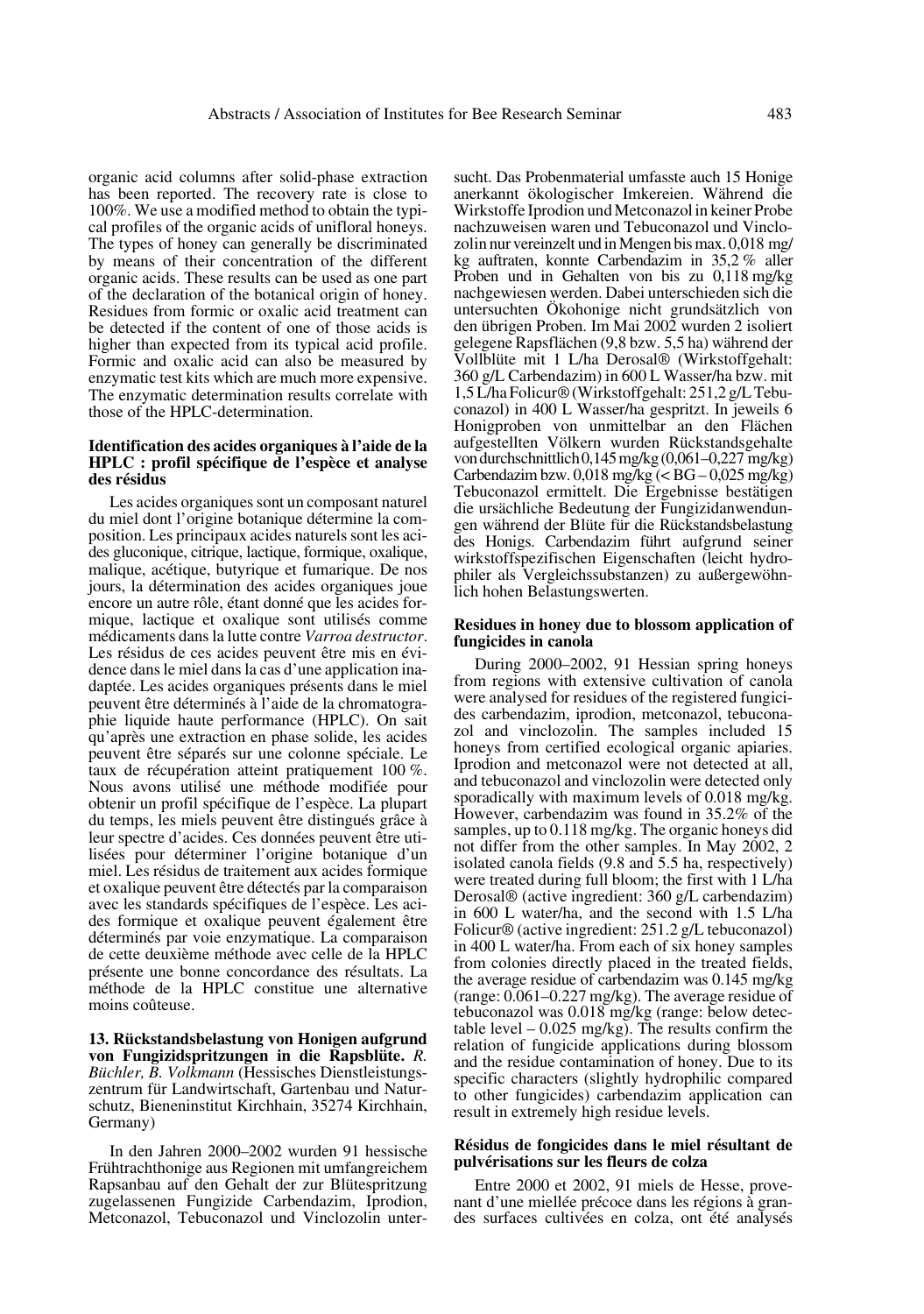pour leurs teneurs en carbendazime, iprodione, metconazole, tebuconazole et vinclozoline, des fongicides autorisés en pulvérisation florale. Le matériel d'étude comprenait également 15 miels issus de l'apiculture biologique reconnue. Alors que les matières actives iprodione et metconazole n'ont été retrouvées dans aucun échantillon, le tebuconazole et le vinclozoline ne l'ont été qu'isolément et à des quantités inférieures à 0,018 mg/kg, le carbendazime a été mis en évidence dans 35,2 % de tous les échantillons et à des teneurs allant jusqu'à 0,118 mg/ kg. Les miels bio ne différaient pas fondamentalement des autres échantillons. En mai 2002, deux champs de colza isolés (9,8 et 5,5 ha) ont été traités pendant la floraison avec 1 L/ha de Derosal® (teneur en matière active : 360 g/L de carbendazime) dans 600 L d'eau par ha et avec 1,5 L/ha de Folicur® (teneur en matière active : 251,2 g/L de tebuconazole) dans 400 L d'eau/ha. Dans six échantillons de miel provenant de colonies placées immédiatement au bord des champs, on a trouvé des résidus de l'ordre de 0,145 mg/kg en moyenne (0,061–0,227 mg/kg) de carbendazime et de 0,018 mg/kg (< seuil de détection – 0,025 mg/kg) de tebuconazole. Les résultats confirment la relation entre l'application des fongicides pendant la floraison et les résidus dans le miel. Le carbendazime, du fait de son caractère spécifique (légèrement plus hydrophile que les fongicides comparables), conduit à des contaminations extrêmement élevées.

**14. Pestizidrückstände in Honig und Bienenwachs aus der Schweiz.** *S. Bogdanov1, G. Ryll2, H. Roth2* (1Zentrum für Bienenforschung, FAM, 3003 Bern, Switzerland; 2Ceralyse, Chemische Untersuchungen, 29221 Celle, Germany)

Im Rahmen der biologischen Imkerei ist es wichtig, das Risiko der Kontamination von Honig und Wachs durch persistente Pestizide aus der Landwirtschaft abzuschätzen. In der Schweizer Landwirtschaft wird die integrierte Schädlingskontrolle mit minimaler Anwendung von Pestiziden von mehr als 80 % der Landwirtschaftsbetriebe angewendet. Es wurden 27 Honigproben aus der Schweiz, der Produktion zwischen 1998 und 2001 untersucht. 12 Proben stammten aus Honigtau- und 15 aus Blütentracht: 4 Raps-, 2 Löwenzahn-, 1 Akazie-, 1 Kastanie-, 1 Lindenblüte- und 6 Mischblütenhonige. Die 6 Wachsproben entsprechen repräsentativen Jahresproben aus allen Schweizer Wachsbetrieben zwischen 1994 und 2000. Sie wurden im Rahmen eines Monitoringprojekts für Akarizidrückstände erhoben (Bogdanov et al. 1998, J. Apic. Res. 57– 67). Die Bestimmung erfolgte im Ceralyse Labor mit GC-MSD in SIM Mode über 3 signifikante Massen (DFG S.19, 1999). Die Ausbeuten variierten je nach Substanz von 75 bis 105 %. Die Bestimmungsgrenze variierte je nach Substanz: zwischen 0,005 und 0,01 mg/kg für Honig und zwischen 0,03 und 0,1 mg/kg für Wachs. Die Nachweisgrenzen aller Substanzen lag um den Faktor 10 tiefer, was die Erfassung von Spurenmengen erlaubte. Es wurden 36 chlorierte Pestizide und 32 Organophosphate

bestimmt. Zusätzlich wurden in den Honigproben noch die Fungizide Chlorthalonil, Dichlofluanid, Pentachlorphenol, Procymidon, Iprodion und Vinclozolin mit einer Nachweisgrenze, die zwischen 0,05 und 0,1 mg/kg lag, untersucht. Im Honig konnten keine messbaren Mengen oder Spuren der untersuchten Substanzen festgestellt werden. In den Wachsproben wurden keine messbaren Mengen der Pestizide gefunden, mit Ausnahmen von kleinen Spuren von Hexachlorbenzol, Chlorpiryfos-ethyl und Jodofenfos.

#### **Pesticide residues in honey and beeswax produced in Switzerland**

In the context of beekeeping, it is important to evaluate the dangers of contamination of bee products by persistent pesticides used in agriculture. In Switzerland, integrated pest control with minimal pesticide application is used by more than 80% of all agricultural units. The samples used in this study were 27 honeys produced between 1998 und 2001. Twelve samples were of honeydew and 15 of blossom origin: 4 rape-, 2 dandelion-, 1 acacia-,1 chestnut-, 1 lime tree and 6 mixed blossom. The wax samples were 6 representative annual samples produced by all Swiss wax manufacturers between 1994 und 2000, analysed in the context of a longterm monitoring of acaricide residues (Bogdanov et al., J. Apic. Res. 1998, 57–67). Pesticides were determined in the Ceralyse laboratory by the DFG S19 1999 method. Quantification was carried out by capillary GC-MSD in SIM mode, over 3 significant masses. The recoveries for all substances in both honey and wax varied between 75 and 105%. The limits of quantification (loq) varied between 0.005 and 0.01 for honey and between 0.03 and 0.1 for wax. The limit of detection lod was 10 times lower than loq. Honey and wax samples were searched for 36 chlorinated and 32 organo-phosphorous pesticides. In addition, honey was searched for the fungicides chlorthalonil, dichlofluanid, pentachlorphenol, procymidon, iprodion und vinclozolin with loq between 0.05 und 0.1. No measurable or trace amounts of all substances could be detected in honey. Also, no measurable pesticide residues were determined in wax, where only trace amounts of hexachlorbenzene, chlorpiryfos-ethyl and jodofenfos were detected.

#### **Résidus de pesticides dans le miel et la cire d'abeilles provenant de Suisse**

Dans le cadre de l'apiculture biologique, il est important de pouvoir évaluer le risque de contamination des produits apicoles par des pesticides persistants. Dans l'agriculture suisse, plus de 80 % des exploitations agricoles appliquent le concept de la lutte intégrée avec une utilisation minimale de pesticides. 27 échantillons de miel, produits en Suisse entre 1998 et 2001, ont été analysés. 12 étaient issus de récoltes de miellat et 15 de miellées de fleurs : 4 miels de colza, 2 miels de pissenlit, 1 miel d'acacia,1 miel de châtaignier, 1 miel de tilleul et 6 miels toutes fleurs. Les 6 échantillons de cire sont des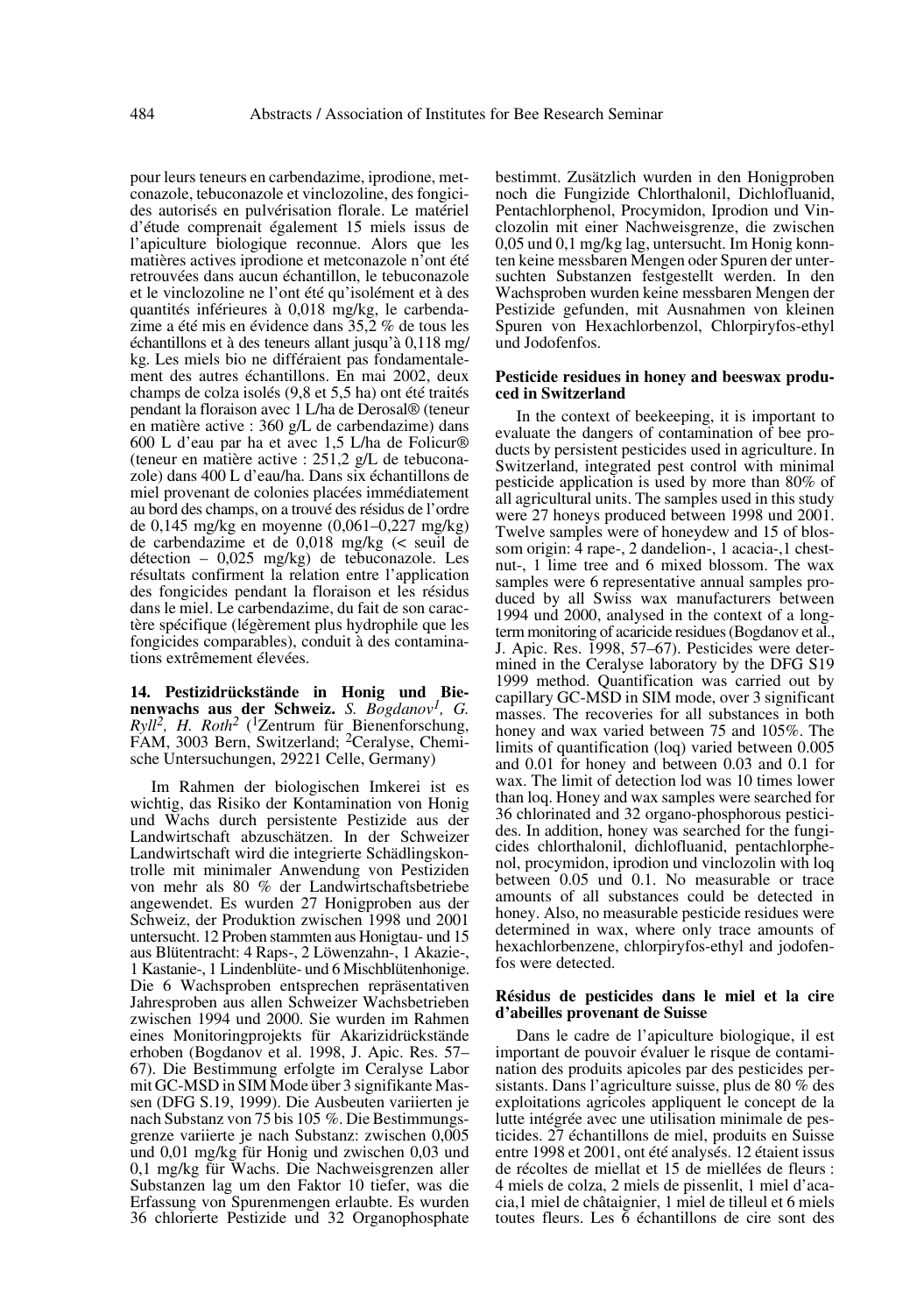échantillons annuels représentatifs produits par tous les producteurs de cire suisses entre 1994 et 2000. Ces échantillons ont été analysés dans le cadre d'un projet de contrôle des résidus d'acaricides (Bogdanov et al., J. Apic. Res. 1998, 57-67). Les pesticides ont été déterminés par la méthode DFG S19 1999 dans le laboratoire de Ceralyse et quantifiés par GC-MSD capillaire en mode SIM sur 3 masses significatives. La récupération de toutes les substances dans le miel comme dans la cire a varié entre 75 et 105 % et le seuil de détermination a varié entre 0,005 et 0,01 mg/kg pour le miel et entre 0,03 et 0,1 mg/kg pour la cire. La limite de détection de toutes les substances étant 10 fois moins élevée. On a recherché 36 pesticides chlorés et 32 organophosphorés. En outre les fongicides chlorothalonil, dichlofluanide, pentachlorophénol, procymidone, iprodione et vinclozoline ont été recherchés dans les échantillons de miel, avec une limite de détection comprise entre 0,05 et 0,1 mg/kg. Dans le miel, on n'a pas observé de quantités mesurables ou de traces des substances analysées. Dans la cire, on a uniquement trouvé des traces d'hexachlorobenzène, de chlorpyrifos-éthyl et d'iodofenphos.

## **21. Sulfonamidrückstände in deutschen Honigen – Zur aktuellen Situation.** *K. Wallner* (Universität Hohenheim, Landesanstalt für Bienenkunde, 70593 Stuttgart, Germany)

Der Einsatz von Antibiotika ist in allen Ländern der EU sowohl zur Vorbeugung wie auch zur Bekämpfung der Amerikanischen Faulbrut verboten. Rückstände von Medikamenten, die aus einer Faulbrutbehandlung stammen, dürfen derzeit in Honigen auf dem europäischen Markt nicht nachweisbar sein (Nulltoleranz). Dies hat in jüngster Zeit zur Zurückweisung von Honigen aus Mexiko, Argentinien und China geführt. Honige aus 177 deutschen Imkereien des Jahres 2002 sowie 40 von einheimischen Händlern abgefüllte Honige, wurden mittels HPLC/ FLD (Methode Schuch und Schwaiger, 2000) auf Rückstände von 12 unterschiedlichen Sulfonamiden (Sulfaguanidin, -nilamid, -diazin, -thiazol, -cetamid, -merazin, -methazin, -methoxypyridazin, chloropyridazin, -doxin, -dimethoxin, -benzamid) untersucht. Die Probenvorbereitung umfasste eine Säurehydrolyse und Derivatisierung mit Fluorescamin. Die analytische Trennung erfolgte an einer Luna 5 µ C-18 Säule. Die Bestimmungsgrenzen lagen bei 20 µg/ kg. Ergebnis: In keinem der 177 untersuchten deutschen Honige direkt von Imkern waren Sulfonamid-Rückstände nachweisbar. Drei Honigproben von gewerblichen Abfüllern waren dagegen mit Sulfathiazol-Rückständen belastet (72, 230, und 308 µg/ kg).

#### **Sulfonamide-residues in German Honey – The actual situation**

The use of antibiotics against American Foulbrood is not allowed in all member states of the European Community. Therefore residues of any substance, used as a foulbrood medicament, are not

accepted within the community (zero-tolerance). This has caused, in actual cases, the refusal of contaminated honeys from different counties, e.g. China, Argentina and Mexico. Honeys from 177 German apiaries and 40 honeys packed by local dealers were analysed via HPLC/FLD methods for residues of 12 different sulfonamides. The sample preparation included an acid hydrolsis and derivatisation with fluorescamine. The analytical separation was done on a Luna 5 µ C-18 column. The calculation limit for each sulfonamide was 20 µg/kg. Result: We found in none of the 177 samples from the German apiaries residues of the above listed 12 sulfonamides, whereas three of the honeys packed by local dealers were contaminated with sulfathiazole (72, 230, and 308 µg/kg).

## **Résidus de sulfonamides dans les miels allemands – la situation actuelle**

Tous les pays membres de l'UE interdisent l'emploi préventif ou curatif d'antibiotiques pour lutter contre la loque américaine. Aucun résidu médicamenteux provenant d'un traitement contre la loque américaine ne doit être décelé actuellement dans les miels qui arrivent sur le marché européen (tolérance zéro). Cela a conduit ces derniers temps au refus de miels mexicains, argentins et chinois. 177 miels de l'année 2002 provenant de producteurs allemands et 40 miels conditionnés par des négociants allemands ont été analysés par HPLC/FLD (méthode Schuch et Schwaiger, 2000) pour détecter d'éventuels résidus de 12 sulfonamides différents (sulfaguanidine, sulfanilamide, sulfadiazine, sulfathiazol, sulfacétamide, sulfamérazine, sulfaméthazine, sulfaméthoxypyridazine, sulfachloropyridazine, sulfadoxine, sulfadiméthoxine, sulfabenzamide). Les échantillons ont été préparés par hydrolyse acide et dérivation à la fluorescamine. La séparation analytique a été réalisée sur une colonne Luna 5 µ C-18. Les limites de détection ont été de 20 µg/kg. Résultat : dans aucun des 177 miels allemands étudiés en provenance directe de l'apiculteur on n'a trouvé de résidus de sulfonamides. En revanche, trois échantillons de miels conditionnés en Allemagne présentaient des résidus de sulfathiazole (72, 230 et 308 µg/kg).

# **Andere Hymenopteren Other hymenopterans Autres hyménoptères**

**24. Der Einfluss von Temperatur und Licht auf die Fluggeschwindigkeit von Hornissen,** *Vespa crabro. S. Spiewok, E. Schmolz* (Freie Universität Berlin, Institut für Zoologie, 14195 Berlin, Germany)

Es wurde untersucht, ob die Umgebungstemperatur  $(T_A)$  einen Einfluss auf die Fluggeschwindigkeit  $(v)$  von Hornissen hat, um Rückschlüsse auf die Art der Thermoregulation im Flug zu ziehen. Hornissen fliegen außerdem nachts bei schlechten Lichtverhältnissen, wobei sie wahrscheinlich neuronal durch räumliche und zeitliche Summation die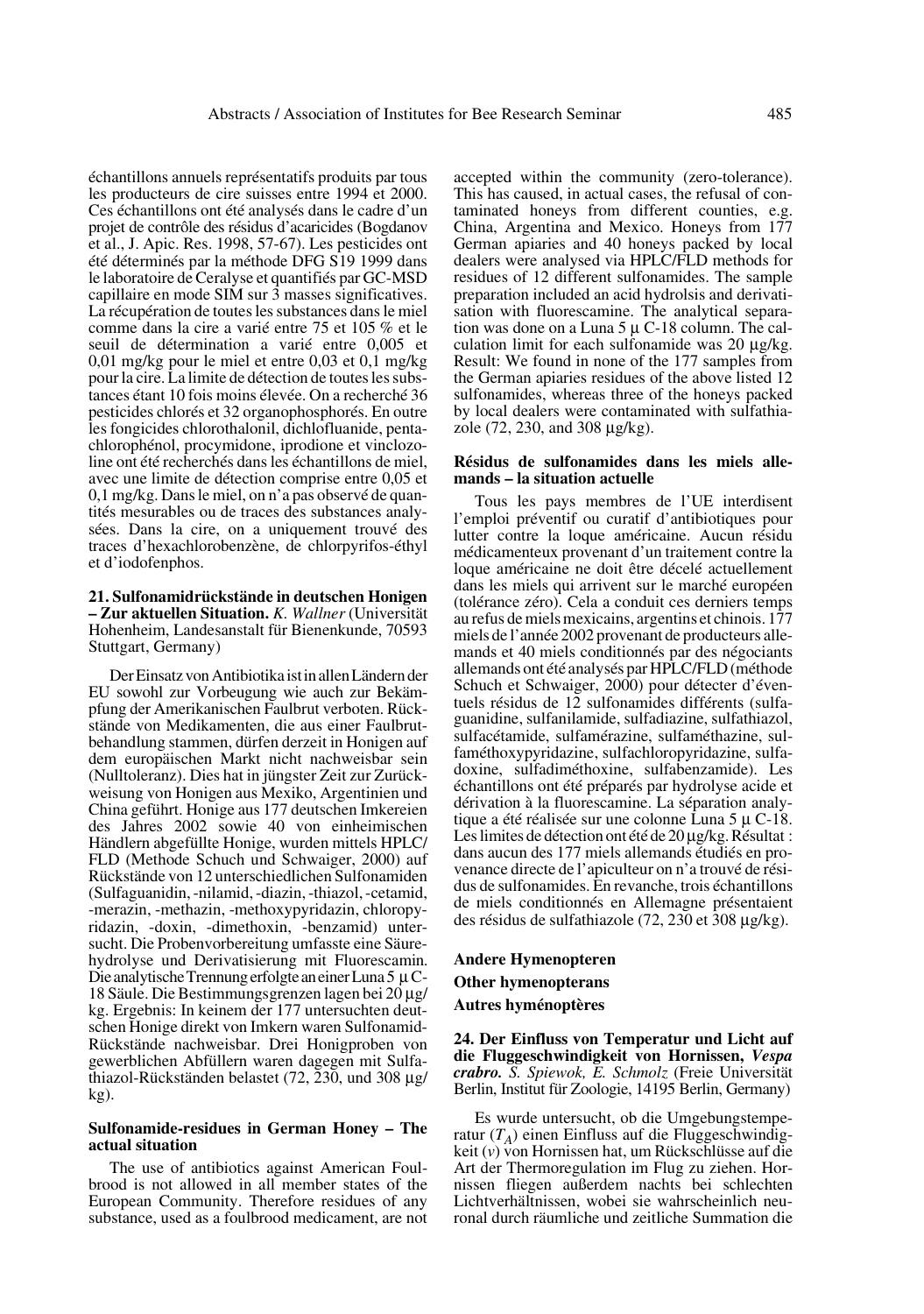Lichtausbeute der Ommatidien verbessern. Da hierbei aber die optische Auflösung abnimmt, wurde untersucht ob *v* zur Kompensation dieses Effektes im Dunkeln abnimmt. Mit Arbeiterinnen und Drohnen von *V. crabro* wurden Karussellversuche (r = 40 cm) bei unterschiedlicher  $T_A$  (20 °C–33 °C) und Beleuchtungsstärke (*E*) (0,5 lx-850 lx) durchgeführt. Mit einem Digitaltachometer wurde für jedes Tier die mittlere *v* für eine halbe Stunde Flugzeit bestimmt. Die mittlere *v* der Arbeiterinnen war bei jeder  $T_A$  mit 1,86 m/s gleich (bei 20 °C n = 14; bei 30 °C n = 10; bei 33 °C n = 4). Bei hoher  $T_A$ würgten Arbeiterinnen einen Flüssigkeitstropfen aus. Bei Drohnen nahm *v* hingegen mit zunehmender  $T_A$  von 2,19 ± 0,20 m/s bei 20 °C (n = 14) auf  $1,69 \pm 0,31$  m/s bei 33 °C (n = 8) signifikant ab (*P* < 0,001). Mit abnehmender *E* nahm bei Arbeiterinnen die mittlere *v* von  $1,86 \pm 0,25$  m/s bei 850 lx  $(n = 14)$  auf  $1,34 \pm 0,34$  m/s bei 0,5 lx ab  $(n = 11)$ ; *P* < 0,010). Bei Drohnen war dagegen kein signifikanter Unterschied bei verschiedener *E* festzustellen (bei 0,5 lx n = 11; bei 850 lx n = 14; *P* = 0,070). Die abnehmende *v* mit steigender *TA* bei Drohnen weist auf eine Reduktion der Stoffwechselrate als Überhitzungsschutz hin. Arbeiterinnen scheinen sich dagegen durch eine erhöhte Verdunstungskühlung mittels Auswürgen eines Tropfens zu schützen. Die langsame *v* der Arbeiterinnen bei geringer *E* kompensiert durch eine niedrigere Bildfrequenz im Fluge die Nachteile der veränderten neuronalen Prozesse. Den nachts inaktiven Drohnen fehlt eine entsprechende Verhaltensanpassung.

## **The influence of temperature and light on the flight velocity of the European hornet,** *Vespa crabro*

In order to draw conclusions about the mechanisms of thermoregulation during flight, we investigated the influence of ambient temperature  $(T_A)$  on the flight velocity (*v*) of hornets. Hornets are able to forage in the night at low light intensities, where they probably improve efficiency of light detection in the ommatids by neuronal spatial and temporal summation. Therefore, we also investigated if *v* decreases in order to compensate the resulting effect of decreased optical resolution. Round abouts  $(r = 40 \text{ cm})$  were conducted with workers and drones of *V. crabro* at different  $T_A$  (20 °C–33 °C) and different illumination  $(E)$  (0.5  $\overline{1}x$ –805 lx). For each animal the mean flight velocity for half an hour of flight was determined using a digital tachometer. The mean  $\nu$  of workers was independent of  $T_A$  and amounted to  $1.86 \text{ m/s}$  (20 °C: n = 14; at 30 °C  $n = 10$ ; 33 °C:  $n = 4$ ). At high  $T_A$  workers extrude a droplet from their mouth. In contrast, the *v* of drones decreased significantly with increasing  $T_A$  from  $2.19 \pm 0.20$  m/s at  $20^{\circ}$ C (n = 14) to  $1.69 \pm 0.31$  m/s at 33 °C ( $n = 8$ ) ( $P < 0.001$ ). With decreasing *E* the mean *v* of workers decreased significantly from  $1.86 \pm 0.25$  m/s at 850 lx (n = 14) to  $1.34 \pm 0.34$  m/s at  $0.5 \text{ lx}$  (n = 11;  $P < 0.010$ ). Drones showed no significant differences in flight velocity with changing *E* (0.5 lx: n = 11; 850 lx: n = 14; *P* = 0.070).

The decreasing  $\nu$  of drones with increasing  $T_A$ indicates a reduction of the metabolic rate for prevention of overheating. Workers seem to prevent overheating by extrusion of a droplet from the mouth in order to increase evaporative cooling. The slow *v* of workers at low *E* compensates the disadvantage of modification of neuronal processes by decreasing the temporal resolution of optical perception during flight. The drones, which are inactive at night, exhibit no accordant adaptation of behavior.

#### **Influence de la température et de la lumière sur la vitesse de vol des frelons (***Vespa crabro***)**

L'influence de la température ambiante  $(T_A)$  sur la vitesse de vol (*v*) des frelons a été étudiée afin d'en tirer des conclusions sur le type de thermorégulation en vol. De plus, les frelons volent de nuit dans de mauvaises conditions de lumière, améliorant probablement par une sommation spatiale et temporelle neuronale l'exploitation de la lumière des ommatidies. Mais comme la résolution optique diminue, nous avons voulu savoir si v diminue pour compenser cet effet dans l'obscurité. Des essais en carrousel (r = 40 cm) ont été réalisés avec des ouvrières et des mâles de *V. crabro* en différentes conditions de *TA* (20 °C–33 °C) et de luminosité (*E*) (0,5 lx–850 lx). Avec un compteur de vitesse, on a déterminé pour chaque animal la valeur de *v* moyenne pour une demi-heure de vol. A chaque  $T_A$ , la *v* moyenne des ouvrières a été identique avec 1,86 m/s (à 20 °C n = 14 ; à 30 °C n = 10 ; à 33 °C n = 4). Si la *TA* est élevée, les ouvrières sécrètent une gouttelette. En revanche, chez les mâles, la vitesse a diminué significativement avec l'augmentation de la température, à savoir de 2,19  $\pm$  0,20 m/s à 20 °C  $(n = 14)$  à  $1,69 \pm 0,31$  m/s à  $33^{\circ}$ C  $(n = 8)$   $(P < 0,001)$ . Avec la diminution de *E*, la *v* moyenne des ouvrières a diminué de 1,86 ± 0,25 m/s à 850 lx (n = 14) à 1,34 ± 0,34 m/s à 0,5 lx (n = 11 ; *P* < 0,010). En revanche, on n'a pas observé de différences significatives chez les mâles à différentes *E* (à 0,5 lx n = 11 ; à 850 lx n = 14 ; *P* = 0,070). La diminution de la vitesse des mâles à mesure que la  $T_A$  augmente indique une réduction du taux métabolique destiné à éviter une surchauffe, alors que les ouvrières s'en protègent en augmentant le refroidissement par évaporation au moyen de la sécrétion d'une gouttelette. La vitesse lente des ouvrières à faible *E* compense les inconvénients des processus neuronaux modifiés par une diminution de la fréquence d'image au cours du vol. Les mâles inactifs la nuit ne possèdent pas l'adaptation comportementale adéquate.

**26. Prachtbienen-Männchen sammeln an Ölblumen in Südbrasilien.** *S. Cappellari1,2, P. Aumeier1,3, B. Harter-Marques1,2, W. Engels1,2* (1Zoologisches Institut der Universität, 72076 Tübingen, Germany; <sup>2</sup>LPB, PUCRS, Porto Alegre, Brazil; <sup>3</sup>AG Verhaltensbiologie, Ruhr-Universität, 44780 Bochum, Germany)

Prachtbienen (Euglossini, Apidae) kommen nur in der Neotropis vor. Sie sind dafür bekannt, dass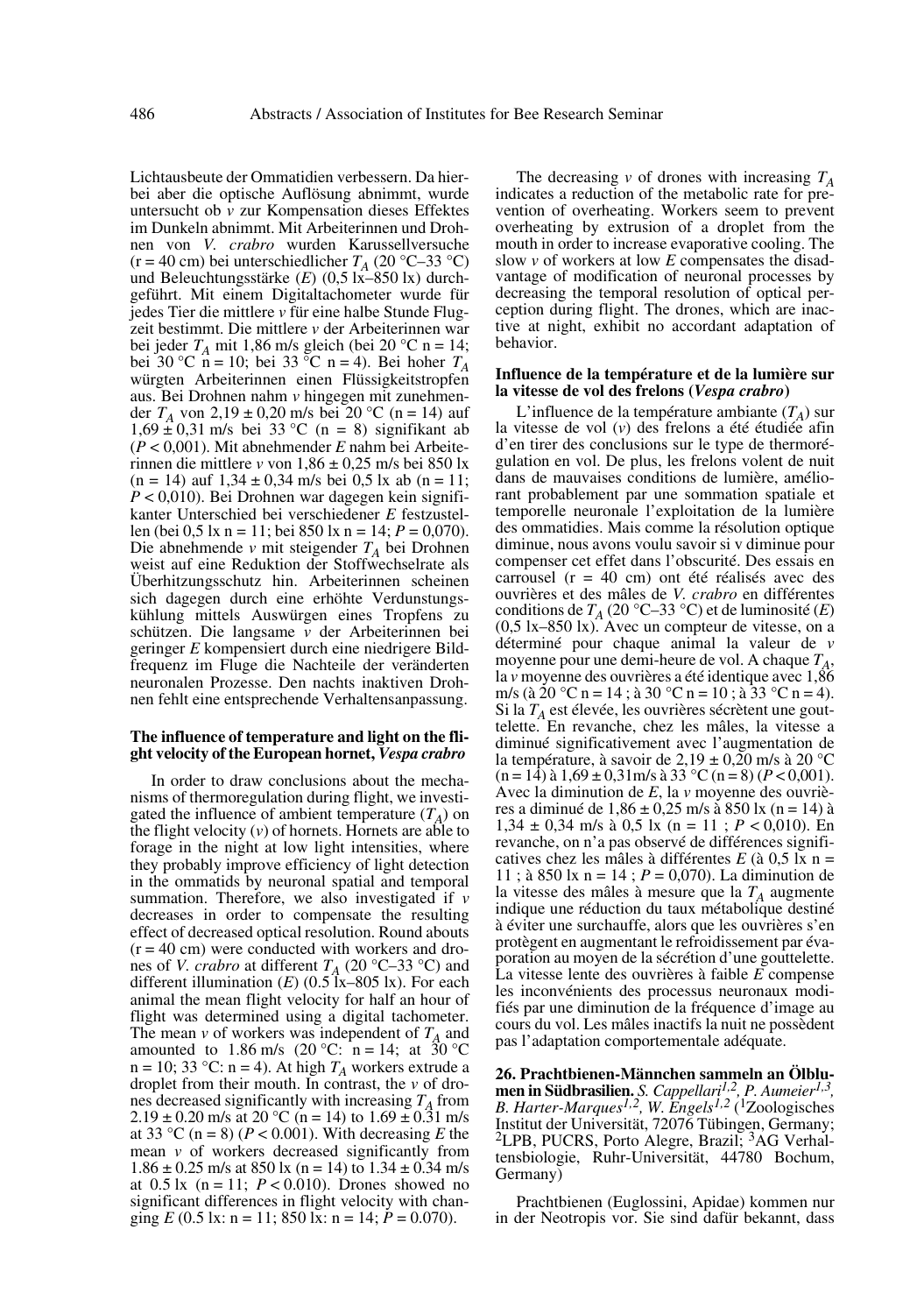ihre Männchen Duftstoffe an Parfümblumen sammeln, vor allem an Orchideen. Im Pró-Mata Araukarienwald in Südbrasilien wurde von November 2001 bis Januar 2002 erstmals untersucht, wie Männchen von *Euglossa mandibularis* an Blüten von *Mecardonia tenella*, einer Scrophulariaceae, sammeln. An 800 Einzelblüten stellten wir fest, dass höchstens 20 % auf Grund gleichzeitiger Aktivität und räumlicher Nähe von Antheren und Narbe zur Selbstbestäubung fähig wären, was auf die Notwendigkeit einer Fremdbestäubung hinweist. Als Blütenbesucher registrierten wir vor allem Stachellose Bienen. Als essentielle Bestäuber kommen Prachtbienen-Männchen allerdings aufgrund ihrer sehr kurzen Flugperiode kaum in Frage. Wir beobachteten, dass die Bienen-Männchen vielmehr mit ihren Vorderbeinen die Trichomelaiophoren der Blütenblätter abkratzen und dieses Material über die Mittelbeine in die Taschen der Hinterbeine überführten. Dies entspricht dem bekannten Parfümsammel-Verhalten von Euglossinen-Männchen an Orchideen-Blüten. Von *Mecardonia*-Blüten gewannen sie hauptsächlich fette Öle. Derzeit laufen Untersuchungen zur Wirkung dieser Öle als Attraktans für die Männchen, zur weiteren Verwendung und zur chemischen Zusammensetzung. Da die anfliegenden Bienen-Männchen oftmals Pollinien trugen, hatten sie zuvor auch Orchideen besucht, sammelten also nicht blütenstet. Möglicherweise ist diese Blüte-Biene-Beziehung daher einseitig, wobei die Verwendung des gesammelten Öls im Kontext der Reproduktion dann nur für die Euglossinen einen Fitness-Gewinn bedeuten könnte.

### **Male orchid bees collect from oil-secreting flowers in South Brazil**

Orchid bees (Euglossini, Apidae) are found only in the Neotropics. They are renowned for their males which collect odours from perfumed flowers, particularly orchids. In the Pró-Mata Araucaria forest reserve of southern Brazil, we studied the behaviour of *Euglossa mandibularis* males collecting on flowers of *Mecardonia tenella* (Scrophulariaceae). From 800 individual flowers, we recorded the temporal activity of bee visitations, and the proximity of stigma to anthers. Based on these measurements, we estimate that only 20% of flowers could have been self-pollinated, suggesting a need for cross-pollination. Stingless bees were the most common visitors of *M. tenella* flowers. Male orchid bees are most likely not pollinators because of their very short flight period. However, we observed that the euglossine males scratched away material from the trichomelaiophores of a flower's petals with their forelegs and passed the material, via the midlegs, to the pockets of their hindlegs. This behavior resembles the classic fragrance collection behaviour of euglossine males at orchid flowers. Yet males collected mainly fatty oils from *M. tenella* flowers. Currently, we are studying these oils as attractants for males, their use by males, and their chemical composition. As euglossine males visiting *M. tenella* flowers often carried pollinia, they also had obviously visited orchid flowers and were therefore not flower constant. Possibly this bee-flower relationship is one-sided, whereby the collection of oils by male bees and their use in sexual attraction brings only a fitness gain for the bee.

#### **Dans le sud du Brésil, les mâles des Euglossini butinent les fleurs sécrétant de l'huile**

Les Euglossini (Apidae) n'ont qu'une distribution néotropicale. On connaît bien leur mâles qui récoltent des fragrances sur les fleurs parfumées, surtout les orchidées. De novembre 2001 à janvier 2002, on a étudié pour la première fois la manière dont les mâles d'*Euglossa mandibularis* butinent les fleurs de *Mecardonia tenella*, une Scrophulariacée, dans la forêt d'Araucariaceae du Pro-Mata dans le sud du Brésil. Sur 800 fleurs individuelles, nous avons constaté que tout au plus 20 % étaient capables d'autopollinisation du fait de l'activité simultanée et de la proximité des anthères et du stigmate, ce qui indique la nécessité d'une pollinisation allogame. Les principaux visiteurs des fleurs sont les abeilles sans aiguillon. Toutefois, les Euglossini ne peuvent pas entrer en ligne de compte comme pollinisateurs principaux du fait de leur très courte période de vol. Nous avons observé que les mâles râpent avec les pattes antérieures les trichomelaiophores des pétales et transportent ce matériau avec l'aide des pattes médianes dans les poches des pattes postérieures. Cela correspond au comportement connu de récolte des fragrances des mâles d'Euglossini sur les fleurs d'orchidées. Sur les fleurs de *Mecardonia,* ils récoltent principalent les huiles grasses. Actuellement, des études sont en cours sur l'effet attractif de ces huiles sur les mâles, sur d'autres utilisations et sur leur composition chimique. Comme les mâles portaient souvent des pollinies, ils avaient donc butiné auparavant d'autres orchidées ce qui indique qu'ils n'ont pas de constance florale. Il se peut, par conséquent, que cette relation fleur-abeille soit unilatérale, l'huile récoltée par les mâles pour attirer les femelles n'apportant alors un gain de vitalité qu'aux Euglossini.

# **Physiologie, Verhalten**

#### **Physiology, behaviour**

# **Physiologie, comportement**

**27. Untersuchungen über die Vermehrung und Honigproduktion sowie über das Hygiene- und Putzverhalten des Ökotyps der Sjenica-Pester Hochebene.** *Z. Stanimirovic, J. Stevanovic, D. Cirkowic* (Fakultät der Veterinärmedizin an der Universität von Belgrad, Serbien und Montenegro)

Von 1997 bis 2001 wurden Vermehrung, Honigund Wachsproduktion und Hygieneverhalten an 11 verschiedenen Orten der Sjenica-Pester Hochebene bei 440 Bienenvölkern des autochthonen Honigbienenökotyps (SPE) beobachtet. Das Potential an Honigproduktion wurde am Beispiel von traditionellen Bienenstöcken ermittelt, während Vermehrung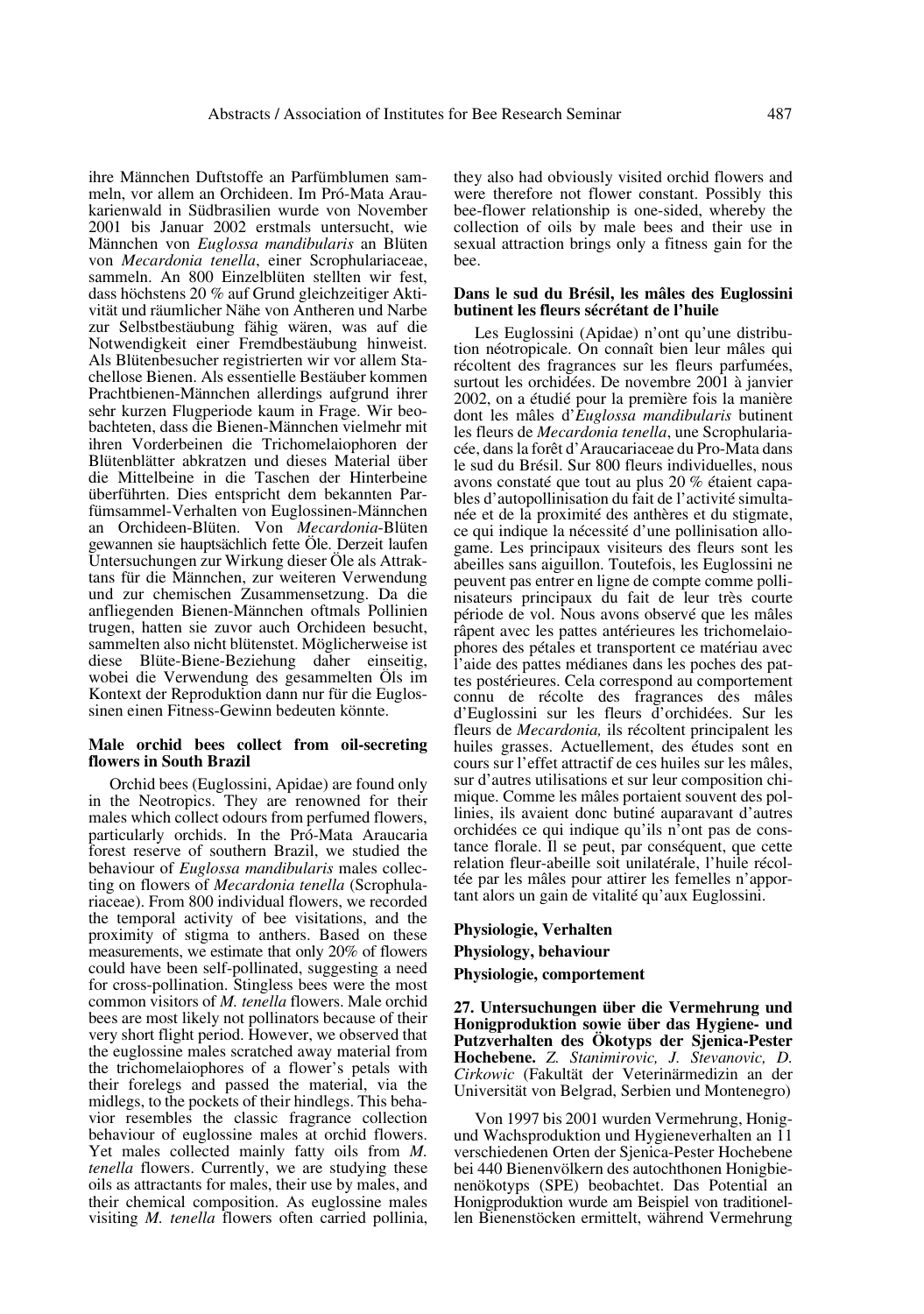und Hygiene Verhalten an der autochthonen Biene in Langstroth Bienenstöcken untersucht wurde. Im Durchschnitt wurden 8,14 ± 0,15 kg Honig und 0,25 ± 0,02 kg Wachs gewonnen. Die Königinnen erreichten ihr Maximum der Eiablage im Juni, in der längsten Trachtperiode auf Wiesen  $(1112 \pm 8)$ Eier). Das Potential des Hygieneverhaltens der widerstandsfähigsten Bienenvölker lag zwischen 95 % bis 99,50 % ausgeräumte Puppen nach 48 Stunden ("pin-killed" Methode). Es wurde eine große intra- und interpopuläre Variabilität im Hinblick auf das Hygieneverhalten beobachtet, sowie signifikante (*P* < 0,01) Unterschiede zwischen Völkern in ihrer Widerstandsfähigkeit. Das Hygieneverhalten war bei stärkeren Bienenvölkern ausgeprägter (97,01 % bzw. 89,21 % und 82,74 % eliminierte Puppen). Ebenso wurden signifikante Unterschiede (*P* < 0,01) zwischen Völkern mit einjährigen (98,08 %) und zweijährigen Königinnen (95,94 %) festgestellt. Das Putzverhalten der stärkeren Völker mit der einjährigen Königin betrug zwischen 36,41–36,61 % verletzte Milben im Gemüll. Diese Völker wiesen, ebenso wie stärkere Völker mit zweijährigen Königinnen auf der Mehrzahl der Lokalitäten, ein ausgeprägtes Putzverhalten auf (36,05–36,62 % vernichtete Milben). Diese Honigbienen mit ausgeprägtem Putzverhalten wären für Zuchtprogramme geeignet. Diese Ergebnisse, zusammen mit früheren morphometrischen und citogenetischen Untersuchungen, vervollständigen das Erscheinungsbild der SPE als spezifisch-genetische Ressource, welche geschützt und erhalten werden sollte.

# **Investigations of reproductive, productive, hygienic and grooming features of Syenichko-Peshterski honey bee ecotype**

Reproductive and productive features as well as hygienic and grooming behavior were monitored for 440 colonies of the indigenous Syenichko-Peshterski honey bee ecotype (SPE), from 1997 to 2001, at 11 localities of the Syenichko-Peshterski plateau. Productive potential was monitored in traditional hives while reproductive features, hygienic and grooming behavior were investigated in Langstroth hives. The average honey yield was  $8.14 \pm 0.15$  kg, and the average wax yield was  $0.25 \pm 0.02$  kg. The queens achieved maximum of egg-laying activity in June (1112  $\pm$  8 eggs). Hygienic behavior of strong honey bee colonies ranged from 95% to 99.50% for removal of pupae after 48 h ("pin-killed" method). Great intra- and interpopulation variabilitiy of the hygienic behavior was observed, and significant (*P* < 0.01) differences of the monitored behavior was found among colonies of different strengths. Hygienic behavior was more highly expressed in strong colonies than in medium strong and weak colonies (97.01%; 89.21%; 82.74% eliminated pupae, respectively). Also, significant  $(P < 0.01)$ differences were recorded between strong colonies with one-year old queens (98.08%) and colonies with two-year old queens (95.94%). In strong colonies with one-year old queens, 36.41% to 39.61% of damaged mites were found in hive debris due to their grooming behavior. Those colonies, and the strong colonies with two-year old queens from the majority of localities expressed a strong grooming behavior (36.05–36.62% of damaged mites). Bees with expressed hygienic and grooming behaviors could be used for breeding programs. Together with previous morphometric and cytogenetic investigations, these results complete the picture of SPE as a specific genetic resource which must be preserved and protected.

## **Études sur la reproduction, la production de miel et le comportement hygiénique et de toilettage de l'écotype du haut-plateau de Sjenica-Pester**

De 1997 à 2001, on a observé la reproduction, la production de miel et de cire et le comportement hygiénique de 440 colonies d'abeilles de l'écotype autochtone (SPE) sur 11 sites différents du haut-plateau de Sjenica-Pester. Le potentiel de production de miel a été déterminé dans les ruches traditionnelles, alors que la reproduction et le comportement hygiénique ont été étudiés sur l'abeille autochtone dans les ruches Langstroth. La production moyenne de miel a été de  $8,14 \pm 0,15$  kg et celle de cire de  $0,25 \pm 1$ 0,02 kg. La ponte a été maximale en juin durant la plus longue miellée dans les prés (1112  $\pm$  8 œufs). Le potentiel de comportement hygiénique des colonies les plus résistantes a atteint 95 à 99,5 % de nymphes évacuées au bout de 48 heures (méthode « tué par épingle »). On a observé une grande variabilité au sein et entre les populations concernant le comportement hygiénique, ainsi que des différences significatives  $(P < 0.01)$  entre les capacités de résistance des colonies. Le comportement hygiénique des colonies les plus fortes a été plus marqué (97,01 % ; 89,21 % et 82,74 % de nymphes évacuées). De même, on a constaté des différences significatives ( $P < 0.01$ ) entre les colonies possédant des reines âgées d'un an (98,08 %) et celles possédant des reines âgées de deux ans (95,94 %). Dans les déchets des colonies fortes avec de jeunes reines (1 an) on a trouvé entre 36,41 et 36,61 % d'acariens mutilés. Ces colonies, tout comme les colonies fortes avec des reines âgées de deux ans, ont présenté sur la plupart des sites un comportement prononcé de toilettage (36,05 à 36,62 % d'acariens mutilés). Les abeilles avec un comportement hygiénique et de toilettage marqué pourraient être utilisées dans des programmes de sélection. Les présents résultats, avec les études morphométriques et cytogénétiques antérieures, complètent les données sur l'écotype SPE en tant que ressource génétique spécifique qui devrait être protégée et conservée.

## **29. Computer-basierte Farbmarkierung an Honigbienen.** *M. Kleinhenz, J. Tautz* (Lehrstuhl für Zoologie 2, 97074 Würzburg, Germany)

Ein computergeneriertes Farbcodesystem zur individuellen Markierung von mehreren tausend Honigbienen wurde entwickelt. Der Farbcode ist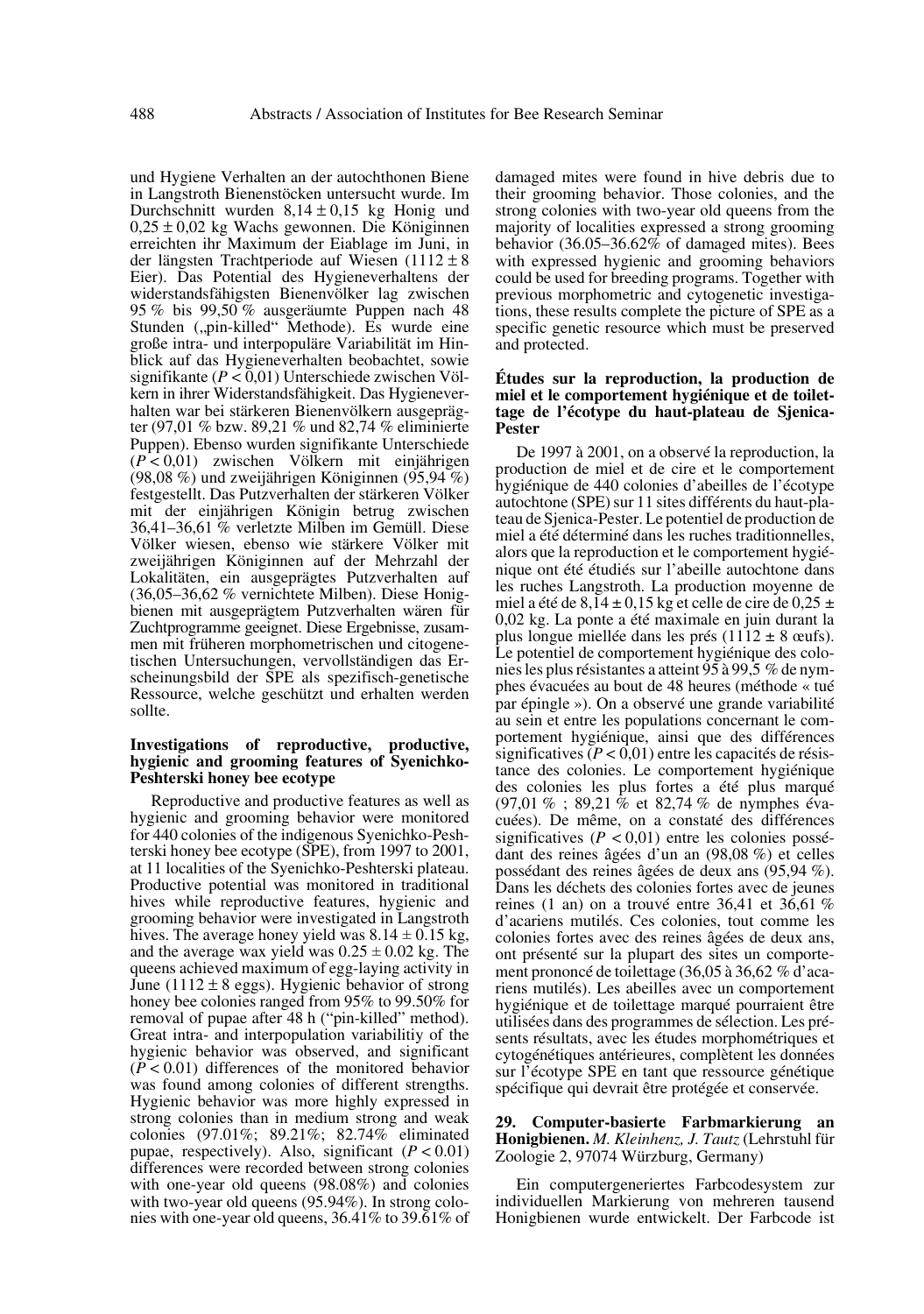besonders geeignet für Digitalvideoaufnahmen (bis 15 cm Bildfeldbreite) in Beobachtungsstöcken, da man die Dorsalseite der auf den Waben befindlichen Bienen sieht, und für infrarotthermographische Messungen am Thorax, da dieser frei von störenden Farbpunkten bleibt. Die Markierung erfolgt unter Laborbedingungen an frischgeschlüpften Bienen aus dem Brutschrank (35 °C). Ein Karton mit Aussparung für den Petiolus wird zwischen Abdomen (Gaster) und Thorax eingefügt. Dies fixiert die Biene und verhindert ein Verkleben der Flügel bis zum Trocknen der Farbe. Farbpunkte (Farbpulver + Schellack + Alkohol, von Frisch, Zool. Jb. 1923, 40, 1-186) werden an 5 diskreten Positionen auf den abominalen Tergiten III und IV (jeweils 2 Farbpunkte) sowie V (1 Farbpunkt) aufgetragen. Der größtmögliche Wertebereich ist np (n = Anzahl verschiedener Farben, p = Anzahl der verwendeten Positionen). Bei 5 Farben (weiß, rot, blau, gelb, grün) ergeben sich 3125 Kombinationen. Bei größerem Bedarf kann der Wert "0" durch eine Leerstelle repräsentiert werden, die wie eine zusätzliche Farbe verwendet wird (d.h. 6 Farben, 7776 Kombinationen). Wenn keine thermographischen Messungen durchgeführt werden, kann der Code teilweise auch am Thorax aufgetragen werden (z.B. 4 thorakale + 1 abdominale Positionen). Bei 5 verschiedenen Farben sind bis zu 2 Millionen Kombinationen möglich, wenn alle abdominalen und thorakalen Positionen  $(p = 9)$  verwendet werden. Eine selbstgeschriebene Computersoftware "ApiMark" berechnet die Farbcodes aus den zugehörigen Dezimalzahlen und stellt die Anordnung graphisch dar. Das Markierungsdatum und Benutzereingaben werden automatisch gespeichert.

#### **Computer-based colour marking of honeybees**

A computer-generated colour code system for the individual marking of several thousand honeybees has been developed. The colour code is especially suitable for digital video recordings (up to 15 cm width of the field of view) in observation hives, since the dorsal side of the bees on the combs is visible, and for infrared thermographic measurements of the thorax, since it remains free from disturbing colour spots. Marking is done under laboratory conditions, using newly hatched bees reared in an incubator (35 °C). A cardboard with a notch for the petiole is inserted between the abdomen (gaster) and thorax. This holds the bee in place and prevents the wings from sticking together until the paint has dried. Colour spots (pigment powder + shellack + alcohol, von Frisch Zool. Jb. 1923, 40, pp. 1-186) are painted at 5 discrete positions on the abdominal tergits III and IV (2 colour spots each) and V (1 colour spot). The maximum value range is  $n<sup>p</sup>$  (n = number of different colours,  $p =$  number of positions in use). Five colours (white, red, blue, yellow, green) provide 3125 combinations. If more values are required, the value "0" may be represented by a blank position which will be treated like an additional colour (i.e. 6 colours, 7776 combinations). If no thermographic measurements are made, the code may partially be applied to the thorax (e.g. 4 thoracal and 1 abdominal positions). With 5 different colours, up to 2 million unique combinations are possible if all abdominal and thoracal positions  $(p = 9)$  are used. A self-written computer-software "ApiMark" calculates the colour codes from the corresponding decimal values and displays their spatial arrangement graphically. The date of marking and user comments are stored automatically.

#### **Marquage de couleur généré par ordinateur sur les abeilles domestiques**

Un système de codage couleur généré par ordinateur a été développé pour marquer individuellement plusieurs milliers d'abeilles domestiques. Le codage couleur est particulièrement adapté aux enregistrements vidéo digitaux (jusqu'à 15 cm de largeur d'image) dans les ruches d'observation, puisqu'on voit la face dorsale des abeilles qui se trouvent sur les rayons, et aux mesures par thermographie infrarouge sur le thorax, puisqu'elles ne sont pas perturbées par des points de couleur. Les abeilles fraîchement émergées de l'étuve (35 °C) sont marquées dans des conditions de laboratoire. On introduit un carton entre l'abdomen (gaster) et le thorax en laissant un espace pour le pétiole. Cela fixe l'abeille et empêche les ailes de se coller jusqu'au séchage complet de la couleur. Des points de couleur (poudre colorante + gomme-laque + alcool, von Frisch 1923, Zool. Jb. 1-186) sont appliqués sur cinq endroits discrets des tergites abdominaux III et IV (à chaque fois deux points) et V (un point). La gamme de valeurs maximale est  $n<sup>p</sup>$  (n = nombre de couleurs différentes), p = nombre de positions utilisées). Avec cinq couleurs (blanc, rouge, bleu, jaune, vert), on obtient 3125 combinaisons. Si des valeurs supplémentaires sont nécessaires, la valeur « 0 » peut être représentée par un espace qui est utilisé comme une couleur supplémentaire (c'est-à-dire six couleurs, 7776 combinaisons). Si on ne réalise pas de mesures thermographiques, le code peut aussi être appliqué partiellement sur le thorax (par exemple 4 positions thoraciques  $+1$ abdominale). Cinq couleurs donnent jusqu'à deux millions de possibilités de combinaisons si on utilise toutes les positions abdominales et thoraciques ( $p = 9$ ). Un logiciel « ApiMark », conçu par nous, calcule les codes de couleur à partir des valeurs décimales correspondantes et présente leur arrangement spatial graphiquement. La date de marquage et des commentaires de l'utilisateur sont stockés automatiquement.

**32. Chemische Auslöser für das Kampfverhalten junger Königinnen** *Apis mellifera. J. Pflugfelder*1, *N. Koeniger*1, *R. Crewe*2 (1Institut für Bienenkunde (Polytechnische Gesellschaft), FB Biologie und Informatik der J.W. Goethe-Universität Frankfurt a.M., 61440 Oberursel, Germany; 2 University of Pretoria, Pretoria, 0002 South Africa)

Die das Stechverhalten von kämpfenden Königinnen auslösenden Reize sind auf dem dorsalen Abdomen lokalisiert und werden über Kontaktperzeption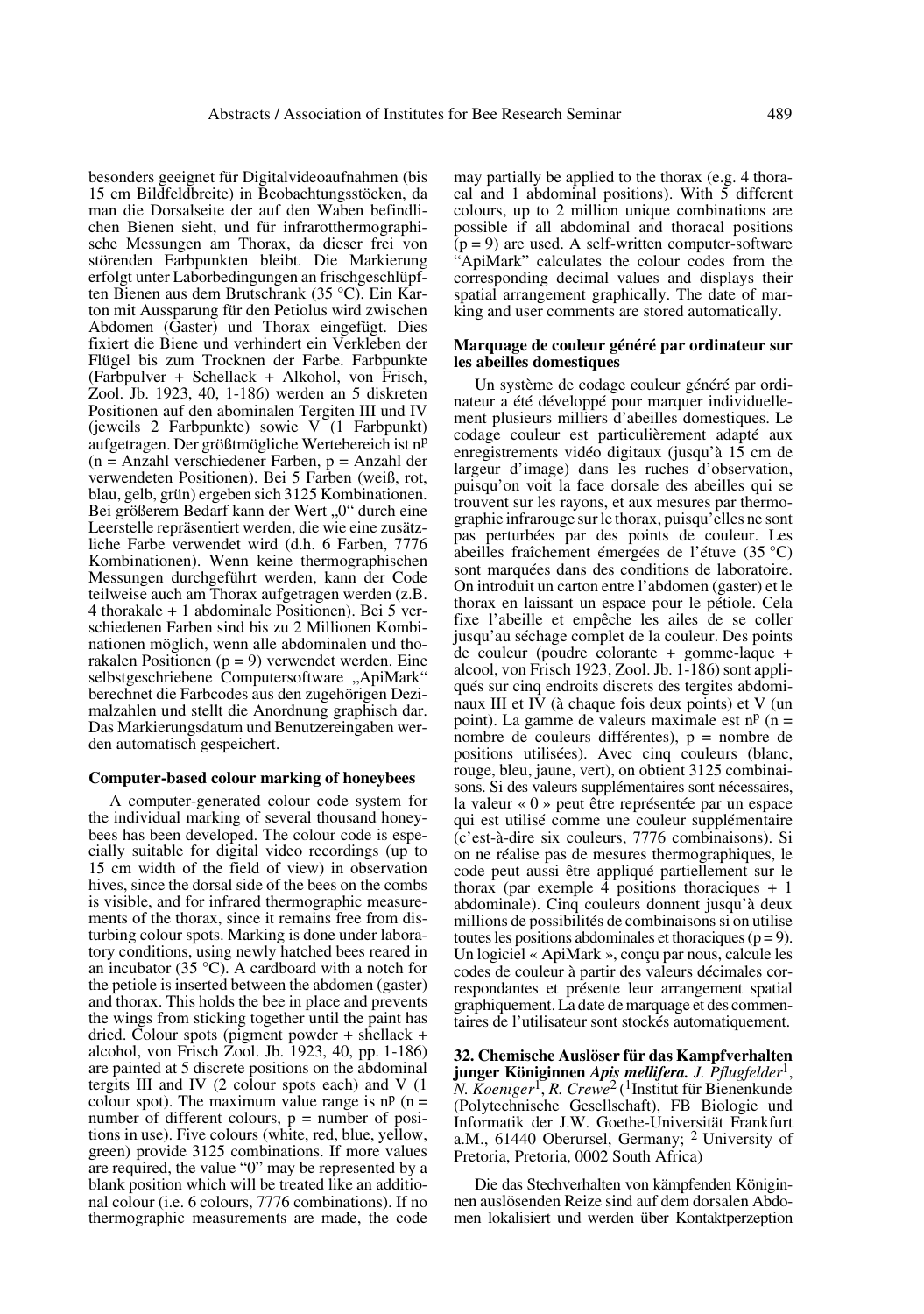wahrgenommen (Pflugfelder und Koeniger, Apidologie 2003). Ziel dieser Untersuchung ist es, die involvierten Pheromone nachzuweisen und chemisch zu charakterisieren. In einem Biotest wurde das Stechverhalten der Testkönigin als ja/nein Antwort auf eine Attrappe ausgewertet. Als Attrappe wurden die abdominalen Tergite 1-5 auf einen Glaskörper aufgebracht. Die so aufgespannten Tergite wurden in Lösungsmitteln unterschiedlicher Polarität (0,2 mL) extrahiert. Getestet wurden die extrahierten Tergite und deren Extrakte. Des weiteren wurden die Extrakte mit präparativer GC fraktioniert und die Fraktionen hinsichtlich ihrer Aktivität getestet. Native Tergite auf der Glasattrappe lösten in 68 % (n = 107) der Versuche Stechverhalten aus. Nach Extraktion der Tergite mit n-Pentan (n = 38) blieb das Stechverhalten aus. Hingegen waren Tergite, die mit polaren Lösungsmitteln extrahiert wurden, weiterhin aktiv; Aceton (43 % Stechverhalten), Methanol (50 % Stechverhalten) und Wasser (60 % Stechverhalten). Eine Übertragung der Aktivität durch Auftragen von n-Pentan Extrakten war nur dann erfolgreich, wenn zuvor eine Reinigung der Tergite mit Aceton durchgeführt wurde. Die Aktivität des n-Pentan Extrakts von 22 % (n = 23) und 33 % (n = 6) Stechverhalten wurde bei 2 bzw. 4 Königinnen Äquivalenten nachgewiesen. Die Extrakte waren auch dann wirksam (13 % Stechverhalten), wenn sie direkt auf die Glas-Attrappe aufgetragen wurden (n = 16). Nach dem Durchlauf einer präparativen GC Säule konnte die biologische Aktivität bei 4 Äquivalenten in 1 von 6 bzw. bei 6 Äquivalenten in 2 von 5 Versuchen nachgewiesen werden. Weiter gelang der Nachweis der biologischen Aktivität bei 4 Äquivalenten in 2 von 4 Versuchen nach einer GC Fraktionierung. Die Isolierung und Identifizierung des Pheromons durch GC/MS befindet sich derzeit in Arbeit.

#### **Chemical releasers of queen fighting in** *Apis mellifera*

The stimuli responsible for releasing aggressive behaviour between rival virgin queens depends on contact with the dorsal surface of the abdomen and is perceived via contact chemoreception (Pflugfelder and Koeniger, Apidologie, 2003). The objective of this study was to determine which pheromones were involved by isolation and chemical characterisation. In a bioassay, aggressive behaviour of queens towards a dummy was evaluated using stinging behaviour as a qualitative response. Queen tergites 1-5 placed on a glass body were used as dummys. Tergites used in the bioassays had been extracted in solvents of different polarity. We tested extracted tergites and extracts. Further extracts were fractionated using preparative GC and tested to determine which peaks were associated with biological activity. Untreated tergites placed on the glass body released stinging behaviour in 68% of the experiments  $(n = 107)$ . After extraction of the tergites using n-pentane no stinging behaviour was observed  $(n = 38)$ . Tergites were still active after they had been extracted with polar solvents such as acetone (43% stinging behaviour), methanol (50% stinging behaviour) and water (60% stinging behaviour). A transfer of the activity by applying the npentane extracts was only successful if the tergites had been treated with acetone previously. Activity of the n-pentane extract with 2 and 4 queen equivalents was shown in 22% (n = 23) and 33% (n = 6) of the experiments. Extracts were also effective (13% stinging behaviour) if they were applied to the glass body directly  $(n = 16)$ . Biological activity of queen extracts was retained even after passing the extracts through a preparative GC column (4 queen equivalents extract: 1 out of 6 experiments, 6 queen equivalent extracts: 2 out of 5 experiments). In addition, there was evidence of the biological activity after fractionation of the extract using preparative GC (4 queen equivalent extract in 2 of 4 experiments). Additional work to isolate and identify the pheromone is in progress.

#### **Déclencheurs chimiques du comportement de combat des jeunes reines d'***Apis mellifera*

Les stimulus qui déclenchent les piqûres des reines agressives sont localisés sur l'abdomen dorsal et sont perçus par contact (Pflugfelder et Koeniger, Apidologie 2003). L'objectif de cette étude est de mettre en évidence les phéromones impliquées et de les caractériser chimiquement. Dans un bio-essai, le comportement de piqûre de la reine testée a été exploité comme une réponse oui/non à un leurre. Les tergites abdominaux 1-5 fixés sur une verre ont servis de leurre. Les tergites fixés ainsi ont été extraits dans des solvants de différente polarité (0,2 mL). On a testé les tergites extraits et leurs extraits. Par ailleurs, les extraits ont été fractionnés par chromatographie préparative en phase gazeuse et l'activité des fractions a été testée. Les tergites natifs sur le leurre de verre ont déclenché dans 68 % des essais (n = 107) un comportement de piqûre. Il n'y a eu aucune réaction agressive à l'égard des tergites extraits au n-pentane (n = 38). En revanche, les tergites extraits avec des solvants polaires continuaient à être actifs : acétone (43 % de comportement agressif), méthanol (50 % de comportement agressif) et eau (60 % de comportement agressif). Un transfert de l'activité avec des extraits au n-pentane n'a réussi que si les tergites avaient été auparavant purifiés à l'acétone. L'activité de l'extrait au n-pentane a été démontrée chez 2 et 4 équivalents-reine avec un comportement de piqûre dans 22 % (n = 23) et  $33\%$  (n = 6) des cas. Les extraits étaient actifs (13 % de comportement agressif) même s'ils ont été déposés directement sur le leurre en verre (n = 16). Après élution d'une colonne GC préparative, l'activité biologique a été mise en évidence chez 4 équivalents-reine dans un essai sur 6, et chez 6 équivalents-reine dans 2 essais sur 5. De plus, on a mis en évidence l'activité biologique chez 4 équivalents dans 2 essais sur 4 après un fractionnement par GC. L'isolement et l'identification de la phéromone par GC/MS sont actuellement en cours.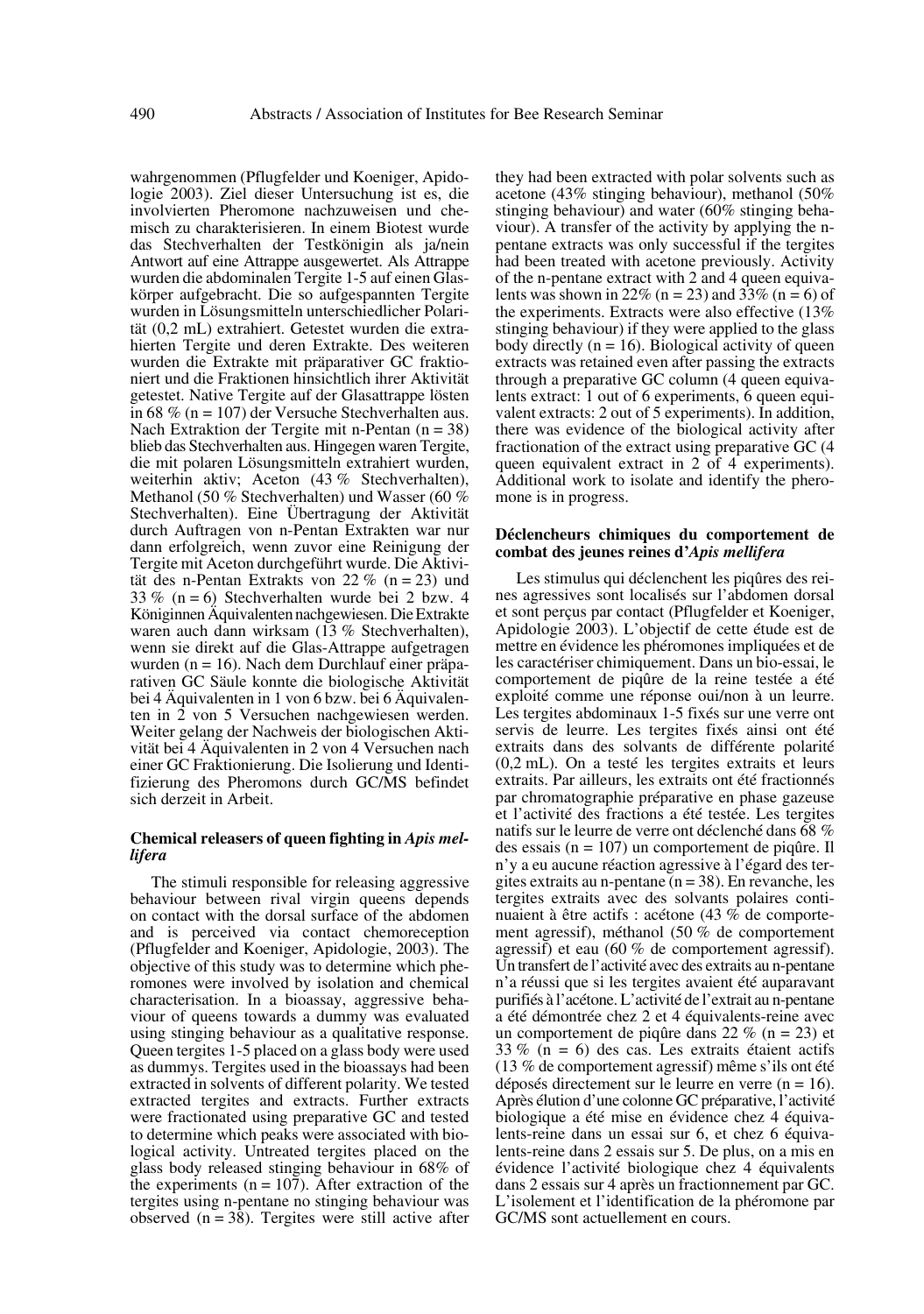#### **33. Zellbesuche im gedeckelten Brutbereich der Honigbiene.** *B. Bujok, J. Tautz* (Zoologie II, 97074 Würzburg, Germany)

Honigbienen (A*pis mellifera*) halten die Temperatur im gedeckelten Brutbereich ihrer Kolonie bei etwa 35 °C. Bei Bedarf geben sie Körperwärme an die Brut ab, indem sie sich mit warmem Thorax entweder an die Brutdeckel drücken oder sich in leeren Zellen, benachbart zu gedeckelter Brut aufhalten. Im Brutbereich wurden Zellbesuche von Bienen in Abhängigkeit von der Anzahl benachbarter Brutzellen untersucht. In einem Beobachtungsstock mit ca. 2500 individuell markierten Bienen (*A. m. carnica*) wurde ein Brutbereich (19 gedeckelte Zellen) mit einer Infrarot-Kamera (Radiance PM) und einer Videokamera an drei Tagen jeweils 60 min (insgesamt 180 min) gefilmt. Von allen markierten Bienen, die eine leere Zelle im Brutbereich aufsuchten, wurde die Besuchsdauer und die Thoraxtemperatur (T<sub>Thorax</sub>) direkt vor und nach<br>einem Besuch ermittelt. Die besuchten leeren Zellen waren im Versuch von einer bis 5 gedeckelten Brutzellen umgeben. Alle Werte sind Mittelwerte ± Standardabweichung. Sowohl die Gesamtdauer t der im Inneren der leeren Zellen verbrachten Zeit als auch  $T_{\text{Thorax}}$  (n = 344) stieg mit der Anzahl benachbarter Brutzellen (BZ) an. BZ = 1:  $t = 8.2 \pm$ 20,7 % der Beobachtungszeit (180 min),  $T_{\text{Thorax}} =$  $33,1 \pm 3,7$  °C;  $BZ = 2$ :  $t = 21,6 \pm 29,7$  %,  $T_{\text{Thorax}} =$  $34.1 \pm 3.5$  °C; BZ = 3: t =  $56.9 \pm 34.6$  %, T<sub>Thorax</sub> =  $35.7 \pm 3.5$  °C; BZ = 4: t =  $58.2 \pm 40.6$  %, T<sub>Thorax</sub> = 37,3 ± 4,2 °C; BZ = 5: t = 86,4 ± 7,3 %,  $T_{\text{Thorax}}$  = 39,2 ± 3,1 °C. Junge Bienen (max. 48 h) hatten vor und nach den Zellbesuchen signifikant niedrigere Thoraxtemperaturen (34,0  $\pm$  2,4 °C, n = 118) als ältere Bienen (> 48 h) (36,5 ± 5,4 °C, n = 226;  $P < 0.05$ , U-Test, zweiseitig). Hohe T<sub>Thorax</sub> vor und nach einem Zellbesuch lassen vermuten, dass die Tiere auch während des Zellbesuchs hohe T<sub>Thorax</sub> hatten. Ältere Bienen, die Zellen mit vielen benachbarten Brutzellen besuchen, wärmen die benachbarte, gedeckelte Brut während ihrer Zellbesuche wahrscheinlich von der Seite.

#### **Cell visits in the capped brood area of a honey bee colony**

Honeybees (*Apis mellifera*) maintain the temperature of the capped brood area at about 35 °C. If necessary worker bees transfer body heat to the brood by pressing the warm thorax onto the brood caps or by visiting empty cells adjacent to capped brood. Cell visits of bees in empty cells with different numbers of surrounding brood cells were investigated in the brood area. A small brood area (19 capped cells) in an observation hive with 2500 individually marked bees (*A. m. carnica*) was observed with an infrared camera (Radiance PM) and a camcorder on three days for 60 minutes each (altogether 180 min). The duration of a stay and the thoracic temperature  $(T_{\text{thorax}})$  of marked bees just before and after visiting empty cells in the brood area were recorded. During observation the visited empty cells were surrounded by one to five capped

brood cells. All values are shown as mean ± SD. Total visiting time t of bees inside empty cells as well as  $T_{\text{thorax}}$  (n = 344) increased with increasing number of neighboured brood cells (BC). BC = 1:  $t = 8.2 \pm 20.7\%$  of the total observation time  $(180 \text{ min})$ , T<sub>thorax</sub> = 33.1 ± 3.7 °C; BC = 2: t = 21.6 ±  $29.7\%$ ,  $T_{\text{thorax}} = 34.1 \pm 3.5 \degree \text{C}$ ; BC = 3: t = 56.9 ±  $34.6\%, T_{\text{thorax}} = 35.7 \pm 3.5 \text{ °C}; \text{ BC} = 4: t = 58.2 \pm 1.5 \text{ °C}$  $40.6\%$ ,  $T_{\text{thorax}} = 37.3 \pm 4.2 \degree C$ ;  $BC = 5$ :  $t = 86.4 \pm 2.2 \degree C$ 7.3%,  $T_{\text{thorax}} = 39.2 \pm 3.1 \text{ °C}$ . Young bees (max. 48 h) had significantly lower thoracic temperatures before and after cell visits  $(34.1 \pm 2.4 \degree C, n = 118)$ than older bees (> 48 h) (37.1  $\pm$  5.4 °C, n = 226;  $P < 0.05$ , U-Test, double sided). High T<sub>thorax</sub> of bees before and after cell visits indicates high  $T<sub>thorax</sub>$ during cell visits. Older bees visiting empty cells adjacent to several brood cells probably warm the capped brood from the side.

#### **Visite des cellules dans la zone du couvain operculé de l'abeille domestique**

Les abeilles domestiques (*Apis mellifera)* maintiennent la température à environ 35 °C dans la zone du couvain operculé de leur colonie. En cas de besoin, elles réchauffent le couvain en pressant leur thorax chaud contre l'opercule ou en se plaçant dans les cellules voisines vides du couvain operculé. Dans la zone du couvain, on a étudié les visites de cellules des abeilles en fonction du nombre de cellules de couvain voisines. Dans une ruchette d'observation avec environ 2500 abeilles marquées individuellement (*A. m. carnica*), on a filmé une zone de couvain (19 cellules operculées) avec une caméra infrarouge (Radiance PM) et une caméra vidéo au cours de trois jours pendant 60 minutes (total 180 mn). La durée de visite et la température du thorax (T<sub>thorax</sub>) ont été déterminées directement avant et après la visite chez toutes les abeilles marquées visitant une cellule vide. Dans l'essai les cellules vides visitées étaient entourées d'une à cinq cellules operculées. Toutes les valeurs sont des moyennes ± l'écart type. La durée totale t du temps passé à l'intérieur des cellules vides, tout comme la température  $T_{\text{thorax}}$  (n = 344), ont augmenté en même temps que le nombre de cellules de couvain voisines (CC). CC = 1 :  $t = 8.2 \pm 20.7$  % de la durée d'observation (180 min),  $T_{\text{thorax}} = 33.1 \pm 3.7 \degree C$ ;  $CC = 2 : t = 21.6 \pm 29.7 \%$ ,  $T_{\text{thorax}} = 34.1 \pm 3.5 \degree C$ ;  $CC = 3 : t = 56.9 \pm 34.6 \%$ ,  $T_{\text{thorax}} = 35.7 \pm 3.5 \degree C$ ;  $CC = 4 : t = 58.2 \pm 40.6 \%$ ,  $T_{\text{thorax}} = 37.3 \pm 4.2 \degree C$ ;  $CC = 5$ : t = 86,4 ± 7,3 %, T<sub>thorax</sub> = 39,2 ± 3,1. Les jeunes abeilles (max. 48 h) avaient des températures thoraciques significativement inférieures (34,0  $\pm$ 2,4 °C,  $n = 118$ ) à celles des abeilles plus âgées  $(> 48 \text{ h})$  (36,5 ± 5,4 °C, n = 226; *P* < 0,05, test U, deux faces) avant et après la visite des cellules. Des températures thoraciques élevées avant et après une visite de cellule laissent supposer que les abeilles avaient une température élevée également pendant la visite. Les abeilles plus âgées qui visitent des cellules entourées de nombreuses cellules à couvain réchauffent probablement depuis le côté le couvain operculé avoisinant pendant leurs visites.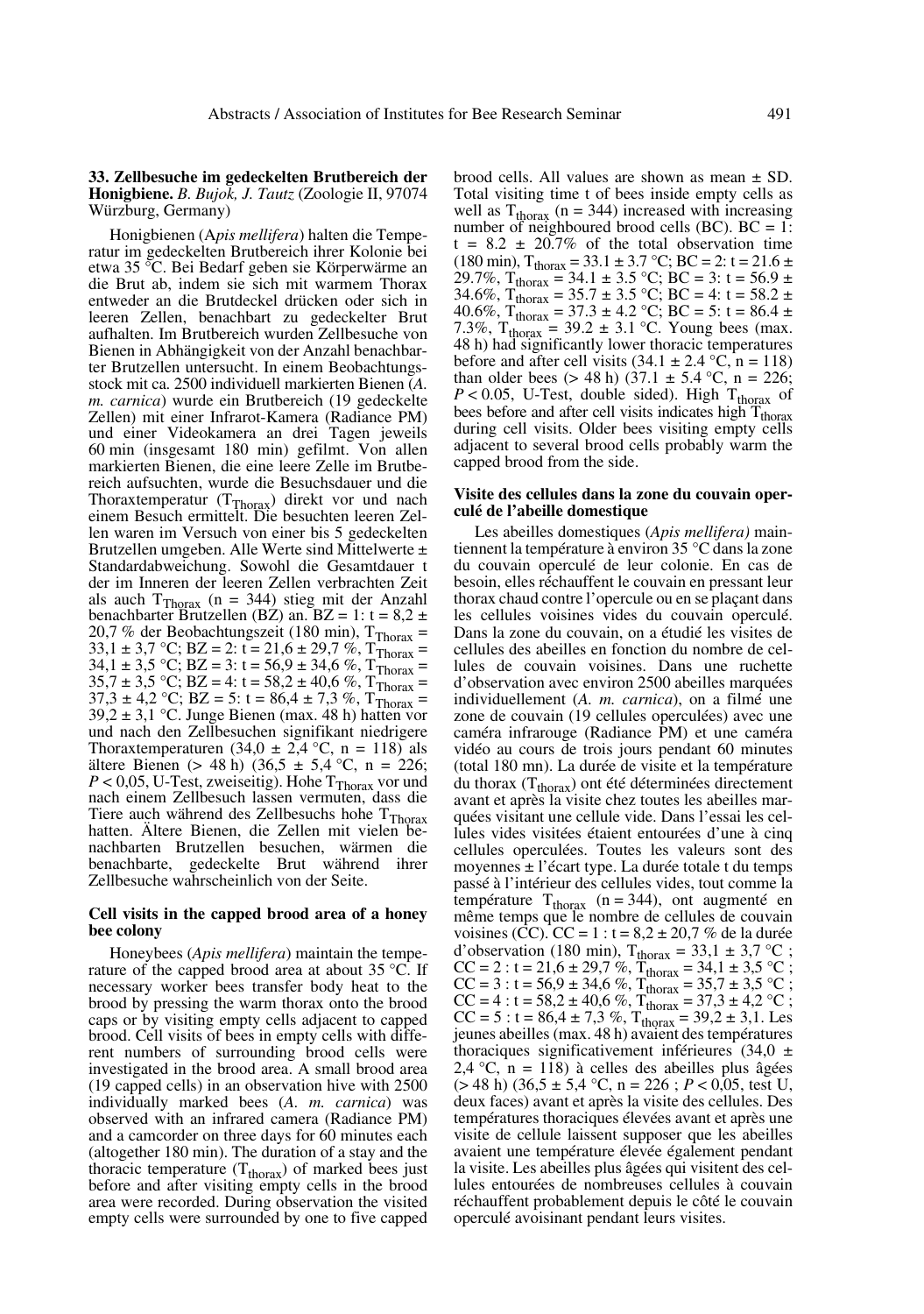#### **36. Trophallaxis zwischen Ammenbienen und Pollensammlerinnen unter Laborbedingungen bei** *Apis mellifera carnica. P. Renner, N. Hrassnigg, K. Crailsheim* (Institut für Zoologie, Universität Graz, 8010 Graz, Austria)

Es wurde untersucht ob die Ammenbienen die Syntheseprodukte ihrer Hypopharynxdrüsen zuerst in den Honigmagen transportieren oder ob sie diese direkt über die Mundöffnung zusammen mit dem Honigmageninhalt verfüttern. Zu diesem Zweck wurde jeweils eine zum Erbrechen gebrachte Pollensammlerin mit einer gefütterten Ammenbiene (3M Glucose) für 30 min in einer Petrischale gehalten. Die Aktivität und Anzahl der trophallaktischen Kontakte wurden dokumentiert und anschließend die Honigmägen präpariert, gewogen und die Protein- und Zuckerkonzentrationen bestimmt. Zur Kontrolle wurden entleerte und gefütterte Ammen, Ammen von der Wabe und Winterbienen untersucht. In allen Proben wurde der Pollen durch Zentrifugation entfernt. Durch die Gewichtszunahme des Honigmageninhaltes der Pollensammlerin, kann ein Transfer von Honigmageninhalt zwischen Ammenbiene und Pollensammlerin belegt werden. Im Mittel fanden, in 30 Minuten, pro Käfig  $4.5 \pm 3.8$ trophallaktische Fütterungskontakte, je 3,4 ± 1,7 Sekunden lang, statt  $(n = 44)$ . Fünfzig Prozent der Erstfütterungen fanden bereits in der ersten Minute statt, dann nahmen diese Kontakte bis Ende des Versuchs ab. Es besteht eine positive Korrelation zwischen Protein- und Zuckerkonzentration im Honigmageninhalt von Pollensammlerinnen, wobei die Proteinkonzentration deutlich über der von reinem Honig liegt. Honigmageninhalte von entleerten, mit Glucose gefütterten Ammenbienen, welche allein in einer Petrischale gekäfigt wurden, wiesen einen mittleren Proteingehalt von 21  $\pm$  9  $\mu$ g (n = 16; 60 min gekäfigt) bzw. 27 ± 15 µg (n = 16; 120 min gekäfigt) auf. Bei Ammenbienen von der Wabe war dieser Gehalt, abzüglich des Honigproteins, mit 24 ± 12 μg ( $n = 9$ ) ebenfalls in diesem Bereich. Ammenbienen transportieren zumindest einen Teil ihrer Syntheseprodukte der Hypopharynxdrüsen in den Honigmagen, die von dort an die Pollensammlerin verfüttert werden.

#### **Trophallaxis between nurse bees and pollen foragers under laboratory conditions in** *Apis mellifera carnica*

Trophallaxis, the transfer of food from one individual to another, occurs among adult honeybees frequently. We investigated if the products of the hypopharyngeal glands are transported to the honey stomach first or whether they are fed directly with honey stomach contents. Petri dishes were set up for 30 min, each containing one forager, whose honey stomach had been emptied, together with one nurse bee that had been fed (3M Glucose). Their activity and the number of trophallactic acts were documented. Afterwards their honey stomachs were dissected and weighed, and the protein- and sugar concentrations were measured. As controls, we investigated emptied and fed nurse bees, nurse bees from honeycombs and winter bees. For protein measurements we removed the pollen from all samples by centrifugation. In the experiments a trophallactic transfer of liquid from a nurse bee to a forager was confirmed by the weight gain of the forager's honey stomach. On average there were  $4.5 \pm 3.8$  trophallactic contacts per experimental cage, lasting for  $3.4 \pm 1.7$ seconds  $(n = 44)$ . Fifty percent of the first trophallactic contacts were documented in the first minute of the experiment and their frequency decreased towards the end of the experiment. We found a positive correlation between protein and sugar concentration in the honey stomach of pollen foragers. The concentration of proteins clearly exceeded the typical concentration of honey proteins. The mean protein content of honey stomachs in nurses, which were emptied first and then fed with glucose solution, and which were then kept alone in a cage ranged from  $21 \pm 9$  (n = 16; kept caged for 60 min) to  $27 \pm 15$  µg (n = 16; kept caged for 120 min). Those results are quite similar to the average amount of proteins in nurse bees we sampled from honeycombs, after subtraction of honey protein, which was  $24 \pm 12 \mu$ g (n = 9). Our results indicate that at least a portion of the hypopharyngeal gland products is transported to the honey stomach first and by this route is fed to foragers.

#### **Trophallaxie entre les nourrices et les butineuses de pollen dans des conditions de laboratoire chez** *Apis mellifera carnica*

Nous avons cherché à savoir si les nourrices transportent d'abord les produits de synthèse de leurs glandes hypopharyngiennes dans le jabot ou si elles les transmettent directement par le proboscis en même temps que le contenu du jabot. À cet effet, une butineuse dont on avait vidé le jabot et une nourrice alimentée (glucose 3M) ont été maintenues dans une boîte de Petri pendant 30 minutes. L'activité et le nombre de contacts trophallactiques ont été enregistrés. Ensuite, les jabots ont été préparés, pesés et les concentrations protéiques et glucidiques ont été déterminées. Comme témoin, nous avons étudié des nourrices qu'on avait fait regurgiter puis nourries, des nourrices du rayon et des abeilles d'hiver. Dans tous les échantillons, le pollen a été éliminé par centrifugation. L'augmentation de poids du jabot de la butineuse met en évidence un transfert du contenu entre la nourrice et la butineuse. En moyenne,  $4,5 \pm 3,8$  contacts trophallactiques, d'une durée de  $3.4 \pm 1.7$  s chacun, ont eu lieu au cours des 30 min par cage ( $n = 44$ ). 50 % des premiers contacts trophallactiques ont eu lieu dans la première minute, ensuite ces contacts ont diminué jusqu'à la fin de l'essai. On observe une corrélation positive entre la concentration protéique et glucidique dans le jabot des butineuses de pollen, la concentration protéique étant nettement supérieure à celle d'un miel pur. Les contenus du jabot des nourrices dont on avait vidé le jabot et qui ont été nourries au glucose, encagées seules dans une boîte de Petri, ont présenté une teneur moyenne en protéines de 21 ± 9 µg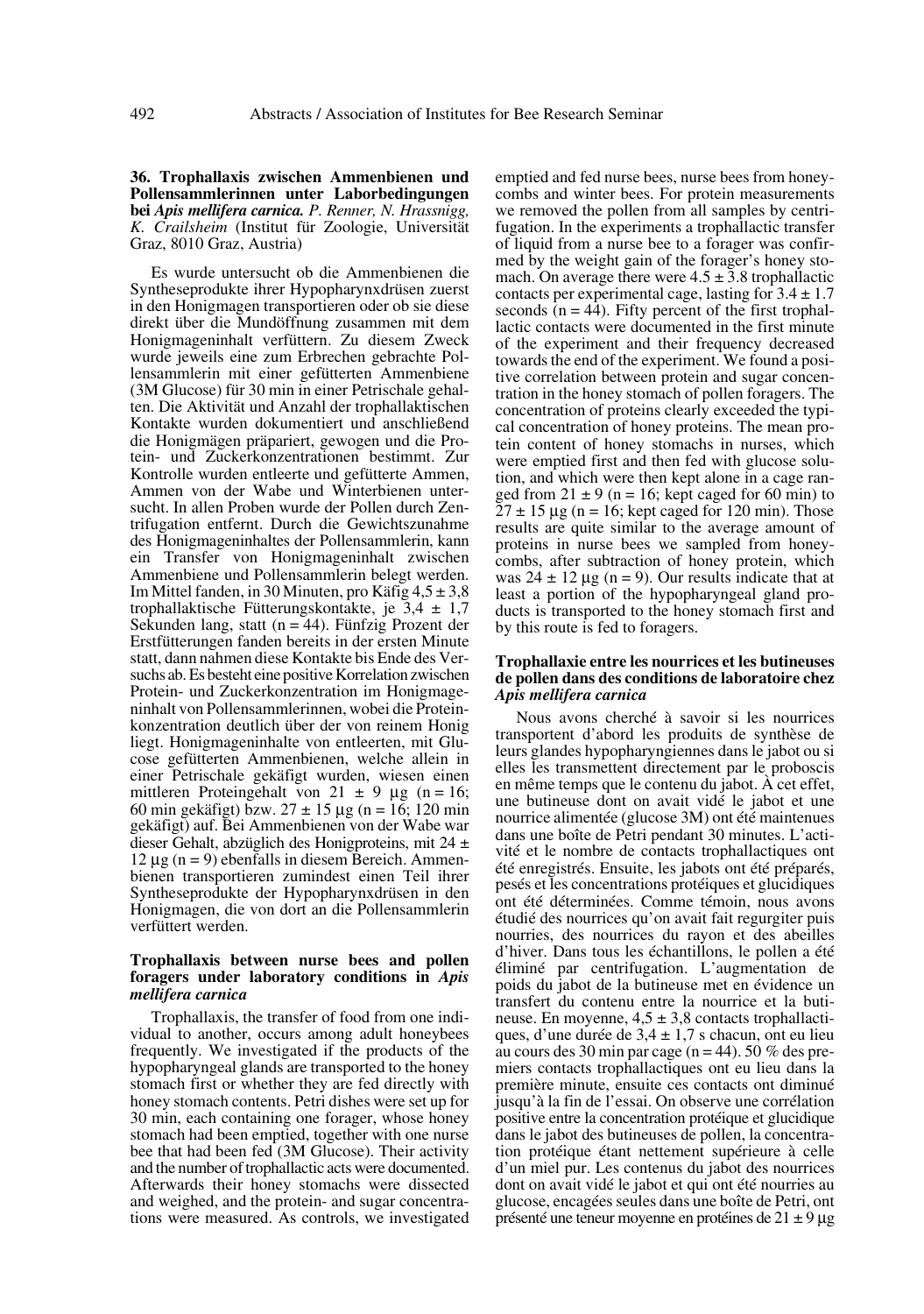$(n = 16 ; 60 \text{ min} \text{ encage}) \text{ et } 27 \pm 15 \text{ µg} (n = 16 ;$ 120 min encagée). Chez les nourrices du rayon, cette teneur était similaire, à savoir  $24 \pm 12 \,\mu$ g (n = 9), déduction faite de la protéine du miel. Les nourrices transportent au moins une partie de leurs produits de synthèse des glandes hypopharyngiennes vers le jabot, puis ils sont donnés aux butineuses de pollen.

**37. Veränderung des Alterspolyethismus nach Entfernen von Brut und Nahrungsvorräten bei** *Apis mellifera carnica. S. Hahshold, K. Petritsch, N. Hrassnigg, K. Crailsheim* (Institut für Zoologie, Universität Graz, 8010 Graz, Austria)

Für die Versuche wurden zwei 8-Waben Beobachtungsstöcke (C1; C2), mit normalen Brut- und Nahrungsvorräten verwendet. Bis 5 Tage vor Versuchsbeginn wurden täglich frisch geschlüpfte Bienen individuell markiert. Für 1 Stunde wurden Arbeiterinnen bei der Brutpflege und dem Sammeln von Nektar und Pollen beobachtet und protokolliert. Nach einer 5-tägigen Kontrollperiode, in der täglich Arbeiterinnen beobachtet wurden, entfernten wir alle Waben und ersetzten sie durch leere Mittelwände. Nach diesem Eingriff wurden die Beobachtungen weitergeführt. Durch den Ausfall schlüpfender Brut kam es zu einer deutlichen Altersverschiebung bei den Ammen. Das mediane Alter der Ammen am Tag vor der Schwarmbildung betrug bei C1 15 d und bei C2 10 d. Am Tag, an dem die erste Brut schlüpfte, war das mediane Ammenalter 32 bzw. 35 d. Von den Kohorten, die am Anfang Brut pflegten, blieben in beiden Völkern am Tag 22 nach der Schwarmbildung nur die ursprünglich jüngsten Kohorten übrig. Im Gegensatz zu C1, wo nach der Manipulation ein breiteres Spektrum verschiedener Altersklassen Brut pflegten und am Ende des Versuches nur die jüngsten übrig blieben, pflegten bei C2 von Anfang an nur junge Kohorten Brut und diese Kohorten blieben bis zum Schluss die gleichen. Das mediane Alter der Sammlerinnen betrug vor der Schwarmbildung 35 d bei C1 und 32 d bei C2, am Tag an dem die erste Brut schlüpfte 52 bzw. 38 d. Bei C1 sank am Tag 30, als schon wieder 7-tägige Bienen vorhanden waren, das mediane Alter der Sammlerinnen auf 42 d. Bei C2 waren die Sammlerinnen, durch ihre geringere Lebensdauer, mit Ausnahme des 30. Tages (Median 43 d) jünger als bei C1. Der Unterschied zwischen den beiden Völkern dürfte darauf zurückzuführen sein, dass sich C1 vor dem Versuch in echter Schwarmstimmung (Weiselzellen) befunden hat. Die Ergebnisse zeigen unterschiedliche Antworten der Kolonien auf eine experimentell induzierte Mangelsituation.

#### **Shifting in age-polyethism after drastic removal of all brood and food stores (***Apis mellifera carnica***)**

For our experiments two observation hives (designated C1 and C2), each with 8 combs with normal brood and food stores, were equipped each day with individually marked bees, until 5 days before the manipulation. Each day we observed for one hour and recorded which workers nursed brood

and which ones collected nectar and pollen. After a control period of 5 days we removed all combs and replaced them with empty wax foundation. After this manipulation the observations of nurses and foragers continued. Due to the lack of brood there was a drastic shift in the ages of nursing bees. The median age of nurses on the day before the removal of combs was 15 d in C1 and 10 d in C2. On the day when the first brood emerged after the manipulations the median ages of nurses were 32 and 35 d, respectively. Among the cohorts that nursed brood at the beginning, only the youngest cohorts were still active by day 22. In contrast to C1, in which after the manipulation many different age cohorts nursed brood and only the youngest still nursed at the end of the experiment, in C2 the nursing cohorts remained the youngest from the beginning till the end. During the control period the median age of foragers was 35 d (C1) and 32 d (C2), and it was 52  $\tilde{d}$  (C1) and 38 d (C2) on the day when the first brood emerged after the manipulations. In C1 the median age of foragers decreased to 42 d when new 7 d old bees were present. In C2 foragers were younger than in C1, because of greater mortality in the colony, except on day 30 (median 43 d). The differences between the two colonies might be due to the fact that C1 prepared for swarming (as indicated by the presence of queen cells). The results show different colony responses to experimentally induced stress.

#### **Modifications du polyéthisme lié à l'âge après élimination du couvain et des réserves de nourriture chez** *Apis mellifera carnica*

Deux ruches d'observation à 8 rayons (C1 ; C2) avec des réserves normales de couvain et de nourriture ont été utilisées pour les essais. Jusqu'à 5 jours avant le début de l'essai, les abeilles fraîchement écloses ont été marquées individuellement chaque jour. Les ouvrières ont été observées chaque jour pendant une heure lors des soins au couvain et de la récolte de nectar et de pollen et leur activité enregistrée. Après une période de contrôle de 5 jours au cours de laquelle les ouvrières ont été observées quotidiennement, nous avons éliminé tous les rayons et nous les avons remplacés par des feuilles de cire gaufrées vides. Les observations ont continué après cette intervention. L'absence de couvain a provoqué un net décalage de l'âge chez les nourrices. L'âge médian des nourrices le jour de la constitution de l'essaim était de 15 j chez C1 et de 10 j chez C2. Le jour d'émergence du premier couvain, l'âge médian des nourrices a été respectivement de 32 et 35 j. Sur les groupes qui soignaient le couvain au début, les plus jeunes étaient encore actifs chez les deux colonies 22 j après la formation de l'essaim. Au contraire de C1 où, après la manipulation, un spectre plus large de classes d'âge s'occupait du couvain et où, à la fin de l'essai, il ne subsistait que les plus jeunes, chez C2, ce sont uniquement les jeunes groupes qui soignaient le couvain et c'était les mêmes jusqu'à la fin. L'âge médian des butineuses avant la formation de l'essaim a été de 35 j chez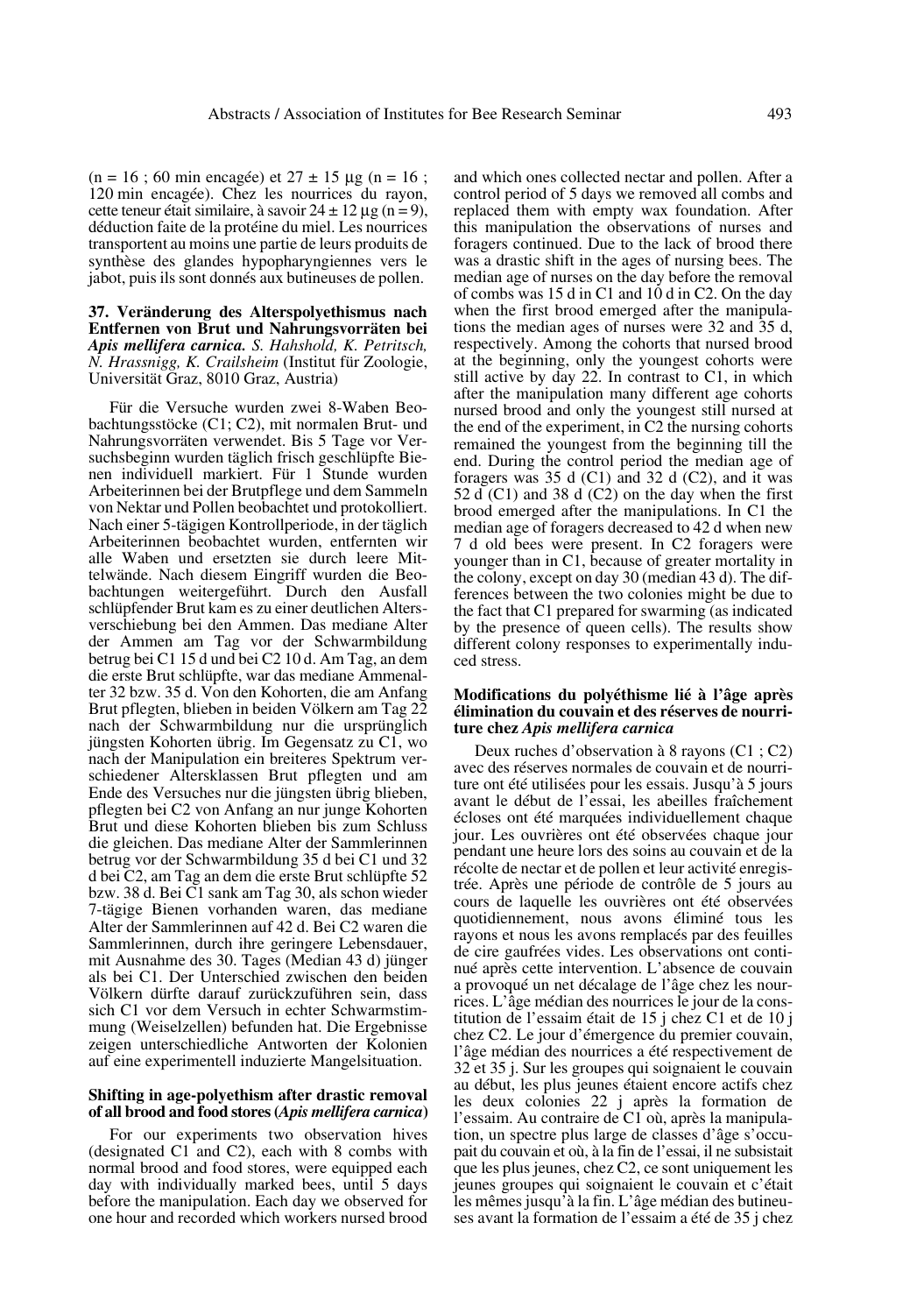C1 et de 32 j chez C2, et de 52 et 38 j respectivement au jour d'émergence du premier couvain. Chez C1 l'âge médian des butineuses est tombé à 42 j lorsqu'il y avait à nouveau des abeilles âgées de 7 j (j 30). Chez C2, les butineuses (du fait de leur faible longévité) ont été plus jeunes que chez C1 à l'exception du 30e jour (médiane 43 jours). La différence entre les deux colonies est probablement due au fait que C1 s'est réellement préparée à essaimer (cellules royales) avant l'essai. Les résultats montrent des réponses variables des colonies à une situation de carence induite artificiellement.

## **38. Anpassungen des individuellen Verhaltens von Arbeiterinnen (***Apis mellifera carnica***) an eine extreme Mangelsituation.** *K. Petritsch, S. Hahshold, N. Hrassnigg*, *K. Crailsheim* (Institut für Zoologie, Universität Graz, 8010 Graz, Austria)

Unter normalen Bedingungen führt eine Honigbiene mit fortschreitendem Alter eine Reihe verschiedener Tätigkeiten aus (Alterspolyethismus). Wir untersuchten die Auswirkungen des Entfernens von Brut und Futterreserven auf das individuelle Verhalten. Für die Versuche wurden zwei Beobachtungsstöcke (V1 und V2) mit normalen Brut- und Nahrungsvorräten täglich für 41 Tage, bis 5 Tage vor dem Eingriff, mit 213 individuell markierten Bienen versehen. Nach einer Kontrollperiode in der wir täglich Arbeiterinnen beobachtet und den Tätigkeiten Brutpflege, Sammeltätigkeit und Wabenbau, zugeordnet haben, wurden alle Waben durch Mittelwände ersetzt. Nach diesem Eingriff wurden die Beobachtungen fortgesetzt. Wegen des Fehlens der Brut benötigt das Volk weniger Futter, jedoch werden Arbeiterinnen für den Aufbau der Waben benötigt. Der Wechsel von der Ammentätigkeit zum Wabenbau erfolgte wesentlich öfter als der Wechsel von der Sammeltätigkeit zum Wabenbau; von 254 (V1) bzw. 231 (V2) in der Kontrollperiode gezählten Ammen wurden in der Folgeperiode 21 (V1) bzw. 76 (V2) Tiere beim Wabenbau beobachtet (je 5 Tage wurden zu einer Periode zusammengefasst). Von 364 (V1) bzw. 324 (V2) in der Kontrollperiode gezählten Sammlerinnen wurden in der Folgeperiode 6 (V1) und 12 (V2) beim Wabenbau beobachtet. In der Zeit direkt nach dem Austausch der Waben, noch bevor die Königin nach 3 Tagen mit der Eiablage begann, wurde in beiden Völkern eine geringere Sammeltätigkeit festgestellt (25 bzw. 48 Sammlerinnen/h) als in den 5 Tagen davor (73 bzw. 81 Sammlerinnen/h). Der Wechsel von der Ammentätigkeit zur Sammeltätigkeit erfolgte während des Fehlens von schlüpfenden Bienen in höherem Alter als üblich. Erst als die ersten Jungbienen nach 23 Tagen schlüpften, wurden die überalterten Ammen von diesen rasch abgelöst; nach weiteren 7 Tagen waren nur noch 16 (V1) bzw. 5 (V2) markierte Bienen als Ammen tätig, hingegen 166 (V1) bzw. 190 (V2) als Sammlerinnen. Die Ergebnisse demonstrieren die große Flexibilität des Bienenvolkes, sich auch den widrigsten Bedingungen anzupassen.

#### **Individual behaviour of worker bees (***Apis mellifera carnica***) under normal conditions and after drastic removal of all brood, food stores and combs**

Under normal colony conditions, a honeybee worker passes through a sequence of different tasks during her adult life (age polyethism). We investigated the effect of removal of all brood, food stores and combs on the individual behaviour of workers. For the experiments, two observation hives (C1, C2) with normal brood and food resources were supplied with 213 individually marked bees each day for 41 days, followed by a 5-day control period during which worker bees were observed daily and classified as nurses, foragers, or comb builders. On the sixth day, all the combs were removed and replaced with wax foundation. After this manipulation the observations and behaviour classification continued. The switch from nursing to comb building was observed more often than the switch from foraging to comb building. Out of 254 (C1) and 231 (C2) observed nurses during the control period, 21 (C1) and 72 (C2) bees built comb during the following 5-day period. Out of 364 (C1) and 324 (C2) foragers during the control period, only 6 (C1) and 12 (C2) bees were observed building comb during the following 5-day period. In each colony, during the 3 days directly after the removal of combs, before the queen started to lay eggs, fewer foragers were observed (25 and 48 foragers/h) than during the 5 days before the removal (73 and 81 foragers/h – C1 and C2 respectively). Before any of the brood emerged as adults, the switch from nursing to foraging occurred at higher ages than normal. When the first young bees emerged 23 days after the manipulation, the over-aged nurses were replaced rather quickly. Seven days later, only 16  $(C1)$  and 5  $(C2)$ marked bees could be found as nurses, but 166 (C1) and 190 (C2) as foragers. Our results demonstrate the dramatic flexibility of a honeybee colony to adjust to adverse conditions.

#### **Adaptation du comportement individuel des ouvrières (***Apis mellifera carnica***) à une situation de disette extreme**

Dans des conditions normales, une abeille domestique exécute une série d'activités diverses à mesure qu'elle avance en âge (polyéthisme lié à l'âge). Nous avons étudié les effets de l'élimination du couvain et des réserves de nourriture sur le comportement individuel. Pour les essais, deux ruches d'observation (V1 et V2) avec un couvain et des réserves normaux ont reçu quotidiennement pendant 41 jours et jusqu'à 5 jours avant l'intervention, 213 abeilles marquées individuellement. Après une période de contrôle où nous avons observé les ouvrières chaque jour et les avons classées selon leurs activités « soins au couvain, butinage et construction de rayon », tous les rayons ont été remplacés par des feuilles de cire gaufrées. Les observations ont été poursuivies après cette intervention. Du fait de l'absence de couvain, la colonie a moins besoin de nourriture, mais davantage d'ouvrières pour la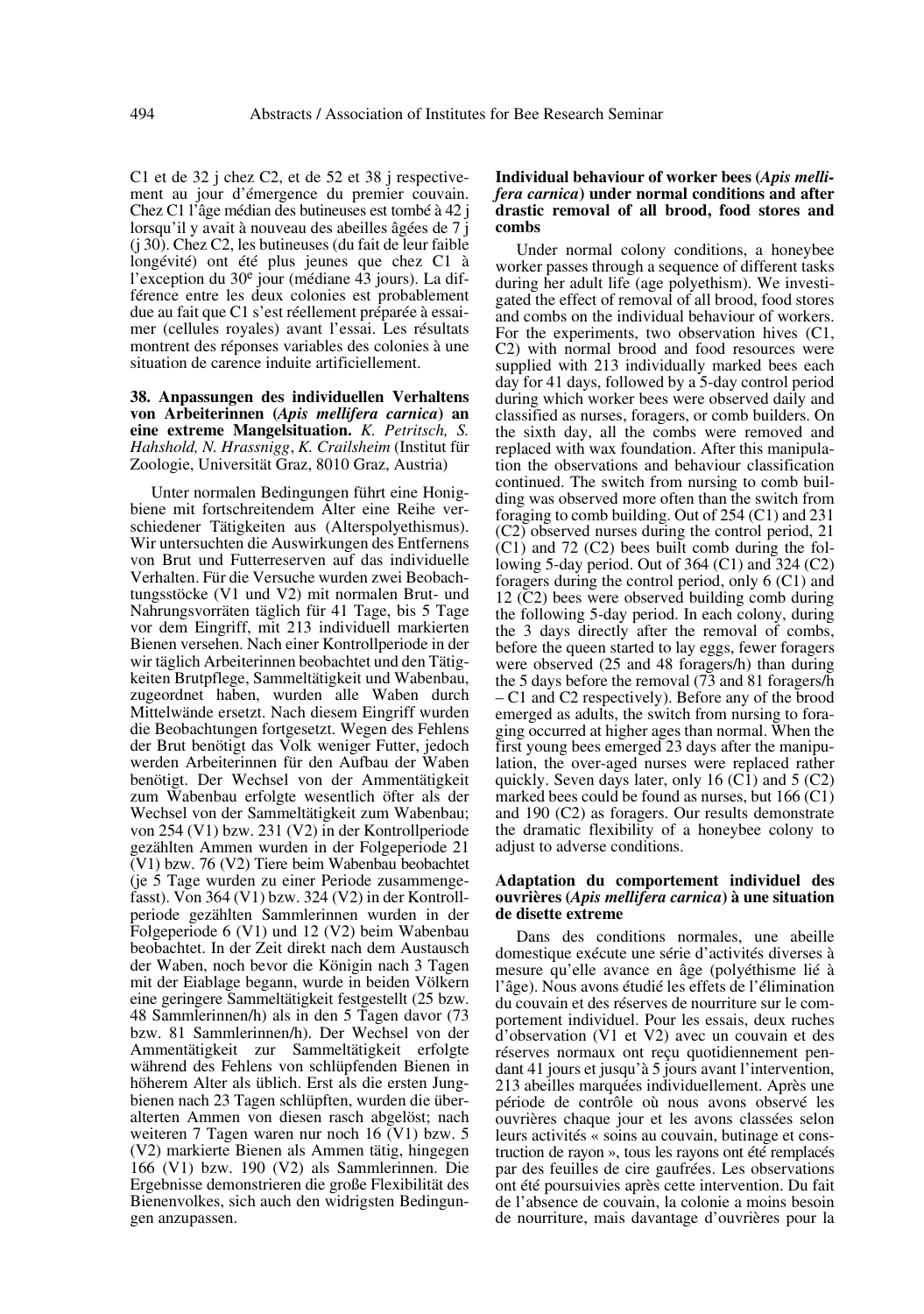construction des rayons. Le changement d'activité « soins au couvain » – « construction de rayon » a été beaucoup plus fréquent que le changement « butinage » – « construction de rayon » ; sur 254 (V1) et 231 (V2) nourrices dénombrées pendant la période de contrôle, 21 (V1) et 76 (V2) ont été vues en train de construire des rayons (5 jours sont considérés comme une période). Sur 364 (V1) et 324 (V2) butineuses observées pendant la période de contrôle, 6 (V1) et 12 (V2) ont été observées par la suite en train de construire des rayons. Dans la période suivant immédiatement l'échange de rayons et trois jours avant le début de la ponte de la reine, l'activité de butinage (25 et 48 butineuses/h) a été moins intense dans les deux colonies qu'au cours des cinq jours précédents (73 et 81 butineuses/h). Le changement de l'activité de nourrice à celle de butineuse s'est produit à un âge plus élevé que d'habitude en l'absence de couvain. Ce n'est que lorsque les premières jeunes abeilles sont apparues au bout de 23 jours que les nourrices trop âgées ont été remplacées rapidement par celles-ci. Après 7 jours supplémentaires, seulement 16 (V1) et 5 (V2) abeilles marquées s'activaient encore comme nourrices, alors que 166 (V1) et 190 (V2) étaient butineuses. Les résultats montrent l'extraordinaire flexibilité de la colonie d'abeilles capable de s'adapter même aux conditions les plus adverses.

**39. Arbeiterinnen sind von Geburt an unterschiedlich – Einfluß der Patrilinie auf die Ovarentwicklung weiselloser Arbeiterinnen von** *Apis mellifera***.** *G.R. Makert1,3, R.J. Paxton3,4, K. Hartfelder2,3* (1Depto. de Genética und 2Depto. de Biologia, USP Ribeirão Preto, Brazil; 3Zoologisches Institut der Universität, 72076 Tübingen, Germany; 4School of Biology and Biochemistry, Queen's University, Belfast, Great Britain)

In weisellosen Völkern von *Apis mellifera* beginnen nach einer gewissen Zeit einige Arbeiterinnen mit der Eiablage. Unbekannt war, ob dies individuell bedingt ist oder zufällig erfolgt. Diese Frage untersuchten wir in Brasilien an zwei Völkern afrikanisierter Honigbienen, deren Arbeiterinnen sich durch eine hohe Ovariolenzahl auszeichneten. Nach zwei Wochen Weisellosigkeit wurden einige hundert frischgeschlüpfte Arbeiterinnen alterstypisch mit Opalith-Plättchen markiert und 15 bzw. 21 Tage später 100 Bienen pro Volk präpariert. Von allen wurde die Zahl der Ovariolen bestimmt und ein Mittelwert errechnet. Außerdem prüften wir, ob vitellogene Follikel vorhanden waren und stellten ihren Entwicklungszustand fest. Mit Mikrosatelliten als Markern wurde die Zugehörigkeit der Arbeiterinnen zu einzelnen Patrilinien bestimmt. Für jede Subfamilie berechneten wir einen mittleren Index des Ovarstatus. Folgende Beziehungen stellten sich heraus: Die Arbeiterinnen der einzelnen Patrilinien wiesen klare Unterschiede in der mittleren Ovariolenzahl auf. Auch in der Aktivierung der Eifollikel fanden wir eine erhebliche Variation. Die Ovariolenzahl und der Ovarstatus waren in allen Patrilinien positiv korreliert. Einzelne Subfamilien zeichneten sich in beiden Versuchsvölkern durch eine erhöhte Arbeiterinnen-Fertilität aus. Nach diesen Ergebnissen sind in weisellosen Bienenvölkern einzelne Patrilinien bevorzugt an der Produktion von Drohnen beteiligt. Offensichtlich ist die unterschiedliche Fertilität der Arbeiterinnen genetisch bedingt.

#### **Workers differ from birth – the effect of patriline on the ovary development of queenless honey bee (***Apis mellifera***) workers**

A given time after a honey bee (*Apis mellifera*) colony becomes queenless, a few workers commence egg-laying. In such a situation, it is unclear if chance plays a role in determining whether a worker becomes an egg-layer. We have examined this question in Brazil using two colonies of Africanized honey bees in which workers displayed a high number of ovarioles. Two weeks after queen removal, several hundred freshly emerged bees per colony were marked with coloured disks. Either 15 or 21 days later 100 bees per colony were sampled for dissection. The number of ovarioles per bee was observed and a mean per colony calculated. In addition, we determined whether vitellogenic follicles were present and ascertained the developmental state of bees' ovarioles. Using microsatellite genetic markers we also classified workers to patriline and calculated a median index of ovariole status per patriline. Workers from different patrilines varied in mean number of ovarioles. There was also considerable variation in the activation of egg follicles. Ovariole number and ovary status were correlated across patrilines. A few patrilines in each colony were notable for their high worker fertility. These results indicate that just a few worker patrilines are favoured in the maternity of drones in queenless colonies. Variation in worker fertility apparently has a genetic basis.

#### **Les ouvrières diffèrent dès la naissance – influence de la lignée paternelle sur le développement ovarien d'ouvrières orphelines d'***Apis mellifera*

Dans des colonies orphelines d'*Apis mellifera*, quelques ouvrières commencent à pondre après un certain temps. On ne savait pas jusqu'à présent si ce phénomène était individuel ou s'il était dû au hasard. Nous avons étudié ce problème au Brésil chez deux colonies d'abeilles africanisées dont les ouvrières se caractérisent par un nombre élevé d'ovarioles. Après deux semaines sans reine, on a marqué quelques centaines d'ouvrières fraîchement écloses selon leur âge avec des pastilles d'opalite et, 15 et 21 jours plus tard, on a préparé 100 abeilles par colonie. On a déterminé le nombre d'ovarioles par abeille et calculé la moyenne. Nous avons également vérifié si des follicules vitellogènes étaient présents et déterminé leur stade de développement. À l'aide de microsatellites, nous avons déterminé l'appartenance des ouvrières aux différentes lignées paternelles. Pour chaque sous-famille, nous avons calculé un indice moyen du statut ovarien. Les relations suivantes sont apparues : les ouvrières des différentes lignées paternelles différaient nettement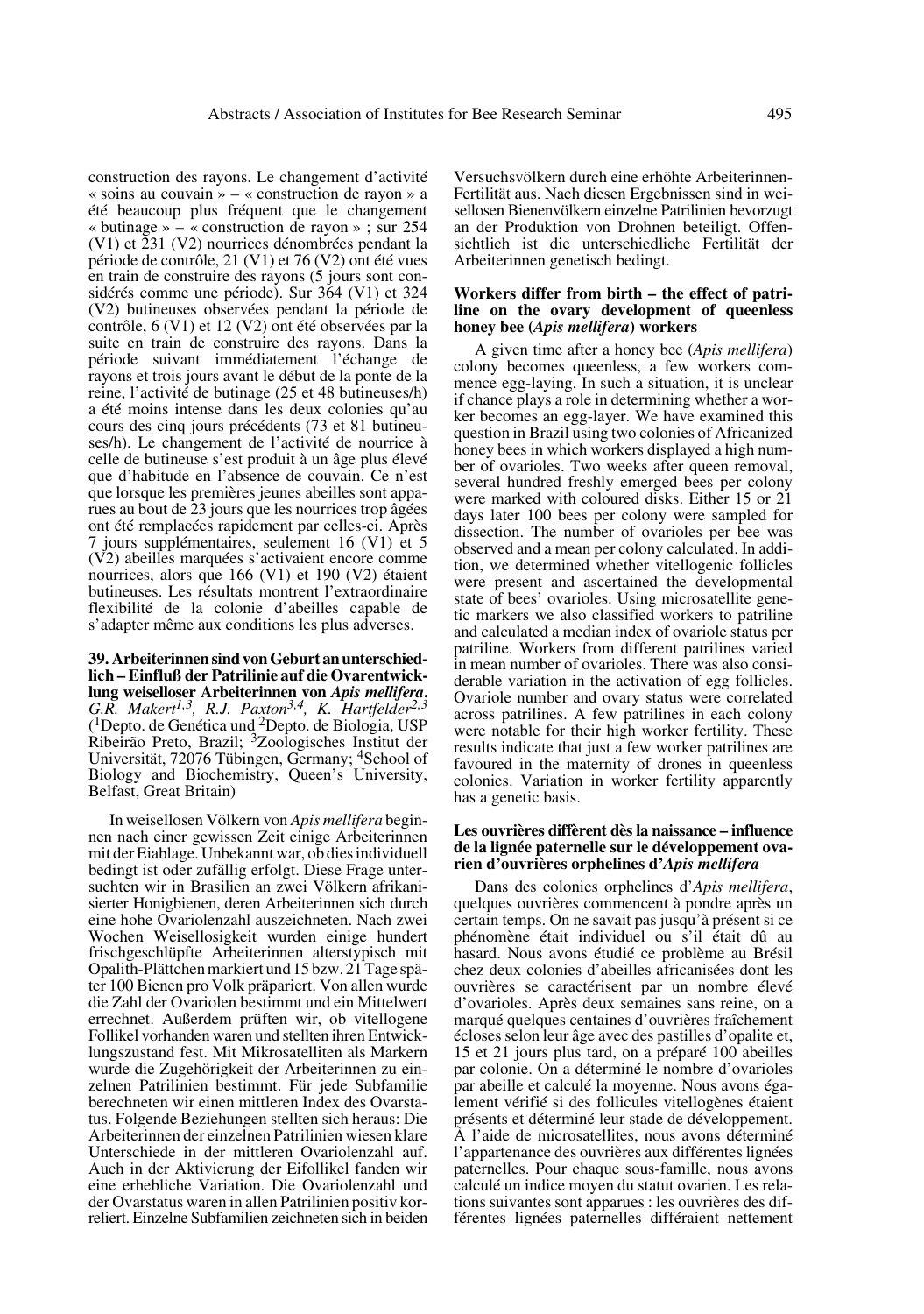par le nombre moyen d'ovarioles. De même, l'activation des follicules a présenté des variations considérables. Le nombre d'ovarioles et le statut ovarien présentaient dans toutes les lignées paternelles une corrélation positive. Différentes sous-familles se caractérisaient dans les deux colonies expérimentales par une fertilité accrue des ouvrières. Selon ces résultats, certaines lignées paternelles participent préférentiellement à la production de mâles dans les colonies orphelines. Apparemment, la fertilité variable des ouvrières a des causes génétiques.

**Morphologie Morphology Morphologie**

**41. Altersabhängige Ultrastruktur der Hypopharyngealdrüse bei Arbeiterinnen (***Apis mellifera carnica***).** *J. Deseyn* (Zoological Institute, University Leuven, 3000 Leuven, Belgium)

Die Königin und die jüngsten Larven werden mit proteinreichem Königinnenfuttersaft der hypopharyngealen Drüse der jungen Bienen gefüttert. Diese Drüse produziert auch weitere Substanzen wie z.B. Invertase. Während diese Drüse auch bei anderen Arbeiterinnen vorhanden ist, gibt es sie bei der Königin oder den Drohnen nicht. Die Aktivität der Drüse ist abhängig vom Volkszustand und die Drüse kann entsprechend degenerieren oder regenerieren. Frisch geschlüpfte Arbeiterinnen wurden mit unterschiedlichen Farben gekennzeichnet, um ihr Alter genau zu bestimmen. Winterbienen wurden von der Wabe gesammelt, ihr Alter ist nicht genau bekannt. Drei Arbeiterinnen jeden Alters wurden mit Licht- und Elektronenmikroskopie untersucht. Die hypopharyngeale Drüse ist ein bicellularer Typus. In den sekretorischen Zellen beginnt im Alter von 3 Tagen die Produktion und im Alter von 6 Tagen konzentrieren sich die Vesikel am Ende des Drüsenkomplexes. Wir nehmen an, dass ab dem Alter von 9 Tagen ein asynchroner Sekretzyklus beginnt. Die Sekretion konzentriert sich noch bis zum 15. Tag um den Endkomplex, aber sie wird ab dem 18. Tag kleiner, vermutlich hört die Produktion auf. Ab dem 21. Tag erscheinen degenerative Strukturen wie Segrossome, die von dieser Zeit an akkumulieren. Dar Zytoplasma disorganisiert sich und die Sekretion hört vollständig auf. Bei den Winterbienen sind 2 Typen von Vesikeln mit unterschiedlicher Elektronendichte sichtbar. Die klaren Massen am Komplexende sind vermutlich Königinnenfuttersaft. Die beobachtete Ultrastruktur stimmt mit dem Absonderungszyklus des Futtersaftes mit einer mittleren Dauer von 6 bis 12 Tagen überein. Die verschiedenen sekretorischen Zellen produzieren asynchron. Danach tritt das Sekret noch auf, aber vermutlich stoppt die Produktion. Wenn die Biene zur Sammlerin wird, beginnt die Degeneration der Drüse. In den Winterbienen wird die Absonderung vermutlich bis zum Frühling gespeichert.

#### **Age-dependent ultrastructure of the hypopharyngeal gland in worker honeybees (***Apis mellifera carnica***)**

The queen and the youngest larvae are fed with the proteinacous royal jelly secretion of the hypopharyngeal gland from young worker bees. This gland produces also other substances such as invertase. Whereas the gland is present in other social bees, it is not present in the queen and drone. The secretion of the gland is dependent on the needs of the colony: it can degenerate when there is a deficit of work, or when foragers are needed; and it can regenerate when nurse bees are needed. Newly emerged workers were marked with different colors to know their exact age. Winter bees were collected from the combs, and their exact age was not known. Three workers of every age were examined both with light and electron microscopy. This gland is of the bicellular type. The secretory cells begin production of royal jelly throughout the cell only when the bee is 3 days old; at the age of 6 days these secretory vesicles concentrate around the end apparatus. At the age of 9 days, we assume that the secretory cycle is asynchronous. Secretion still gathers around the end apparatus until the bee is 15 days but lessens at 18 days, probably because production ceases. From 21 days on, degenerative structures such as segrossomes appear and accumulate.. The cytoplasm disorganises and secretion disappears entirely. In winter bees, 2 types of vesicles are visible by electron density. The more electron dense vesicles are smaller in size and are spread within the cytoplasm. The clear masses around the end apparatus are probably the royal jelly. The observed ultrastructure is in agreement with the secretory cycle of royal jelly with a mean duration of 6 to 12 days. This secretion happens asynchronously between different secretory cells. Thereafter, secretion still occurs, but production probably stops. When the bee becomes a forager, the gland begins to degenerate. In winter bees the secretion is probably stored until spring.

#### **L'ultrastructure de la glande hypopharyngienne chez les ouvrières (***Apis mellifera carnica)* **dépend de leur âge**

La reine et les larves les plus jeunes sont nourries avec la substance royale riche en protéines de la glande hypopharyngienne des jeunes abeilles. Cette glande produit également d'autres substances, telle que l'invertase. Cette glande existe chez les ouvrières, mais pas chez la reine ou les mâles. L'activité de la glande dépend de l'état de la colonie et la glande peut en conséquence dégénérer ou régénérer. Des ouvrières fraîchement écloses ont été marquées de différentes couleurs afin de déterminer leur âge avec précision. Les abeilles d'hiver ont été récoltées sur le rayon, leur âge exact n'étant pas connu. Trois ouvrières de chaque âge ont été étudiées au moyen de la microscopie optique et électronique. La glande hypopharyngienne est de type bicellulaire. La production des cellules sécrétrices commence à l'âge de trois jours et, à l'âge de 6 jours,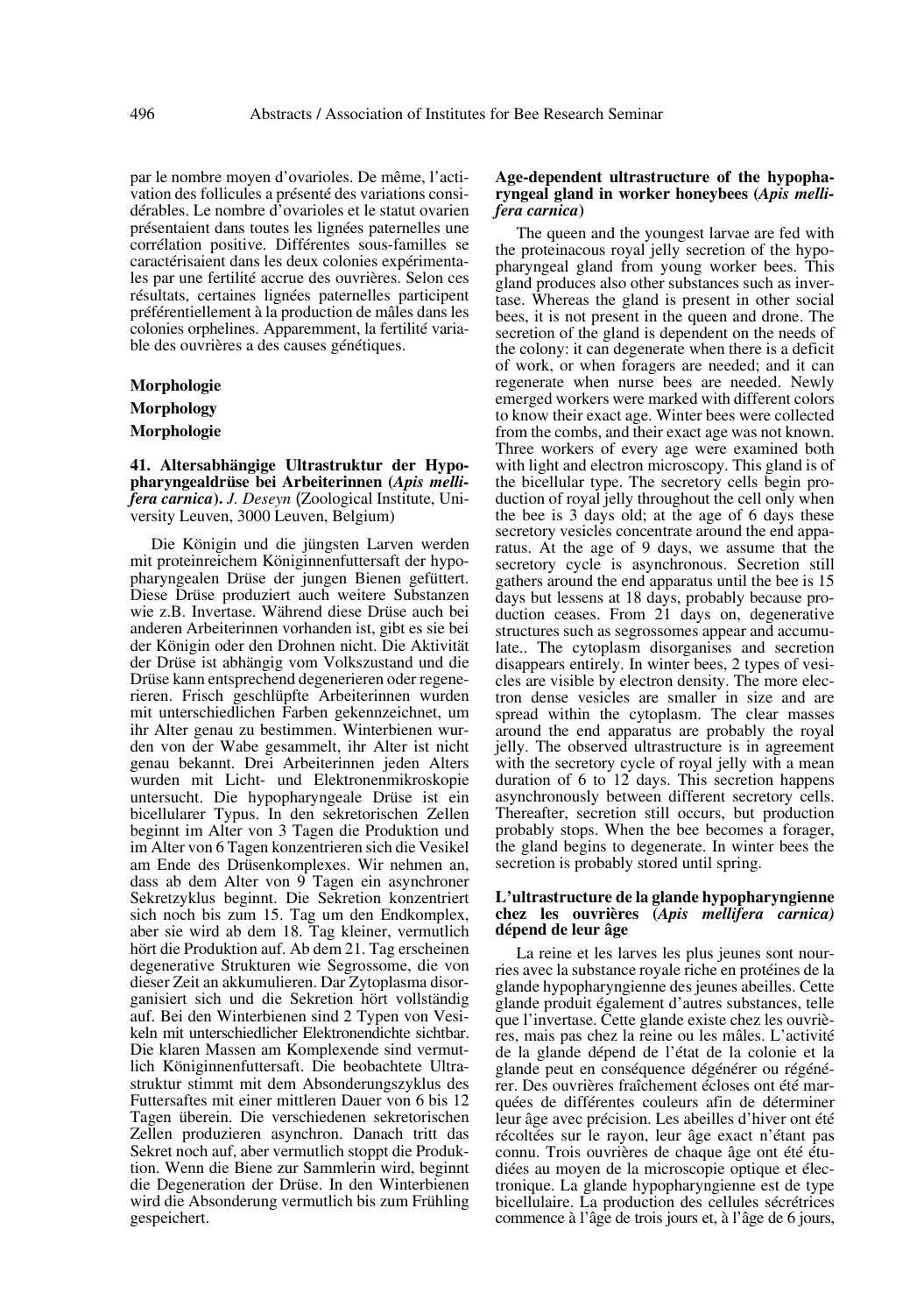les vésicules se concentrent au bout de l'appareil glandulaire. Nous supposons qu'un cycle asynchrone de sécrétion commence à partir du 9e jour. La sécrétion se concentre encore autour du complexe terminal jusqu'au 15e jour, mais elle diminue à partir du 18e jour, pour cesser complètement sans doute. Des structures dégénératives, telles que les ségrossomes, apparaissent dès le 21e jour et s'accumulent à partir de ce moment. Le cytoplasme se désorganise et la sécrétion cesse complètement. Chez les abeilles d'hiver, on observe 2 types de vésicules avec une densité d'électrons différente. Les masses claires à l'extrémité du complexe sont probablement de la gelée royale. L'ultrastructure observée concorde avec le cycle de sécrétion de la substance royale d'une durée moyenne de 6 à 12 jours. Les différentes cellules sécrétrices ont une production asynchrone. Par la suite, on peut encore trouver de la sécrétion, mais la production cesse probablement. La dégénérescence de la glande commence quand l'abeille devient butineuse. Les abeilles d'hiver conservent la sécrétion probablement jusqu'au printemps.

#### **Reproduktion, Zucht, Genetik**

# **Reproduction, breeding, genetics**

#### **Reproduction, sélection, génétique**

**46. Kritische Phasen beim Sozialparasitismus durch die Kap Honigbiene** *Apis mellifera capensis***.** *W.J. Boot1, J.N.M. Calis1, M.H. Allsopp2* (1Laboratory of Entomology, Wageningen University, 6700 EH Wageningen, The Netherlands; 2Plant Protection Research Institute, Stellenbosch, 7599, South Africa)

Der Sozialparasitismus bei Völkern der Honigbienenrasse *Apis mellifera scutellata* durch Bienen der Rasse *A. m. capensis* hat zu großen Verlusten von Völkern im nördlichen Südafrika geführt. Ist eine "Kap-Arbeiterin" einmal eingedrungen, kann sie weibliche Bienen durch Parthenogenese erzeugen, was zu Pseudo-Klonen von Sozialparasiten geführt hat, die sich in afrikanischen Bienenpopulationen ausbreiten. Allerdings gelingt es nicht allen "Kap-Arbeiterinnen" zum Parasiten zu werden. Wir unterscheíden 3 kritische Schritte bis zum erfolgreichen Parasitieren. 1. Sie müssen vor dem Eindringen ins Volk die Wächterbienen umgehen, 2. sie müssen ihre Ovarien entwickeln ohne von Arbeiterinnen des Gastvolks getötet zu werden und 3. müssen sie Eier erzeugen, die nicht entfernt werden. In gemischten Bienenständen von *Scutellata* and *Capensis* Völkern scheint der Verflug von Arbeiterinnen häufig vorzukommen und die Wächterbienen der *Scutellata* unterscheiden nicht zwischen den Rassen. Im Gegensatz zu Eiern von *Scutellata* Arbeiterinnen, werden die Eier von *Capensis* Arbeiterinnen nicht entfernt, weder in *Scutellata* noch in *Capensis* Völkern. Die Entwicklung der Ovarien scheint die kritischste Stufe zu sein. Nur in einem der 4 *Scutellata* Völker, in die "Kap-Arbeiterinnen" einen Tag nach ihrem Schlupf eingesetzt

wurden, entwickelten sich eierlegende Arbeiterinnen innerhalb der nächsten 12 Tage. Das trifft auch für Nachkommen des Klons zu, der die großen Schäden verursacht hat. Bei 2 Völkern wurden alle "Kap-Arbeiterinnen" nach 1 bis 3 Tagen entfernt, im 4. Volk wurde nur ein Teil entfernt, aber die verbliebenen hatten keine entwickelten Ovarien. Wir hoffen, dass Studien über die Faktoren, die im Volk die Entwicklung der Ovarien bei parasitierenden "Kap-Arbeiterinnen" verhindern bzw. die Entfernung dieser Bienen bewirken, die Verluste vermindern werden.

#### **Critical stages in social parasitism by the Cape honey bee,** *Apis mellifera capensis*

Social parasitism of African honeybee colonies, *Apis mellifera scutellata*, by the Cape honey bee, *A. m. capensis*, has caused huge losses of African bee colonies in northern South Africa. Once inside African colonies, Cape workers start producing female bees parthenogenetically, which has led to pseudoclones of the social parasites spreading in the African population. Cape workers do not always establish as parasites, however. We discern three critical steps before they become successful parasites. They have to circumvent guarding behaviour at the entrance to infest the African colony, they have to develop their ovaries without being killed by African workers, and they have to produce eggs that are not removed. In mixed apiaries of African and Cape bees, drifting into new colonies seems to occur readily and African guard bees do not discriminate between Cape workers and African workers from another colony. In contrast to worker-laid eggs from African bees, eggs from Cape laying workers are not removed by nest-mates, both in African and in Cape colonies. Development of their ovaries seems to be the most critical step for the Cape bees. In only one of four African colonies Cape workers, introduced within one day after emergence, developed into egg-layers during the following 12 days. This includes progeny from bees acting as social parasites in African colonies. In two colonies all Cape workers were removed after 1 to 3 days. In the last colony, part of the Cape workers were removed and the ones established after 12 days had not developed into egg-layers as yet. Hopefully, study of which factors inside African colonies may prevent successful development of Cape workers' ovaries, and removal of those workers that are able to develop, will decrease losses of colonies due to social parasitism.

#### **Les phases critiques du parasitisme social de l'abeille du Cap (***Apis mellifera capensis)*

Le parasitisme social infligé aux colonies de la race *Apis mellifera scutellata* par les abeilles de la race *A. m. capensis* a conduit à d'importantes pertes de colonies dans le nord de l'Afrique du Sud. Dès qu'une « ouvrière du Cap » a pénétré dans une colonie, elle peut produire des abeilles femelles par parthénogenèse, entraînant des pseudo-clones de parasites sociaux qui se répandent dans les populations d'abeilles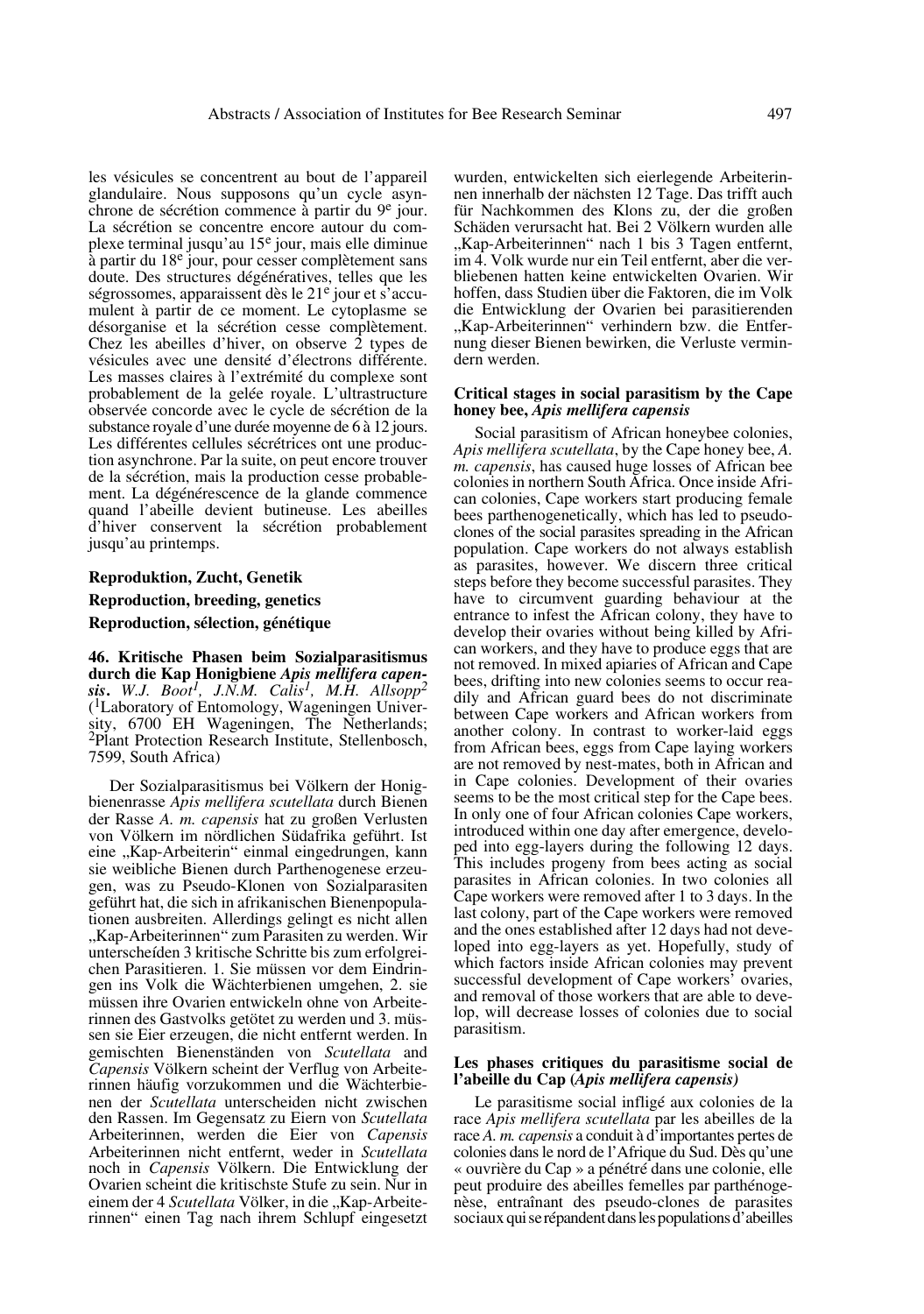africaines. Toutefois, toutes les « ouvrières du Cap » ne réussissent pas à devenir des parasites. Nous observons 3 étapes critiques pour réussir le parasitisme : (1) elles doivent circonvenir les gardiennes pour pénétrer dans le nid ; (2) elles doivent développer leurs ovaires sans être tuées par les ouvrières de la colonie-hôte ; (3) elles doivent pondre des oeufs qui ne seront pas éliminés. Dans des ruchers mixtes de colonies *scutellata* et *capensis*, la dérive des ouvrières semble fréquente et les gardiennes des *scutellata* ne distinguent pas entre les deux races. Contrairement aux oeufs des ouvrières de *scutellata*, les oeufs des ouvrières de *capensis* ne sont pas éliminés, ni dans les colonies de *scutellata*, ni dans celles des *capensis*. Le développement des ovaires semble être la phase la plus critique. Dans une seule des 4 colonies de *scutellata*, dans lesquelles on avait introduit des « ouvrières du Cap » un jour après leur émergence, des ouvrières pondeuses se sont développées au cours des 12 jours suivants. Cela est également le cas des descendants du clone qui a causé les dommages importants. Chez deux colonies, toutes les « ouvrières du Cap » ont été éliminées au bout d'un à trois jours, dans la dernière colonie, seule une partie a été éliminée, mais les restantes n'avaient pas développé d'ovaires. Nous espérons que les études sur les facteurs capables d'empêcher le développement des ovaires chez les « ouvrières du Cap » ou de provoquer l'élimination de ces abeilles, pourront diminuer les pertes.

**53. Auftreten vom Kaschmir Bienen Virus in Hessen.** *R. Siede, R. Büchler* (Hessisches Dienstleistungszentrum für Landwirtschaft, Gartenbau und Naturschutz, Bieneninstitut Kirchhain, 35274 Kirchhain, Germany)

Im Winterhalbjahr 2002/2003 berichteten hessische Imkereien von plötzlichen, massiven Völkerverlusten. Vereinzelt wurden Krankheitssymptome wie Krabbler und Verfärbung der Zellen beobachtet. Ein virulenter Virus als Mitverursacher der Schäden konnte angenommen werden. Wir haben den Wintertotenfall von 56 Völkern, verteilt auf 31 betroffene Stände beprobt. Kaschmir Bienen Virus (KBV) wurde mit einer spezifischen RT-PCR und durch Sequenzierung des Amplikons nachgewiesen. Die Sequenz des hessischen PCR-Produktes wurde im Abgleich mit den relevanten KBV Genbankeinträgen eindeutig als KBV Fragment identifiziert. 13 Proben testeten KBV positiv. Die Positivbefunde stammen aus dem südhessischen Raum. Die hessische Sequenz ist vom Genbankeintrag eines russischen KBV Stammes (Distanz 12,4 %) sowie einer australischen Herkunft (Distanz 13,2 %) klar unterscheidbar. Die mittleren Distanzen zu den notierten nordamerikanischen KBV Sequenzen lag in einem Bereich von 4,6 bis 5,4 %.

## **Occurrence of Kashmir bee virus in the province Hessen**

An unusual high colony mortality was found in winter 2002/2003 in Hesse (Germany). A few beekeepers observed crawling bees and darkened brood cells. In most cases an unexpected, sudden collapse of colonies was reported, suggesting a virulent infective agent causing the damages. We gathered dead winter bees from 56 colonies in 31 bee yards that had been seriously affected. The samples were checked for Kashmir bee virus (KBV) by specific RT-PCR. The amplicon was sequenced and identified as a KBV stretch by a BLAST search. 13 samples were positive for KBV. All sites with detected KBV infections were located in the southern parts of Hesse. The Hessian sequence was compared to KBV sequences deposited in Gen-Bank. Mean genetic distances of 12.4% to the stretch of a Russian sample and of 13.2% to that of an Australian sample were found. Comparing it to sequences of the North American strains the range of the distances was between 4.6% and 5.4%.

#### **Apparition du virus du Cachemire dans la province de Hesse**

Au cours du semestre d'hiver 2002/2003, une mortalité massive et soudaine a été observée en Hesse. Par endroits, on a observé des symptômes de maladie, tels que des abeilles rampantes et une coloration des cellules. Dans la plupart des cas, on a observé un effondrement subit suggérant la présence d'un agent viral virulent. Nous avons récolté et analysé les abeilles d'hiver mortes de 56 colonies, réparties dans 31 ruchers concernés. Le virus du Cachemire des abeilles (KBV) a été mis en évidence par RT-PCR et par séquençage de l'amplicon. La séquence du produit de PCR de Hesse a été clairement identifiée comme un fragment du KBV lors de la comparaison avec les données figurant dans la banque de gènes sur le KBV. 13 échantillons ont été positifs au KBV. Les résultats positifs proviennent du sud de la Hesse. La séquence hesse diffère nettement de la séquence d'une souche du KBV russe (distance 12,4  $\bar{\%}$ ) et d'une souche australienne (distance 13,2 %). Les distances moyennes par rapport aux séquences du KBV d'Amérique du Nord ont été entre 4,6 et 5,4 %.

#### **54. Der Einfluss von Propolis auf die Larvenentwicklung und die Puppenmetamorphose von** *Galleria mellonella. A. Garedew* (Freie Universität Berlin, Institute für Zoologie, 14195 Berlin, Germany)

Unter den Wachsmottenschädlingen der Honigbiene ruft die große Wachsmotte *Galleria mellonella* (Lepidoptera: Pyralidae) die schwersten Schäden im Bienenstock hervor. Diese Schädlinge können mit chemischen Mitteln bekämpft werden, die aber durch ihre Rückstände Probleme verursachen. Der Einsatz von Naturprodukten könnte diese Probleme lösen. Die Arbeit beschäftigt sich mit kalorimetrischen Untersuchungen der Wirkung von Propolis auf die Puppen-Metamorphose und der Stoffwechselphysiologie verschiedener Larvenstadien. Larven der Stadien L5, L6 und L7 wurden für 30 Sekunden in verschiedenen Propolislösungen in 55 % Äthanol, das in 70 % Äthanol extrahiert wurde, getaucht. Die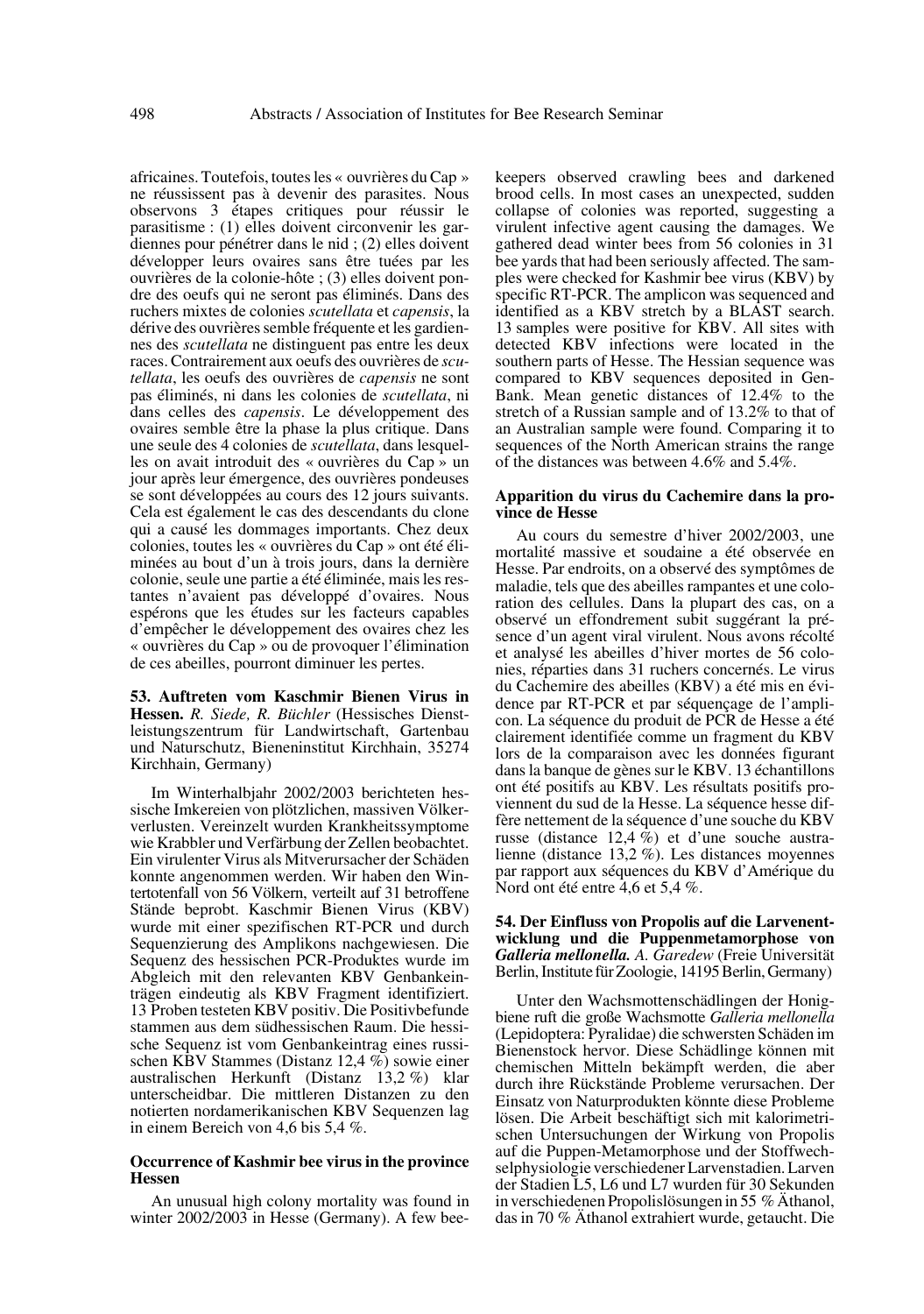went through larval-pupal ecdysis, pupal metamor-

tilliertem Wasser sowie einer unbehandelten Versuchsgruppe. Die L5-Larven zeigten eine höhere Empfindlichkeit als L6 und L7-Larven. Eine völlige Abtötung von L5 wurde mit 4 % und von L6 und L7 mit 10 bzw. 8 % Propolis erreicht. Die gesteigerte Empfindlichkeit lässt sich durch die höhere Stoffwechselrate und den schnelleren Einbau von Giften in den Metabolismus erklären. Außerdem könnte die dünnere Cuticula der Larven eine Rolle spielen. Die Puppenmetamorphose verkürzte sich nach Behandlung des L7-Stadiums mit nicht-letalen Propolis-Dosen signifikant. Unbehandelte Larven benötigten  $6.8 \pm 0.8$  d (Mittelwert  $\pm$  SD, n = 5) von der Larven/ Puppen- zur Puppen/Imago-Häutung, dagegen nur  $5,4 \pm 0,9$  d bzw.  $4,8 \pm 0,5$  d nach Behandlung mit 1 und 2 % Propolis. Obwohl alle mit 4 % Propolis behandelten Larven die Larven/Puppen-Häutung durchliefen, unterblieb die Puppen-Metamorphose völlig. Propolis wirkt also bei höheren Konzentrationen toxisch und bei niedrigeren Werten als regulierender Wachstumsfaktor. Deshalb könnte es als ein effektives Insektizid eingesetzt werden. Die Anwendung von Propolis zur Kontrolle von *G. mellonella* und das darauf folgende Auftreten von Propolis als Rückstand in Bienenprodukten dürfte als unproblematisch gelten, da es sich bei Propolis um einen natürlichen Bestandteil im Bienenstock handelt.

Kontrollbehandlung erfolgte mit 5 % Äthanol, des-

#### **The effect of propolis on larval development and pupal metamorphosis of** *Galleria mellonella*

Among the wax moth pests of the honeybee the greater wax moth *Galleria mellonella* (Lepidoptera: Pyralidae) causes the greatest damage in the beehive. Control of this pest can be done by chemicals which are however associated with residue problems. These problems may be solved by the application of natural products. This paper reports results of calorimetric investigations with propolis on pupal metamorphosis and the metabolic physiology of different larval instars. Treatments were done by dipping L5, L6 or L7 stages for 30 s into different concentrations of propolis in 55% ethanol after propolis extraction in  $70\%$  ethanol (n = 9 for L5 and n = 6 for L6 and L7 each per treatment). Control treatments were 55% ethanol, pure distilled water and non-treated. L5 showed higher sensitivity to treatments than L6 and L7 whereby total mortality was elicited by 4% propolis for L5 and by 8 to 10% for the latter. The higher sensitivity is due to the very high metabolic rate of this larval stage, thus incorporating poisons into the metabolic pathway at a faster rate. Moreover, the thinner and relatively fragile cuticle could also play a role. Duration of pupal metamorphosis was shortened considerably by treatment of L7 with non-lethal doses of propolis. Untreated and ethanol treated larvae required  $6.8 \pm$ 0.8 d, and  $6.6 \pm 1.0$  d (mean  $\pm$  SE, n = 5), respectively, from larval-pupal to pupal-adult ecdysis, whereas this time was shortened significantly to  $5.4 \pm$ 0.9, and  $4.8 \pm 0.5$  d after treatment with 1% and 2% propolis, respectively. Dipping in water had no effect. Though all larvae treated with 4% propolis phosis failed in all cases. These results indicate that propolis is toxic at higher concentrations and acts as insect growth regulator at lower ones. Therefore, it could be used as an effective insecticidal agent. The use of propolis in *G. mellonella* control and its subsequent occurrence in honeybee products as residue should not be problematic, since it is a natural component in the beehive.

# **Influence de la propolis sur le développement larvaire et la métamorphose nymphale de** *Galleria mellonella*

Parmi les teignes de l'abeille domestique, la fausse teigne (*Galleria mellonella*, Lepidoptera : *Pyralidae*) provoque les dégâts les plus graves dans la ruche. Il est possible de lutter contre ces ravageurs par des produits chimiques qui, cependant, entraînent des problèmes de résidus. L'utilisation de produits naturels pourrait résoudre ces problèmes. Ce travail fait état des études calorimétriques de l'effet de la propolis sur la métamorphose nymphale et sur la physiologie métabolique des différents stades larvaires. Des larves des stades L5, L6 et L7 ont été immergées pendant 30 s dans différentes solutions de propolis dans l'éthanol à 55 %, après extraction de la propolis dans l'éthanol à 70 %. Le traitement témoin a utilisé de l'éthanol à 55 %, de l'eau distillée et un groupe expérimental non traité. Les larves L5 ont présenté une sensibilité plus élevée que les larves L6 et L7. Une mortalité de 100 % a été obtenue avec 4 % de propolis pour les larves L5 et avec 10 et 8 % respectivement pour les stades L6 et L. La sensibilité accrue s'explique par un taux métabolique plus élevé et une incorporation plus rapide des toxiques dans le métabolisme. Par ailleurs, la cuticule plus fine des larves pourrait jouer un rôle. La métamorphose nymphaale est significativement raccourcie après un traitement du stade L7 avec des doses non létales de propolis. Les larves non traitées avaient besoin de  $6.8 \pm 0.8$  j (moyenne  $\pm$  SE, n = 5) de la mue larve/nymphe à la mue nymphe/imago, mais seulement de  $5.4 \pm 0.9$  j et de 4,8 ± 0,5 j après traitement avec 1 et 2 % de propolis. Bien que toutes les larves traitées avec 4 % de propolis aient effectué la mue larve/nymphe, la métamorphose nymphale n'a pas eu lieu. Par conséquent, les concentrations élevées de propolis ont un effet toxique et les concentrations faibles agissent comme un facteur régulateur de croissance. C'est pourquoi, elle peut être utilisée comme un insecticide efficace. L'utilisation de la propolis pour contrôler *G. mellonella* et les résidus qui s'ensuivent dans les produits de la ruche ne devraient pas poser de problèmes, puisqu'il s'agit d'un composant naturel de la ruche.

**55. Biochemische Charakterisierung von Feldisolaten von** *Paenibacillus larvae* **subsp.** *larvae. S. Neuendorf, K. Hedtke, E. Genersch* (Länderinstitut für Bienenkunde Hohen Neuendorf e.V., 16540 Hohen Neuendorf, Germany)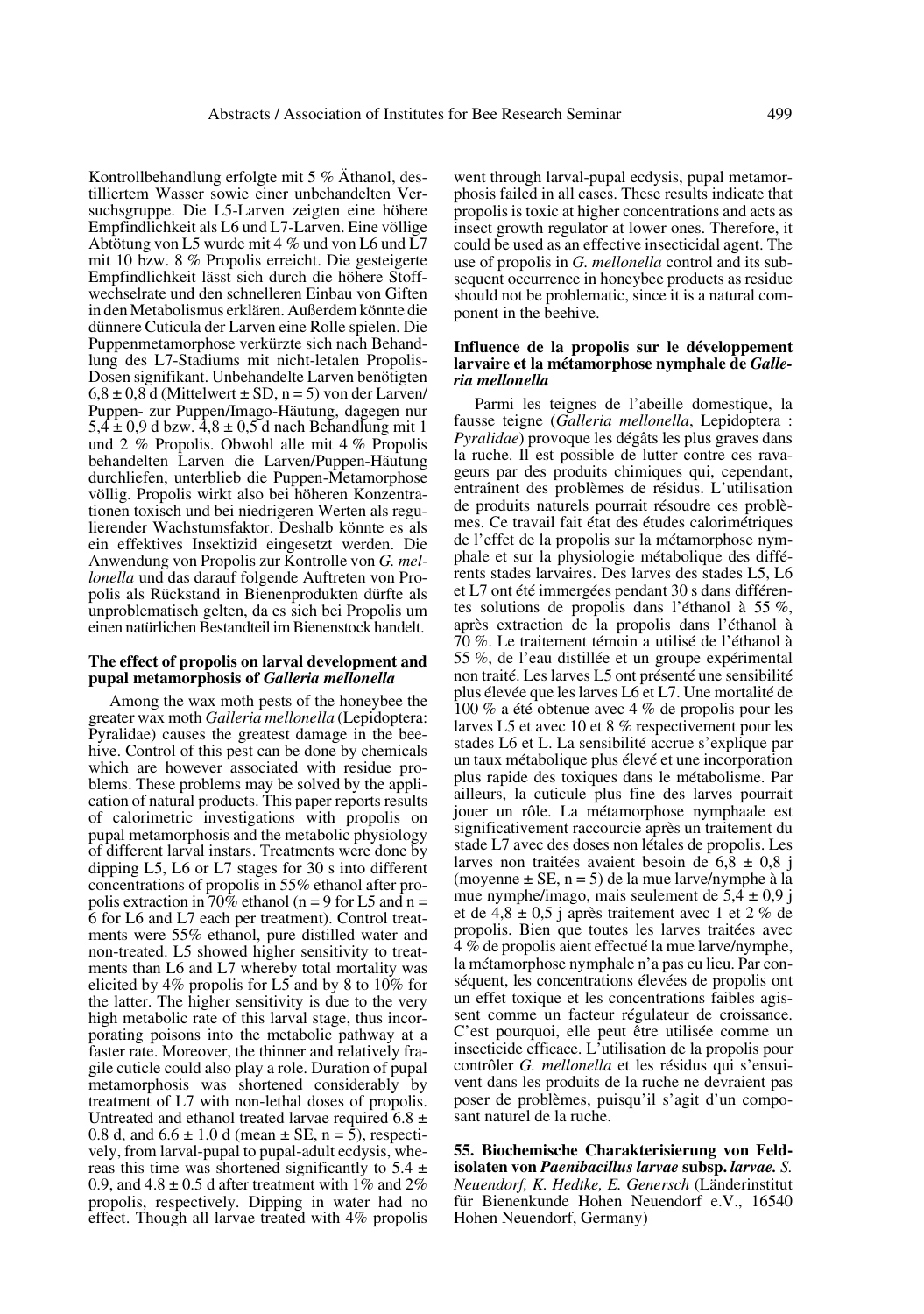Mit DNA-fingerprint-Analysen konnten wir zeigen, dass in Deutschland mindestens vier molekularbiologisch unterscheidbare Genotypen (*AB*, *Ab*, *ab* und α*B*) von *Paenibacillus larvae* subsp. *larvae* (*P. l. l.)* als Erreger der Amerikanischen Faulbrut verbreitet sind. Drei dieser Genotypen (*AB, Ab, ab*) haben wir mit Hilfe des BIOLOG-Systems näher charakterisiert. Der BIOLOG-Technologie zu Grunde liegt die Erkenntnis, dass sich Bakterien in ihrer Fähigkeit, bestimmte Kohlenstoffquellen (C-Quellen) zu verstoffwechseln, unterscheiden und deshalb an Hand ihres Stoffwechselprofils eindeutig identifiziert werden können. Der Assay wird im Mikrotiterplattenformat durchgeführt. Eine rote Farbreaktion, die über einen ELISA-Reader quantifiziert wird, zeigt an, welche der insgesamt 95 C-Quellen verstoffwechselt werden können. Das Muster an positiven Reaktionen wird von einer spezifischen Software ausgewertet und erlaubt die Identifizierung des fraglichen Bakteriums. Wir haben die BIOLOG-Technologie angewendet, um Unterschiede zwischen und Ähnlichkeiten innerhalb der *P. l. l.*-Genotypen zu untersuchen. Lediglich 18 der angebotenen 95 C-Quellen können von *P. l. l.* verstoffwechselt werden. Es ist uns gelungen, für die drei Genotypen *AB, Ab* und *ab* jeweils ein charakteristisches Stoffwechselprofil zu erstellen. Der Genotyp *AB* ist dadurch charakterisiert, dass er D-Fructose, nicht aber α-D-Glucose verstoffwechseln kann. Im Gegensatz dazu nutzen 100 % der Isolate vom Genotyp *Ab* α-D-Glucose als C-Quelle, nicht aber D-Fructose. AMP, TMP und UMP wurden von allen bisher untersuchten *Ab*- und *ab*-Isolaten verstoffwechselt, nie jedoch von *AB*. Unsere Ergebnisse zeigen, dass das BIOLOG-System nicht nur eine Identifizierung eines Verdachtkeims als *P. l. l.* ermöglicht, sondern auch die Zuordnung zu einem der drei Genotypen *AB, Ab* und *ab* erlaubt. Darüber hinaus zeigen unsere Daten, dass Unterschiede im Genotyp mit Unterschieden im Stoffwechselphänotyp korrelieren.

#### **Biochemical characterization of field isolates of** *Paenibacillus larvae* **subsp.** *larvae*

By using the repetitive element PCR-fingerprinting technique (rep-PCR) we recently identified four different genetics subtypes of *Paenibacillus larvae* subsp. *larvae* (*P. l. l*.) in Germany (*AB*, *Ab*,  $ab$ , and  $\alpha$ *B*). Here we describe the biochemical characterization of the three genotypes *AB*, *Ab*, and *ab* by means of the BIOLOG-system. This system allows the identification and differentiation of bacteria by establishing a characteristic metabolic profile. In a microtiterplate format the bacterial isolate to be analyzed is exposed to 95 different carbon sources. The ability of the bacterium to metabolize a certain carbon source is indicated by a purple color reaction, which is quantified by an ELISA reader. The bacterium in question is then identified via BIOLOG software by the pattern of positive wells. We used the BIOLOG-system to analyze differences between and similarities among the different *P. l. l*.-genotypes. In general, *P. l. l.* was able to metabolize 18 out of 95 carbon sources with only 3 carbon sources (N-acetyl-glucosamine, pyruvic acid, and thymidine) used by all isolates characterized so far. On the basis of the remaining 15 metabolized carbon sources we were able to establish genotypecharacteristic metabolic profiles. Genotype *AB* for instance is characterized by its ability to metabolize D-fructose, but not α-D-glucose. In contrast, strain *Ab* never used D-fructose as carbon source but was able to metabolize α-D-glucose. Strains *Ab* and *ab* always metabolized AMP, TMP, and UMP, whereas strain *AB* was negative for these carbon sources. Our data show, that the BIOLOG system not only allows the identification of *P. l. l.* but also the discrimination between the different genotypes of *P. l. l.* Furthermore, our results indicate that differences in genotype correlate with phenotypic differences.

#### **Caractérisation biochimique d'isolats au champ de** *Paenibacillus larvae* **subsp.** *larvae*

Des analyses d'empreintes d'ADN ont permis d'isoler au moins quatre génotypes différents (*AB, Ab, ab, aB*) de *Paenibacillus larvae* subsp. *larvae* (*P. l. l.)* en Allemagne comme agents pathogènes de la loque américaine. Trois de ces génotypes (*AB, Ab, ab*) ont été caractérisés à l'aide du système BIO-LOG. Cette technologie repose sur le fait que les bactéries diffèrent par leur capacité à métaboliser certaines sources de carbone (sources C) et qu'elles peuvent donc être clairement identifiées à l'aide de leur profil métabolique. L'essai a été réalisé au format de plaque de microtitre. Une réaction rouge, quantifiée au moyen d'un lecteur ELISA, indique lesquelles des 95 sources de carbone peuvent être métabolisées. Le profil de réactions positives est exploité par un logiciel spécifique et permet l'identification de la bactérie en question. Nous avons utilisé la technologie BIOLOG afin d'étudier les différences et les similitudes à l'intérieur des génotypes *P. l. l.* Seulement 18 des 95 sources C proposées peuvent être métabolisées par *P. l. l*. Nous avons réussi à établir un profil métabolique caractéristique pour les trois génotypes *AB, Ab* et *ab*. Le génotype *AB* se caractérise par sa capacité à métaboliser du D-fructose, mais non pas l'α-D-glucose. Au contraire, 100 % des isolats du génotype *Ab* utilisent l'α-Dglucose comme source de C mais pas le D-fructose. Sauf les isolats *AB*, tous les isolats *Ab* et *ab* ont métabolisé AMP, TMP et UMP. Nos résultats montrent que le système BIOLOG permet non seulement l'identification d'un agent comme *P. l. l*., mais aussi son classement dans l'un des trois groupes de génotypes *AB, Ab* et *ab*. De plus, nos données montrent que les différences de génotypes sont corrélées avec les différences du phénotype métabolique.

**Imkerliche Praxis Bee managment Pratique apicole**

**65. Fluoreszenzmikroskopie zur Qualitätskontrolle von Drohnensperma.** *M. Podlewski1, J. Wilde1,*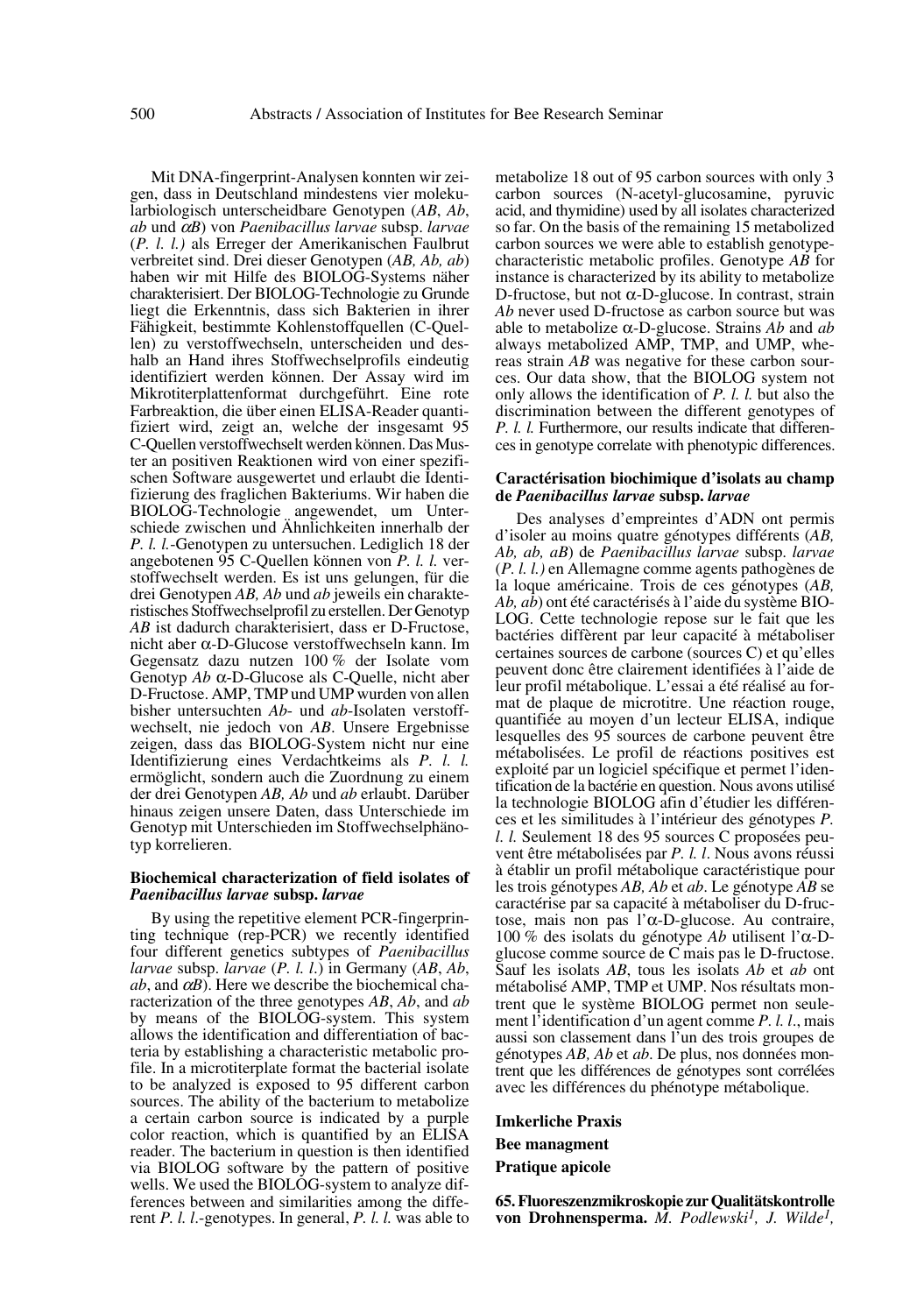*J. Glogowski2, W. Demianowicz2, J. Bialkowska3* (1Institut für Bienenkunde, Warmia und Mazury University, 10–957 Olsztyn, Poland; 2Institut für Tiervermehrung und Nahrungsuntersuchung PAN, Olsztyn, Poland; 3Department of Evolutionary Ecology, Warmia and Mazury University, 10–957 Olsztyn, Poland)

Der Anteil von toten Spermatozoen in Spermatheken eierlegender Königinnen nach natürlicher Paarung und unterschiedlichem Alter (Versuch I), und 48 Stunden nach künstlicher Besamung (Versuch II) wurde im Juli und August 2002 bestimmt. Dabei wurden Fluorchrom - Farbstoffe (SYBR-14 und Propidium Iodid) angewendet. SYBR-14 färbt nur DNA von lebenden Spermatozoen (grün), während Propidium Iodid DNA von toten Spermatozoen rot färbt. Die Altersgruppen im ersten Versuch waren 5 junge (N), 5 einjährige (NI) und 4 zweijährige (NII) Königinnen. Im 2. Versuch wurden Königinnen mit frischem und/oder totem Sperma besamt. Die Tötung des Spermas erfolgte durch Abkühlung für 10 Min. über flüssigem Stickstoff. Es gab folgende Versuchsgruppen mit je 5 Königinnen: S100-8 µL frisches Sperma, S75-6 µL frisches Sperma und 2 mL totes Sperma, S50-je 4 µL frisches und totes Sperma, S0-4 µL totes Sperma. Als Kontrolle wurden frische Spermaproben von etwa zwölf reifen Drohnen geprüft. Der Anteil von lebenden Spermien betrug ca. 80 %. In der Gruppe NI lebten nur 45,32 % der Spermatozoen, dagegen waren es bei NII – 66,33 %. Das entsprach dem Anteil bei jungen natürlich gepaarten Königinnen der N Gruppe (69,82 %). Für den Befund bei NI haben wir keine Erklärung. In dem 2. Versuch (Gruppe S 100) überlebten im Durchschnitt 71,90 % der Spermatozoen, was sich statistisch nicht von den natürlich gepaarten jungen Königinnen unterschied. In Spermatheken der Gruppe S75 lag der Wert bei 61,90 % und der S50 Gruppe bei 52,95 %. Die Werte unterschieden sich nicht signifikant. Bei der Gruppe S0 befanden sich in den Spermatheken keine Spermien. Das weist darauf hin, dass tote Spermien nur dann die Spermatheka erreichen, wenn sie zusammen mit lebenden Spermien injiziert werden.

#### **Application of fluorescent microscopy to determine the quality of drone sperm**

During July and August 2002 the percentage of dead spermatozoa in the spermathecae of queens was studied. The use of colouring fluorescent dyes (SYBR-14 and propidium iodide) allows marking live and dead sperm cells. SYBR-14 binds to DNA of live sperm and the heads of sperms shine green. Propidium iodide (PI) penetrates only dead sperm cells and causes their heads to shine red. Naturally mated egglaying queens (experiment I) were studied at different ages: 5 young queens from nuclei  $(N, n = 5)$ , 5 one-year-old queens  $(NI, n = 5)$  and 4 two-year-old queens (NII,  $n = 4$ ). In experiment II queens were instrumentally inseminated and dissected 48 hours afterwards. In each case 5 queens were used and inseminated with 8 µL of fresh and/or dead semen (killed by storing sperm cells in liquid nitrogen for 10 min). The following groups were studied: S100-8 µL fresh semen, S75-6 µL fresh and 2 µL dead semen, S50-4 µL fresh and dead semen, S0-4 µL dead semen. In addition samples of fresh semen collected from a dozen or so mature drones were examined and proportion of live sperm (ca. 80%) was counted. The significant lowest level of live spermatozoa were found in the group of oneyear-old egg laying queens (NI – 45.32%). Twoyear-old naturally mated queens (NII) had 66.33% of live sperm and did not differ significantly from young naturally mated queens  $(N - 69.82\%)$  nor from the inseminated S100 group (71.90%). In experiment II queens of the group S100 had on average 71.90% live spermatozoa in their spermathecae, in the group S75 – 61.90% and in the S50 group queens had 52.95% alive sperm cells. The averages did not differ from each other significantly. However, they were significantly greater than the values for queens inseminated with 4 µL of semen with dead sperms (these queens had no sperm in their spermathecas). This means that dead sperm only move into the spermatheca accompaniedg by live sperm. The question still remains open as to why there is dead sperm in the reproductive tract of queens?

#### **La microscopie à fluorescence pour contrôler la qualité du sperme des mâles**

Le taux de spermatozoïdes dans les spermathèques de reines pondeuses d'âges variés après fécondation naturelle (essai I) et 48 heures après insémination artificielle (essai II) a été déterminé en juillet et en août 2002 en utilisant des colorants au fluorochrome (SYBRE-14 et iodure de propidium). SYBRE-14 colore seulement l'ADN des spermatozoïdes vivants (vert), alors que l'iodure de propidium colore l'ADN des spermatozoïdes morts en rouge. Dans le premier essai, il y avait 5 reines jeunes (N), 5 reines âgées d'un an (NI) et 4 reines âgées de deux ans (NII). Dans le deuxième essai, on a inséminé des reines avec du sperme frais et/ou mort. Le sperme a été tué par refroidissement pendant dix min dans l'azote liquide. Les groupes expérimentaux avaient chacun 5 reines : S100-8 µL de sperme frais, S75-6 µL de sperme frais et 2 µL de sperme mort, S50-4 µL de sperme frais et 4 µL de sperme mort, S0-4 µL de sperme mort. Comme témoin, on a observé le sperme frais de douze mâles matures. Le taux de spermatozoïdes vivants était d'environ 80 %. Dans le groupe NI, seuls 45,32 % des spermatozoïdes étaient vivants, contre 66,33 % dans le groupe NII, ce qui correspond au taux des reines du groupe N, accouplées naturellement (69,82 %). Nous n'avons aucune explication pour le résultat de NI. Dans le deuxième essai (groupe S100), 71,90 % des spermatozoïdes ont survécu en moyenne, ce qui ne diffère pas statistiquement des jeunes reines accouplées naturellement. Dans les spermatèques du groupe S75, ce taux atteignait 61,90 % et dans celles du groupe S50 52,95 %. Les valeurs ne différaient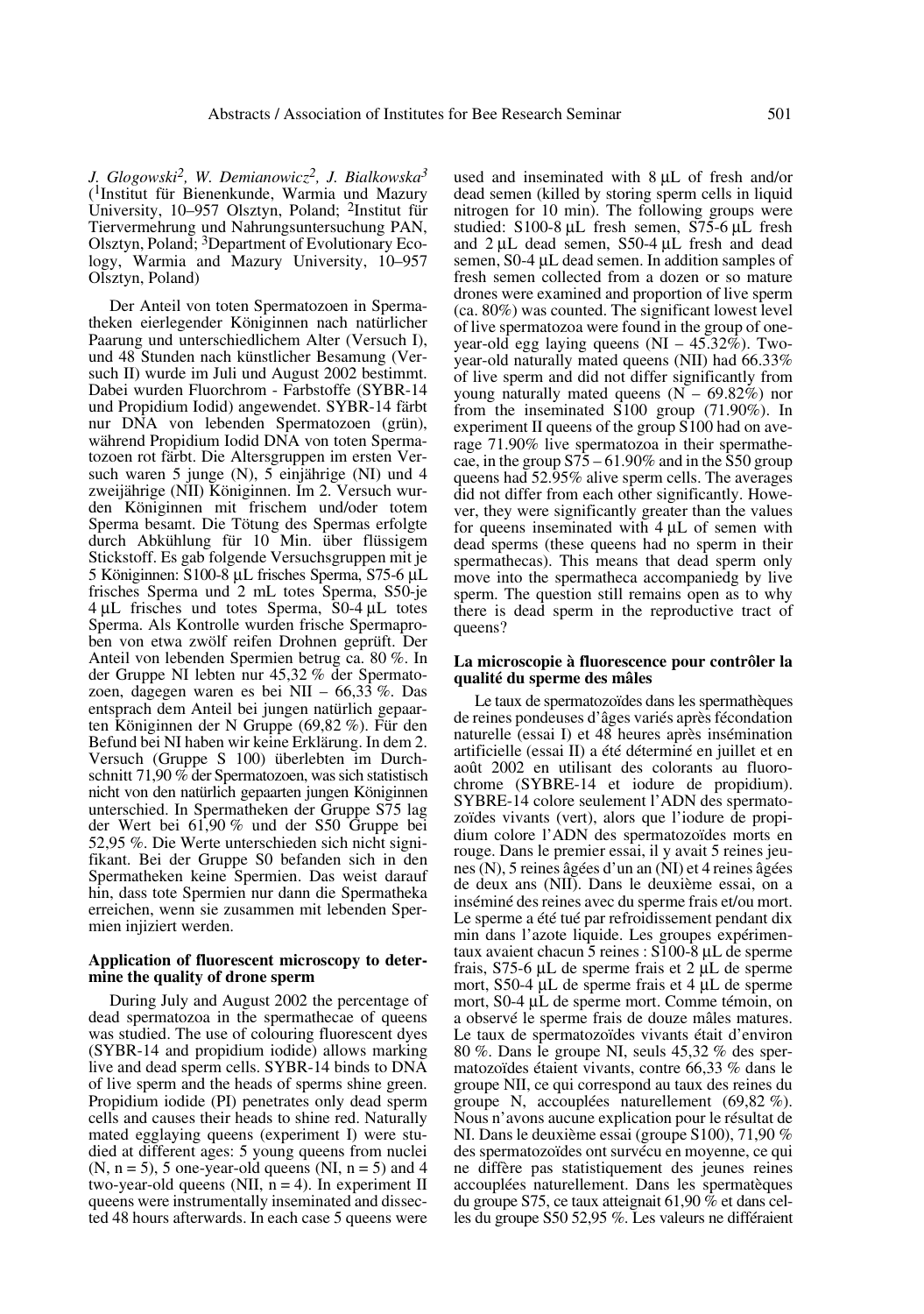pas significativement. Dans le groupe S0, il n'y avait pas de spermatozoïdes dans les spermathèques. Cela indique que les spermatozoïdes morts n'atteignent la spermathèque que dans le cas où ils sont injectés en même temps que les spermatozoïdes vivants.

#### **Varroose: Biologie, Toleranz**

## **Varroosis: Biology**

#### **Varroose : Biologie**

**67. Finden mit** *Varroa destructor* **befallene Bienenarbeiterinnen schlecht in das Bienenvolk zurück?** *J. Kralj, S. Fuchs* (Institut für Bienenkunde (Polytechnische Gesellschaft), Fachbereich Biologie der J.W. Goethe-Universität Frankfurt am Main, 61440 Oberursel, Germany)

Das Flugverhalten von Honigbienen wird durch die Parasitierung der adulten Arbeiterinnen mit *Varroa destructor* beeinflusst. Wir konnten frühere Ergebnisse bestätigen (J. Kralj, S. Fuchs, Apidologie 2002, 490-491), nach denen infizierte Bienen sich länger außerhalb des Volkes aufhielten als uninfizierte Arbeiterinnen. In diesen Untersuchungen wurden ausfliegende und rückkehrende Bienen mit 2 Videokameras registriert. Wir erfassten die Zeit, die 107 befallene und 299 unbefallene markierte, gleich alte Arbeiterinnen benötigten, um aus einer Auflassentfernung von 5 bis 50 m zum Bienenvolk zurückzukehren. Der Median der Flugdauer der befallenen Arbeiterinnen war dreifach länger als der der unbefallenen (92 s bzw. 32 s, *P* < 0,0005, MWR-Test). In einem weiteren Experiment ließen wir 22 Gruppen mit jeweils 33 gleichalten Arbeiterinnen frei. Der Anteil befallener rückkehrender Arbeiterinnen war in den ersten 5 min geringer als in den folgenden 5 min (*P* < 0,05, Chi2- Test), und war signifikant höher bei den innerhalb der 15 min Beobachtungszeit nicht zurückgekehrten Bienen  $(P < 0.02$ , Chi<sup>2</sup>-Test). Dies weist darauf hin, dass infizierte Bienen längere Zeit benötigen, um in das Volk zurückzukehren. Um die Orientierung am Nesteingang zu untersuchen, ließen wir die Bienen zwischen dem tatsächlichen Nesteingang und einem gleichaussehenden Attrappeneingang wählen. Der Attrappeneingang wurde von den befallenen Arbeiterinnen 2,5 mal häufiger angeflogen als von den unbefallenen, bevor der richtige Nesteingang gefunden wurde (*P* < 0,0005, MWR-Test). Längere Aufenthaltszeiten außerhalb des Nests und vermindertes Heimkehrvermögen könnten zu höheren Verluste an befallenen Arbeiterinnen führen und damit möglicherweise einen Resistenzmechanismus gegen Befall mit *Varroa destructor* darstellen.

#### **Do honeybee workers infested by** *Varroa destructor* **have difficulties coming home?**

The flight behaviour of honeybee workers is affected by parasitism by *Varroa destructor* on adults. We confirmed previous results (J. Kralj, S. Fuchs, Apidologie 2002, 490-491) using a twocamera video system to record leaving and returning bees, showing that infested workers stayed outside the hive longer than uninfested workers. We measured the time in which 107 infested and 299 uninfested marked workers of the same age, released individually outside the hive (5 to 50 m), returned to the colony. The median flight duration of infested workers was three times longer compared to uninfested workers (92 s and 32 s respectively, *P* < 0.0005, MWR test). In the second experiment we released 22 groups each containing 33 workers of the same age. The proportion of returned infested workers was lower during the first five minutes of observation compared to the following 5 minutes  $(P < 0.05$ , Chi<sup>2</sup>-test). The proportion of infested bees was significantly higher in the bees that did not return during the observation period of 15 min in comparison to bees that returned  $(P < 0.02$ , Chi<sup>2</sup>test) indicating that infested bees need more time to return to the colony. To test orientation to the nest entrance we had the bees choose between the true nest entrance and a visually identical dummy entrance. The dummy entrance was approached 2.5 times more frequently by the infested compared to uninfested workers before finding the correct entrance (*P* < 0.0005, MWR test). Extended periods spent outside the colony and impaired homing ability could enhance losses of infested foragers and thus contribute to decrease colony infestation as a possible defence mechanism against *Varroa destructor*.

#### **Les ouvrières d'abeilles infestées par** *Varroa destructor* **ont-elles des difficultés à retrouver leur colonie ?**

Le comportement de vol des abeilles domestiques adultes est influencé par le parasitisme par *Varroa destructor*. Nous avons confirmé les résultats antérieurs (J. Kralj, S. Fuchs, Apidologie 2002, 490-491) selon lesquels les abeilles infestées séjournent plus longtemps à l'extérieur de la colonie que les abeilles non infestées. Dans les présentes études, les abeilles qui s'envolaient et revenaient ont été enregistrées par deux caméras vidéo. Nous avons mesuré le temps nécessaire à 107 ouvrières infestées et à 299 non infestées, marquées et d'âge égal, pour revenir à la ruche depuis un point de lâcher distant de 5 à 50 m. La durée médiane de vol des abeilles infestées était trois fois plus longue que celle des abeilles non infestées (92 s et 32 s, *P* < 0,0005, test MWR). Dans une autre expérience, nous avons lâché 22 groupes comprenant chacun 33 ouvrières de même âge. Le taux d'ouvrières infestées revenant a été plus faible dans les 5 premières minutes que dans les 5 minutes suivantes ( $P < 0.05$ , test chi<sup>2</sup>) et était significativement plus élevé chez les abeilles ne revenant pas au cours des 15 minutes d'observation  $(P < 0.02$ , test chi<sup>2</sup>). Cela indique que les abeilles infestées mettent plus longtemps à revenir dans la colonie. Afin d'étudier l'orientation à l'entrée du nid, nous avons laissé les abeilles choisir entre la véritable entrée du nid et une fausse entrée de même aspect. Les ouvrières infestées ont volé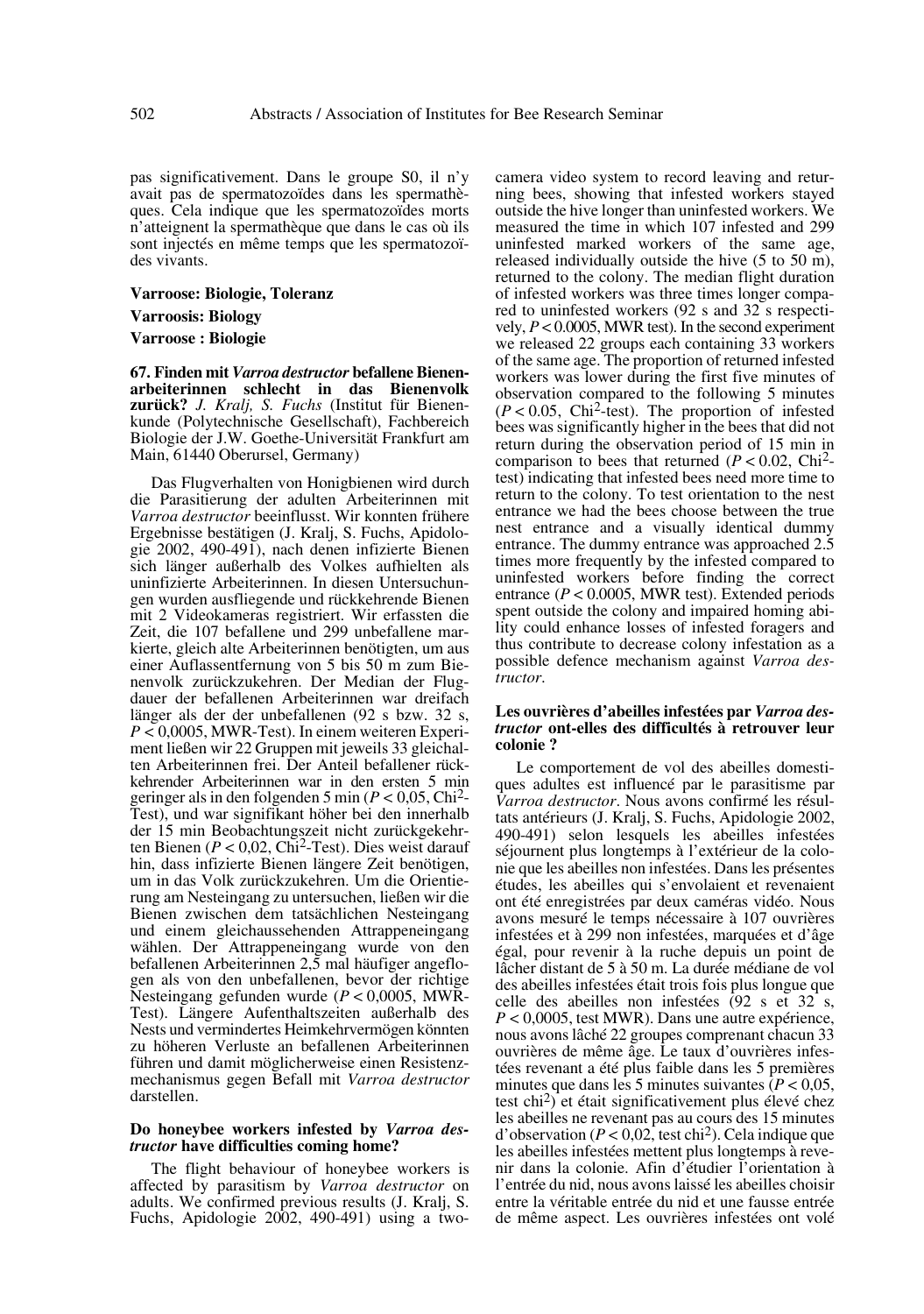vers la fausse entrée 2,5 fois plus souvent que les non infestées avant de trouver la bonne entrée (*P* < 0,0005, test MWR). Des séjours prolongés hors du nid et une capacité réduite à revenir pourraient conduire à des pertes plus élevées d'ouvrières attaquées et constituer, par conséquent, un mécanisme de résistance contre l'attaque par *Varroa destructor*.

**68. Der Einfluss von** *Varroa destructor***-Milben auf den Energiegehalt, das Hämolymph-Volumen und die Proteinkonzentration von Bienenpuppen.** *C. Contzen, A. Garedew, E. Schmolz* (Freie Universität Berlin, Institut für Biologie/Zoologie, 14195 Berlin, Germany)

Wir haben im Rahmen unserer Studie den Energiegehalt, das Hämolymphvolumen und den Proteingehalt der Hämolymphe von mit *Varroa destructor* befallenen und unbefallenen Bienenpuppen (*Apis mellifera carnica*) bestimmt. Die verbrennungskalorimetrischen Untersuchungen erfolgten in einem modifizierten Phillipson Sauerstoff-Mikrobomben-Kalorimeter. Arbeiterinnen, die mit 4–6 Milben befallen waren, hatten kurz vor dem Schlupf aus der Zelle einen niedrigeren Energiegehalt von 350,3 ± 44,4 J  $(n = 9)$  im Vergleich zu unbefallenen Arbeiterinnen (410,0  $\pm$  30,8 J, n = 10). Drohnen wiesen bei insgesamt höherem Energiegehalt keinen signifikanten Energieverlust auf (unparasitiert:  $1089.4 \pm 103.7$  J, n = 15, Befall mit 4–6 Milben:  $1144.9 \pm 57.1$  J, n = 16). Die Bestimmung des Hämolymphvolumens erfolgte durch Injektion der Puppen mit einer definierten Menge an Amaranthrot. Durch anschließende Abnahme von Hämolymphe nach einem ebenfalls definierten Zeitraum wurde die Verdünnung des Färbemittels photometrisch bestimmt und das Hämolymphvolumen errechnet. Das Hämolymphvolumen von mit Milben befallenen Arbeiterinnen kurz vor dem Schlupf ist geringer als das der unparasitierten Vergleichsgruppe (unparasitiert 0,557 ±  $0,146 \mu L·mg<sup>-1</sup>$  Frischgewicht, n = 5; Befall mit 1–3 Milben  $0,375 \pm 0,171 \mu L·mg^{-1}$  Frischgewicht, n = 9); die Werte für Drohnen unterschieden sich nicht signifikant voneinander (unparasitiert 0,150 ±  $0,063 \mu L·mg^{-1}$  Frischgewicht, n = 6; Befall mit 4– 6 Milben  $0,1653 \pm 0.057 \mu L·mg^{-1}$  Frischgewicht, n = 10). Die Hämolymphproteinbestimmung wurde mit einem Bicinchoninic Acid Protein Assay Kit (BCA-Kit, BCA-1 und B9643, Sigma) durchgeführt. Die Milbenparasitierung lässt keinen erkennbaren Einfluss auf die Proteinkonzentration in den befallenen Puppen erkennen. (Arbeiterinnen: unparasitiert<br>46,89±9,76 mg·mL<sup>-1</sup>, n = 13; Befall mit 4–6 Milben  $57,08 \pm 14,42 \text{ mg} \cdot \text{mL}^{-1}$ , n = 10; Drohnen: unparasitiert 70,39 ± 11,06 mg·mL<sup>-1</sup>, n = 10; Befall mit 4– 6 Milben 88,88  $\pm$  18,74 mg·mL<sup>-1</sup>, n = 9). Obwohl die Proteinkonzentration sich durch Milbenbefall nicht signifikant ändert, nimmt die Gesamtproteinmenge mit zunehmendem Befall ab.

#### **The influence of** *Varroa destructor* **mites on energy content, haemolymph volume and protein concentration of bee pupae**

In our investigations, we determined the energy content, haemolymph volume and protein concentration of pupae of *Apis mellifera carnica* infested with different numbers of *Varroa destructor.* Experiments with combustion calorimetry were made by means of a modified Phillipson oxygen-microbomb calorimeter. Ready to hatch workers which were infested with 4–6 mites had a lower energy content of  $350.3 \pm 44.4$  J (n = 9), compared to non-parasitized workers  $(410.0 \pm 30.8 \text{ J}, \text{n} = 10)$ . Drones had higher energy content than workers. They exhibited no significant energy loss when parasitized (nonparasitized:  $1089.4 \pm 103.7$  J, n = 15, infested with  $4-6$  mites:  $1144.9 \pm 57.1$  J, n = 16). For determination of the haemolymph volume, bee pupae were injected with a defined amount of amaranth red. Subsequently, haemolymph was withdrawn after a defined period and dilution of the colouring agent (i.e. amaranth red) was determined by means of a photometer in order to calculate the haemolymph volume. Haemolymph volume of infested ready to hatch workers was lower than that of the unparasitized control group (unparasitized  $0.557 \pm 0.146 \,\mu L\text{·mg}^{-1}$ wet weight,  $n = 5$ ; infested with 1–3 mites 0.375  $\pm$  $0.171 \mu L \cdot mg^{-1}$  wet weight,  $n = 9$ ), whereas the values for drones did not differ significantly (unparasitized  $0.150 \pm 0.063 \mu L·mg<sup>-1</sup>$  wet weight, n = 6; infested with 4–6 mites  $0.1653 \pm 0.057 \,\mu L·mg^{-1}$ wet weight,  $n = 10$ ). Determination of haemolymph protein concentration was carried out by means of a bicinchonic protein assay kit (BCA-Kit, BCA-1 und B9643, Sigma). Parasitation with mites caused no detectable influence on protein concentration of the haemolymph (workers: unparasitized  $46.89 \pm 9.76$  mg·mL<sup>-1</sup>, n = 13; infested with 4–6 mites  $57.08 \pm 14.42$  mg·mL<sup>-1</sup>, n = 10; drones: unparasitized 70.39  $\pm$  11.06 mg·mL<sup>-1</sup>, n = 10; infested with 4–6 mites  $88.88 \pm 18.74$  mg·mL<sup>-1</sup>, n = 9). Though the protein concentration does not differ significantly based on infestation levels the total protein in the haemolymph does, declining with increasing infestation level.

#### **Influence de** *Varroa destructor* **sur la teneur énergétique, le volume de l'hémolymphe et la concentration protéique des nymphes d'abeille**

Dans le cadre de notre étude, nous avons déterminé la teneur énergétique, le volume et la concentration protéique de l'hémolymphe de nymphes d'abeille (*Apis mellifera carnica*) attaquées et non attaquées par *Varroa destructor*. Les études par calorimétrie de combustion ont été réalisées dans un calorimètre Phillipson modifié à microbombes d'oxygène. Les nymphes d'ouvrières infestées par 4 à 6 acariens avaient peu de temps avant l'émergence une teneur énergétique inférieure (350,3  $\pm$  44,4 J; n = 9) à celle des ouvrières non infestées  $(410,0 \pm 30,8 \text{ J})$ , n = 10). Cependant, les mâles n'ont pas présenté de perte significative d'énergie, tout en ayant globalement une teneur énergétique plus élevée (non parasités : 1089,4  $\pm$  103,7 J, n = 15, parasités par 4 à 6 acariens :  $1144.9 \pm 57.1$  J, n = 16). Le volume de l'hémolymphe a été déterminé par injection d'une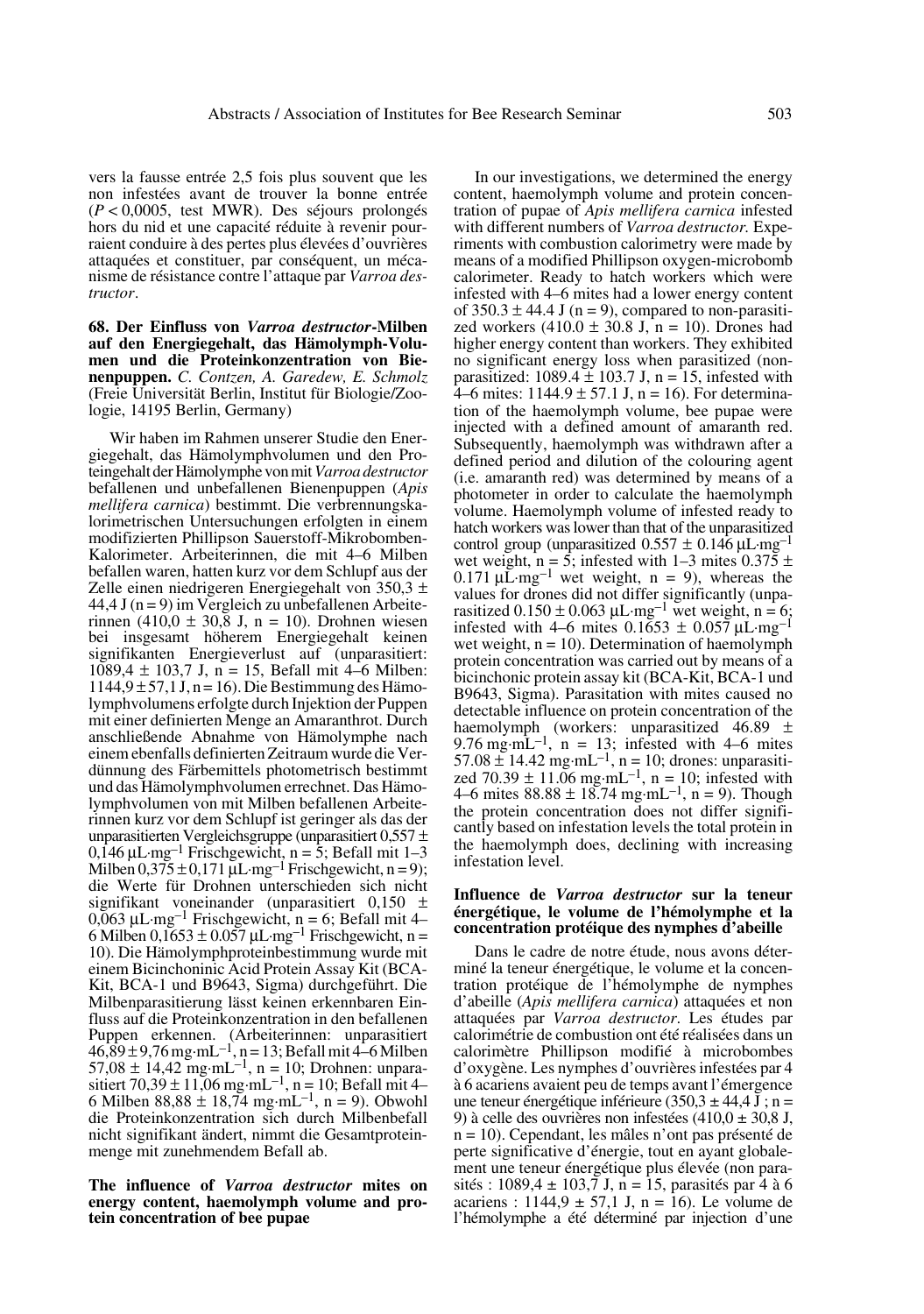quantité définie de rouge amaranthe dans les nymphes. Après une durée définie l'hémolymphe a été prélevée et la dilution du colorant a été déterminée par photométrie afin de calculer le volume de l'hémolymphe. Le volume de l'hémolymphe d'ouvrières parasitées peu avant l'émergence est plus faible que celui du groupe témoin non parasité (non parasitées  $0.557 \pm 0.146 \mu L·mg^{-1}$  de poids frais,  $n = 5$ ; infestées par 1 à 3 acariens  $0,\overline{375} \pm \overline{3}$ 0,171  $\mu L·mg^{-1}$  de poids frais, n = 9); les valeurs pour les mâles ne différaient pas significativement (non parasités  $0,150 \pm 0,063 \mu L \cdot mg^{-1}$  de poids frais,  $n = 6$ ; infestés par 4 à 6 acariens  $0,1653 \pm$ 0,057  $\mu L$ ·mg<sup>-1</sup> de poids frais, n = 10). Les protéines de l'hémolymphe ont été déterminées au moyen d'un Bicinchoninic Acid Protein Assay Kit (BCA-Kit, BCA-1 et B9643, Sigma). On n'observe pas d'influence notable sur la concentration protéique chez les nymphes attaquées par *V. destructor* (ouvrières : non parasitées  $46,89 \pm 9,76 \,\mu g \cdot mL^{-1}$ ,  $n = 13$ ; infestées par 4 à 6 acariens 57,08 ± 14,42  $\mu$ g·mL<sup>-1</sup>, n = 10; mâles : non parasités : 70,39 ± 11,06  $\mu$ g·mL<sup>-1</sup>, n = 10 ; infestés par 4 à 6 acariens  $88,88 \pm 18,74 \,\mu g \cdot mL^{-1}$ , n = 9). Bien que la concentration protéique ne soit pas modifiée significativement par l'infestation par les acariens, la quantité protéique totale diminue à mesure que l'infestation augmente.

**71. Söhne und Töchter sind kein Zufall: Faktoren der Bienenlarve beeinflussen das Geschlecht der** *Varroa-***Nachkommen (***Varroa destructor). C. Garrido, P. Rosenkranz* (Landesanstalt für Bienenkunde, Universität Hohenheim, 70599 Stuttgart, Germany)

Die Reproduktion der *Varroa*-Weibchen wird kurz nach Eindringen in eine Brutzelle durch Wirtssignale aktiviert. Unklar war bisher, ob auch die Geschlechterfolge der Nachkommen durch solche Signale bestimmt wird. Das erste Ei reproduzierender *Varroa*-Weibchen ist meist unbefruchtet und entwickelt sich zum Männchen. Die folgenden Eier dagegen sind weiblich determiniert. Durch Umsetzversuche wurde geprüft, ob dieses reproduktive Muster durch endogene Faktoren der Milbenweibchen oder durch exogene Faktoren (Bienenlarve) gesteuert wird. *Varroa-*Weibchen aus Brutzellen mit weißäugigen Puppen, die bereits ein bis zwei Eier abgelegt hatten, wurden in frisch verdeckelte Brutzellen umgesetzt (n = 31). Als Kontrolle wurden die Milbenweibchen in Brutzellen mit dem gleichen Puppenstadium umgesetzt ( $n = 28$ ). In beiden Gruppen legten die *Varroa*-Weibchen weiterhin Eier (Versuch: 71 %, Kontrolle: 57 %). Das Umsetzen hatte keinen negativen Einfluss auf die Reproduktion der *Varroa*-Weibchen. Wurden die Milben in frisch verdeckelte Brutzellen umgesetzt, produzierten 77 % männliche Nachkommen (n = 22 fertile Weibchen), bei der Kontrolle waren es nur 6 % (n = 16 fertile Weibchen, Chi-Quadrat = 6,086, df = 1, *P* < 0,01). Wir schließen daraus, dass von der L5-Larve ein Signal ausgeht, das sowohl den gesamten Reproduktionszyklus triggert, als auch die Geschlechtsdetermination des ersten Eis beeinflusst. Beim Puppenstadium ist dieses Signal nicht mehr vorhanden, so dass die umgesetzten Weibchen ihren bereits begonnenen Reproduktionszyklus auch in der neuen Brutzelle fortsetzen. Die Natur des Signals ist nach wie vor unbekannt.

#### **Factors of the bee larvae influence the sex determination of** *Varroa destructor* **offspring**

The reproductive cycle of the *Varroa destructor* females is activated by host signals immediately after invading the brood cell. However, it is not known whether the sequence of the sexes of the mite offspring is determined by similar signals. Usually, the first egg which is laid during the reproductive cycle is not fertilized and develops into a male. The following eggs are fertilized and develop into female offspring. By means of transfer experiments we examined if this reproductive pattern is determined by endogenous factors of the mite or by exogenous factors provided by the honey bee larva. Reproducing *V. destructor* females were transferred from brood cells with white-eyed worker pupae into freshly capped brood cells  $(n = 31)$ . As a control we transferred the mites into brood cells of the same pupal stage  $(n = 28)$ . In both groups, mite females continued egg laying (experiment: 71%, control: 57%). Therefore, mite transfer had no negative effect on the reproduction of mite females.  $77\%$  of the mites transferred into freshly capped brood cells produced male offspring ( $n = 22$  fertile females). In the control, only  $6\%$  laid a male egg (n = 16 fertile females, chi-squar e =  $6.086$ , df =  $1, P = 0.01$ ). We conclude that L5-larvae produce a signal that triggers the whole reproductive cycle and influences the sexual determination of the first egg. At the pupal stage this signal is absent. Therefore, the *V. destructor* females transferred between the same host stages continue the reproductive cycle that had already started . The nature of the signal remains still unknown.

#### **Certains facteurs de la larve d'abeille influent sur le sexe des descendants de** *Varroa destructor*

Des signaux de l'hôte stimulent la reproduction des femelles de *Varroa destructor* peu de temps après leur pénétration dans une cellule de couvain. On ignorait jusqu'à présent si la succession des générations de descendants est également déterminée par de tels signaux. Le premier œuf pondu au cours du cycle de reproduction est généralement non fecondé et donne un mâle. Les œufs suivants deviennent des femelles. À l'aide d'essais de transfert, nous avons étudié le schéma reproductif pour savoir s'il est dû à des facteurs endogènes des femelles de l'acarien ou s'il est contrôlé par des facteurs exogènes (larve d'abeille). Des femelles de *V. destructor* qui avaient déjà pondu un à deux œufs et qui provenaint de cellules du couvain contenant des nymphes au stade yeux blancs, ont été transférées dans des cellules de couvain fraîchement operculées (n = 31). Comme témoin, les femelles de Varroa ont été transposées dans des cellules de couvain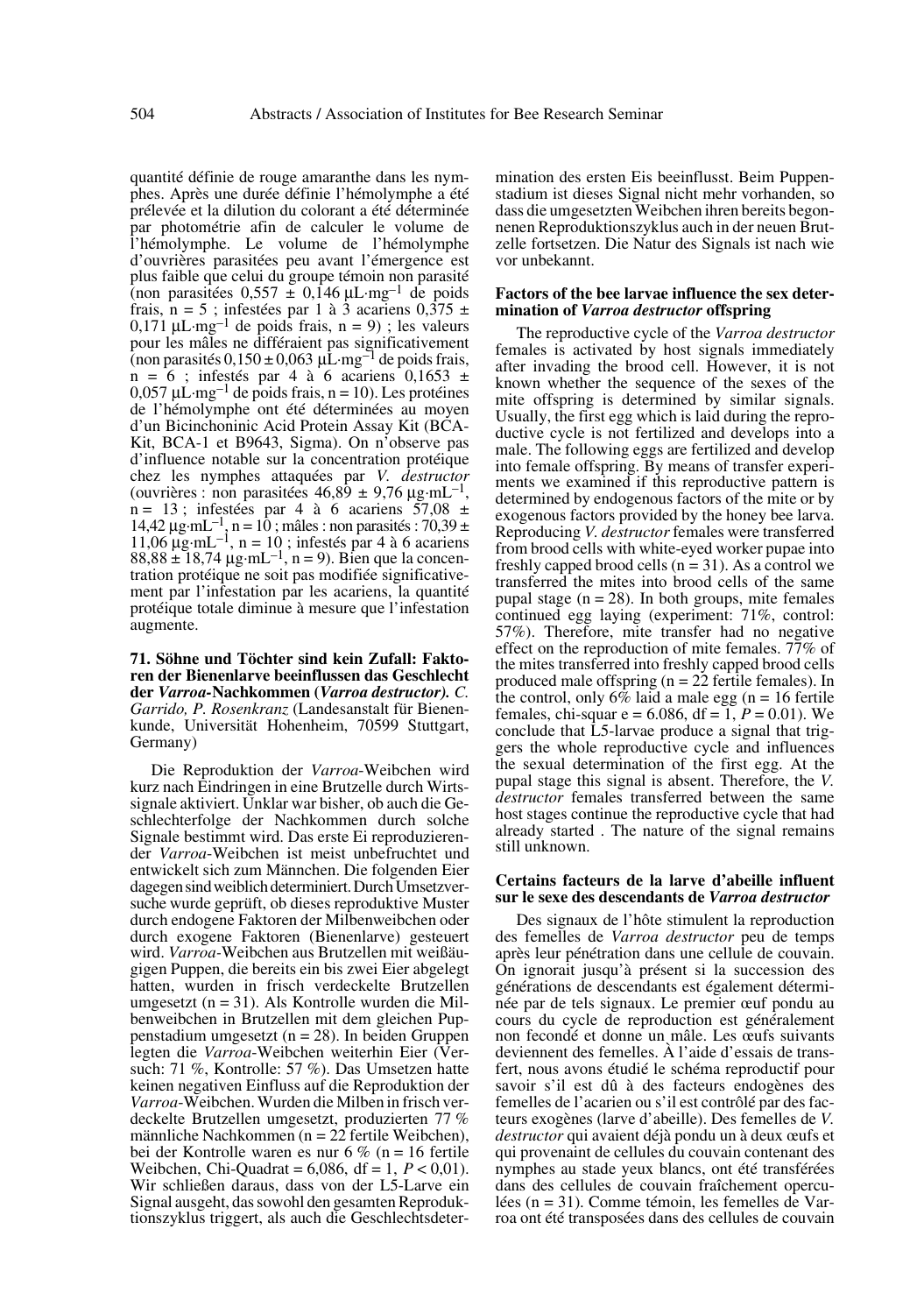ayant le même stade larvaire (n = 28). Dans les deux groupes, les femelles continuaient à pondre (essai : 71 %, témoin : 57 %). Le transfert n'a pas d'influence négative sur la reproduction des femelles. Transposées dans des cellules de couvain fraîchement operculées, 77 % produisaient des descendants mâles (n = 22 femelles fertiles), contre 6 % chez le témoin (n = 16 femelles fertiles, chi<sup>2</sup> = 6,086, df = 1,  $P < 0.01$ ). Nous en concluons que la larve L5 émet un signal qui déclenche tout le processus de reproduction, mais détermine aussi le sexe du premier œuf. Au stade nymphal, ce signal n'existe plus, si bien que les femelles transposées poursuivent leur cycle de reproduction déjà commencé dans la nouvelle cellule de couvain. La nature de ce signal demeure inconnue.

**73. Einfluss von Hygieneverhalten auf die Population von** *Varroa destructor***: Ein Vergleich von Primorski und Carnica Völkern.** *J.N.M. Calis, W.J. Boot, E. Pieterse* (Laboratory of Entomology, Wageningen University, 6700 EH Wageningen, The Netherlands)

Bienen aus der Primorski Region haben bessere Resistenzmechanismen gegen *Varroa destructor* als andere europäische Rassen (Rinderer et al., Apidologie 2001, 381-394). Zur Bestimmung möglicher Faktoren für die Resistenz verglichen wir bei 3 Primorski und Carnica Völkern die Mortalität von phoretischen Milben und die Entfernung von befallenen Arbeiterinnenbrutzellen. Die abgefallenen phoretischen Milben wurden 10 Tage lang gezählt, in dieser Zeit schlüpften keine neuen Milben und es gab keine zum Befall geeignete Brut. Anschließend wurden die Völker zur Bestimmung der Gesamtzahl der Milben 2 mal mit 3 % Oxalsäure gesprüht. Die Mortalität betrug pro Tag 0,65 % bei Carnica bzw. 0,45 % bei Primorski Völkern und erklärt nicht die Resistenz der Primorski Bienen. Waben mit durchsichtiger Folie als Mittelwand wurden zum Studium der Entfernung befallener Brutzellen benutzt, wodurch die Zählung eindringender Milben möglich war. Sie enthielten Arbeiterinnenbrut, die kurz vorm Verdeckeln stand, und wurden gleichzeitig in ein stark befallenes Volk gesetzt. Am nächsten Morgen wurde die Zahl der Milben in jeder offenen Zelle bestimmt, die Zellen markiert und die Waben in ihre milbenfreien Ursprungsvölker zurückgegeben. Die befallenen Zellen wurden in den folgenden 10 Tagen 3 mal überprüft (6.9.– 16.9.): in Carnica bzw. Primorski Völkern verblieben 97 % bzw. 95 % der Larven in nicht befallenen Zellen, mit einer Milbe waren es 58 % bzw. 51 %, mit 2 Milben waren es 47 % bzw. 26 %, mit 3 Milben 17 % bzw. 8 %. Bei Befall von mehr als 3 Milben wurden alle Larven entfernt. Dieser Unterschied ist nicht signifikant, aber insgesamt ist die große Anzahl geöffneter Zellen bemerkenswert. Wenn die hohe Ausräumrate während der ganzen Saison bestehen bleibt, müsste das einen großen Einfluss auf die Milbenpopulation haben und sollte genauer untersucht werden.

## **Impact of hygenic behaviour on** *Varroa destructor* **populations: a comparison between Primorski bees and Carnolian bees**

Primorski bees are more resistant to *Varroa destructor* compared to other European bees (Rinderer et al., Apidologie 2001, 381-394). Of resistance factors that may be involved, we compared mortality of phoretic mites and removal of mite-infested worker brood cells. Three colonies of Primorski and Carnolian bees were used. Phoretic mites dropped on the bottom board were counted during a ten day period in which no new mites emerged and no brood to invade was available. Subsequently, the colonies were sprayed twice with 3% oxalic acid to determine the total number of mites in the colonies. Since phoretic mite mortality was 0.65% and 0.45% per day in the Carnolian and Primorski colonies, respectively, it cannot explain resistence of Primorski bees. Removal of mite-infested cells was studied in combs where the foundation had been replaced by a transparent sheet, which enables counting of mites invaded. Such combs, containing worker brood shortly before capping, were transferred simultaneously to one heavy infested colony. The next morning the number of mites in each open cell was counted and the cells were marked. Then the combs were returned to their own 'mite-free' colonies. The infested cells were checked for removal three times during the next ten days (6.9.–16.9.). Survival of un-infested cells was 97% and 95%, cells infested with one mite was 58% and 51%, cells with two mites 47% and 26%, cells with three mites 17% and 8% for Carnolian and Primorski colonies, respectively, whereas cells with more than three mites were all removed. Although removal of infested cells seems slightly higher in Primorski bees (n.s.), the high number of cells removed is more striking. If it remains this high throughout the breeding season, it will have a huge impact on mite populations and deserves more attention in future research.

## **Influence du comportement hygiénique des abeilles sur la population de** *Varroa destructor* **: une comparaison entre des colonies Primorski et** *carnica*

Les abeilles de la région de Primorski ont de meilleurs mécanismes de résistance à *Varroa destructor* que d'autres races européennes (Rinderer et al., Apidologie 2001, 381-394). Pour identifier d'éventuels facteurs de résistance, nous avons comparé la mortalité des acariens phorétiques et la distance des cellules du couvain d'ouvrières attaquées chez 3 colonies d'abeilles Primorski et *carnica*. Les acariens phorétiques tombés ont été comptés pendant dix jours ; pendant cette durée aucun nouvel acarien n'a émergé et il n'y avait pas de couvain disponible pour l'infestation. Ensuite, les colonies ont été traitées deux fois à l'acide oxalique à 3 % pour déterminer le nombre total d'acariens. La mortalité a atteint 0,65 % chez *carnica* et 0,45 % chez Primorski et n'explique pas la résistance des abeilles de Primorski. La distance des cellules du couvain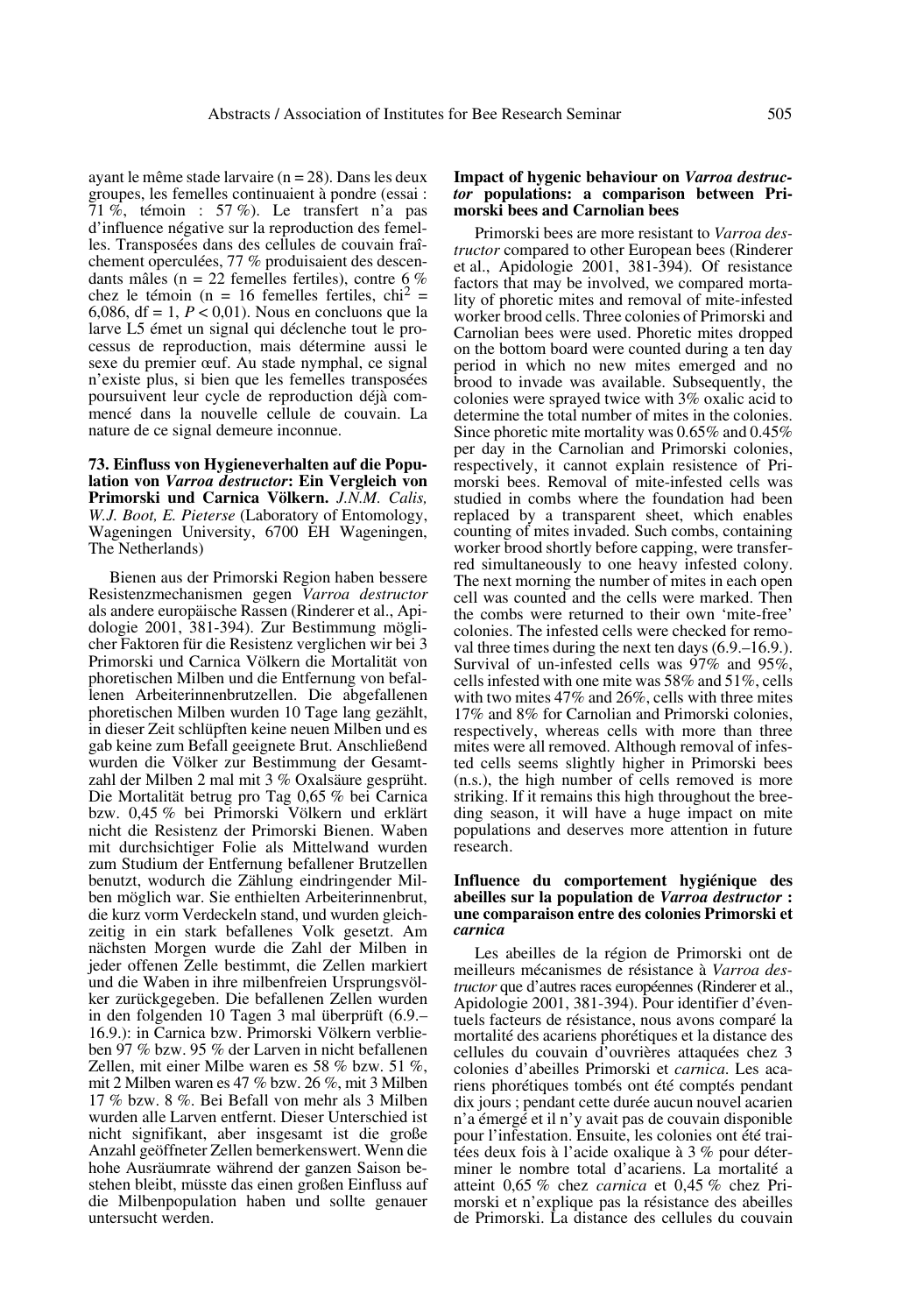attaquées a été étudiée dans des rayons où la feuille de cire gaufrée a été remplacée par une feuille transparente, ce qui permettait de compter les acariens qui pénétraient. Ces rayons contenaient du couvain d'ouvrières sur le point d'être operculé et ils ont été placés dans une colonie fortement infestée. Le lendemain matin, on a compté le nombre d'acariens dans chaque cellule non operculée, les cellules ont été marquées et les rayons ont été replacés dans leurs colonies d'origine exemptes d'acariens. Les cellules attaquées ont été contrôlées trois fois au cours des dix jours suivants (06/09–16/09) : dans les colonies de *carnica* et de Primorski respectivement 97 % et 95 % des larves étaient vivantes dans les cellules non attaquées ; ce chiffre est tombé à 58 % et 51 % avec un acarien, à 47 % et 26 % avec deux acariens, à 17 % et 8 % avec trois acariens. En cas d'attaque par plus de 3 acariens, toutes les larves ont été éliminées. Cette différence n'est pas significative, mais au total on remarque le grand nombre de cellules désoperculées. Si ce taux élevé d'évacuation persiste pendant toute la saison, cela devrait exercer une influence considérable sur la population des *V. destructor* et devrait être examiné de plus près.

# **74. Zur Populationsdynamik von** *Varroa destructor:* **Untersuchung der Entwicklung des Befallsgrades von** *Apis mellifera***-Völkern in verschiedenen Jahren.** *J. Radtke* (Länderinstitut für Bienenkunde, 16540 Hohen Neuendorf, Germany*)*

Im Rahmen integrierter Verfahren zur Bekämpfung der Bienenmilbe *V. destructor* ist es erforderlich, den Befallsgrad der Völker zu überwachen. Als eine geeignete Methode hat sich das Auswaschen von Bienenproben mittels Tensid-Lösung bewährt. Diese wurde genutzt, um die Befallsentwicklung von 1998–2002 zu vergleichen. Bei jährlich 10–18 Völkern wurden ab Ende April/Anfang Mai bis Mitte August in 3–4 wöchigem Abstand ca. 600 Bienen/Volk von den beiden Waben entnommen, die das Brutnest im unteren Raum einrahmen. Ab Mitte August wurden die Völker mit Ameisensäure (Nassenheider Verdunster horizontal) behandelt. Die Entwicklung des Milbenbefalls der Bienen zeigt für 1998–2000 einen weitgehend identischen Verlauf. Der Regressionskoeffizient (b<sub>yx</sub>; x = 21 Tage) liegt<br>im Bereich 1,5 bis 2,5. Der Befallsgrad betrug Mitte August durchschnittlich 5 bis 7  $\%$ . Dagegen zeigt das Jahr 2001 mit  $b_{vx} = 8.05$  einen erheblich höheren Anstieg und führte zu einem Befallsgrad am 20.08. von 27,5 % ( $\pm$  6,0). Das Jahr 2002 liegt mit  $b_{\text{vx}}$  = 3,07 wieder deutlich niedriger (Befallsgrad am 14.08. 10,4  $\%$  + 1,3). Ähnliche Werte zeigt der Milbenfall nach Behandlung, der dem absoluten Milbenbefall des Bienenvolkes entspricht. Mit Ausnahme des Jahres 2001 liegt der Milbenfall nach Behandlung mit 2087 ( $\pm$  296) bis 4560 ( $\pm$  480) um den Faktor 450 über dem Befallsgrad der Bienenproben. Mit diesem Wert lässt sich der absolute Befall der Völker abschätzen. Für 2001 trifft dies nicht zu, weil zum Zeitpunkt der letzten Entnahme der Bienenproben die ersten Völker zusammenbrachen und dadurch viele Milben abgingen. Deshalb fielen nur 6405 ( $\pm$  415) Milben je Volk, während 12 375 zu erwarten gewesen wären. Ein Drittel der Völker überlebte trotz Behandlung den Winter nicht. Die restlichen waren im folgenden Jahr nicht trachtfähig. Die Ergebnisse lassen vermuten, dass mittels Überwachung des Befallsgrades der Bienenvölker (Anfangsbefall und Anstieg) ein massiver Milbenbefall und daraus resultierende Völkerzusammenbrüche mit vertretbarem Aufwand vorhersehbar sind. Hierfür ist jedoch noch eine größere Datenmenge erforderlich. Die 2001 beobachtete starke Befallsentwicklung kann deutschlandweit zu einem hohen Anfangsbefall 2002 geführt haben und damit eine Ursache für die gravierenden Völkerverluste im Herbst 2002 sein.

#### **Population dynamics of** *Varroa destructor***: Study of the development of the level of infestation of** *Apis mellifera***-colonies in different years**

As part of an integrated procedure to combat the bee mite *Varro destructor* it is necessary to monitor the infestation level of colonies. Rinsing bee samples with a tenside-solution has proved itself as a suitable method, and was used to compare the infestation development in the years 1998 to 2002. Approximately 600 bees were removed from each of 10–18 colonies each year, from both combs bordering the brood-nest in the bottom compartment, between the end of April/beginning of May until August at intervals of 3–4 weeks. From middle of August, the colonies were treated with formic acid (Nassenheider horizontal evaporator). The development of the mite infestation of the bees in the years from 1998 to 2000 exhibited an almost identical increase. The regression coefficient ( $b_{vx}$ ; x = 21 days) was between 1.5 and 2.5. In mid-August the infestation rates were 5 to 7%. In 2001, however, it was  $b_{yx} = 8.05$  showing a considerably higher increase which led, on August 20th, to an infestation level of 27.5%  $(± 6.0)$ . In 2002, it was clearly lower at  $b_{yx} = 3.07$  (infestation rate on August 14th  $10.4\% \pm 1$ . 3). The fall of *V. destructor* mites after treatment (which corresponds to the absolute mite infestation of the bee colony) showed similar values. With the exception of 2001, the mite infestation after treatment was at a factor of 450 above the infestation level (relative infestation) of the bee samples. The absolute infestation can be estimated with this value. This was not the case in 2001 because at the time of the last removal of bee samples, the first colonies had collapsed and many mites had left. Therefore we only found 6.405  $(\pm 415)$  mites, while 12 375 mites were expected. Despite treatment, a third of the colonies did not survive the winter and the remaining colonies were not capable of foraging in the following year. The results support that with justifiable expenditure, monitoring the infestation level of bee colonies (initially infestation levels and increase) can help predict high levels of mite infestation and resulting colony collapse. However, for more precise estimation, a bigger database is necessary. The high infestation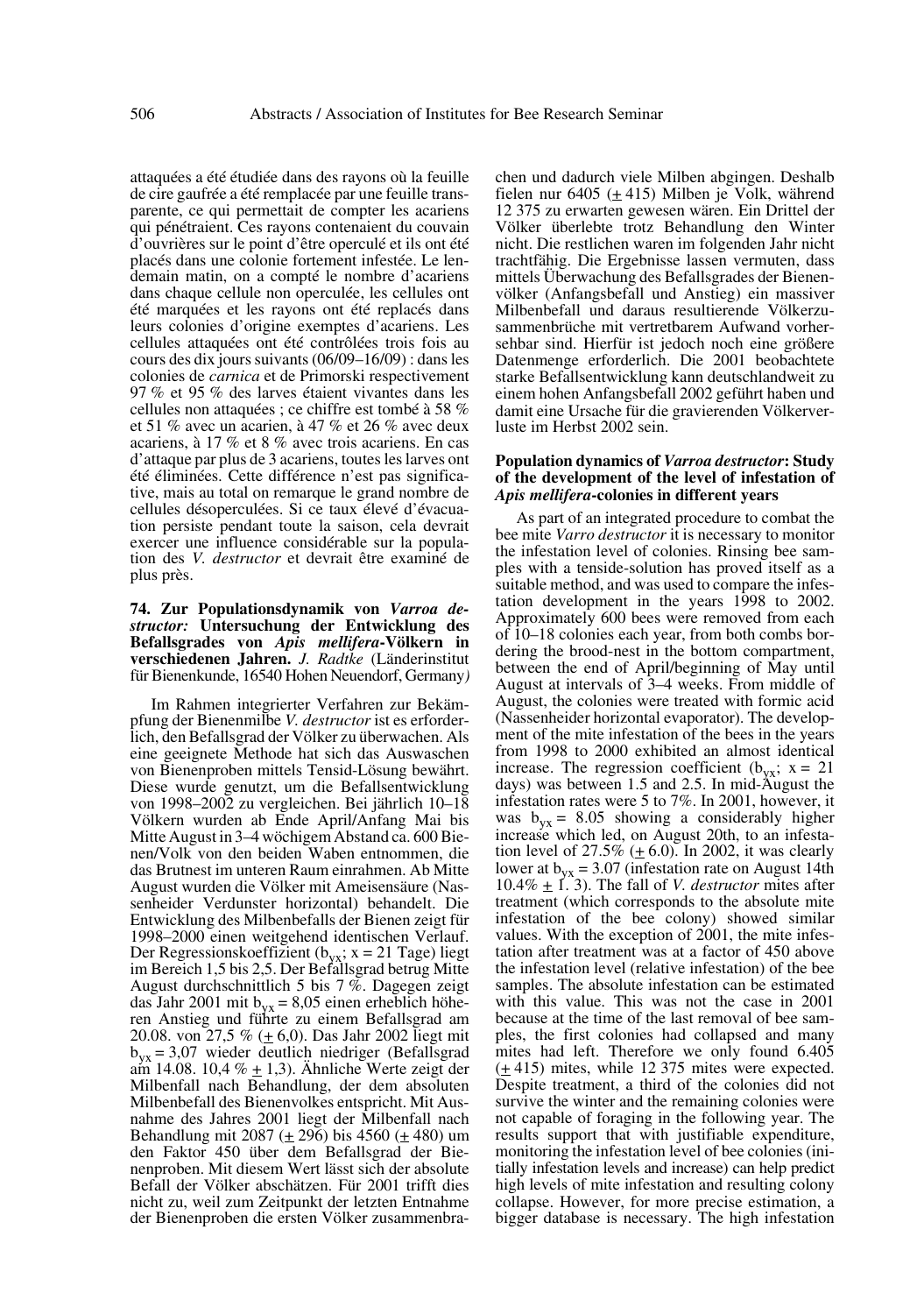observed in 2001 could have led to the initial high infestation in 2002 across Germany and was likely a cause for the grave loss of colonies in autumn 2002.

## **La dynamique des populations de** *Varroa destructor* **: Étude de l'évolution du degré d'infestation de colonies d'***Apis mellifera* **au cours de différentes années**

Dans le cadre de la lutte intégrée contre *V. destructor*, il est nécessaire de surveiller le degré d'infestation des colonies. Le lavage d'échantillons d'abeilles avec une solution tensioactive s'est révélé être une méthode adéquate pour comparer l'évolution de l'infestation entre 1998 et 2002. Chaque année entre fin avril et début mai, on a prélevé environ 600 abeilles/colonie chez 10 à 18 colonies à intervalle de 3 à 4 semaines sur les deux rayons qui entourent le couvain dans la section inférieure. A partir de la mi-août, les colonies ont été traitées à l'acide formique (évaporateur horizontal de Nassenheid). L'infestation des abeilles par les acariens présente une évolution largement identique entre 1998 et 2000. Le coefficient de régression  $(b_{vx}$ ; x = 21 jours) se situe entre 1,5 et 2,5. Le degré d'infestation moyen est de 5 à 7 % à la mi-août. L'année 2001 présente une augmentation très supérieure  $(b_{yx} = 8,05)$  et entraîne un degré d'infestation de  $27,5\%$  (± 6,0) le 20-08. En revanche, avec un b<sub>yx</sub> = 3,07, l'année 2002 présente à nouveau un degré d'infestation nettement inférieur (10,4 %  $\pm$  1,3 le 14-08). La chute des acariens après traitement, qui correspond à l'infestation absolue de la colonie, présente des valeurs analogues. À l'exception de l'année 2001, la chute des acariens après traitement  $(2087 \pm 296 \text{ à } 4560 \pm 480)$  est supérieure du facteur 450 au degré d'infestation des échantillons d'abeille. Cette valeur permet d'estimer l'infestation absolue des colonies. Cela n'a pas été le cas en 2001, car au moment du dernier prélèvement d'abeilles, les premières colonies s'étaient effondrées et beaucoup d'acariens étaient partis. C'est la raison pour laquelle on n'a trouvé que  $6405 \pm 415$ acariens par colonie, alors qu'on s'attendait à 12 375. Malgré le traitement, un tiers des colonies n'a pas survécu à l'hiver. Les abeilles restantes étaient inaptes à la récolte l'année suivante. Les résultats nous incitent à penser que la surveillance du degré d'infestation des colonies (infestation initiale et augmentation) permettra de prédire à un coût abordable les effondrements des colonies qui en résultent. Cependant, il faudra collecter encore d'autres données. La forte augmentation de l'infestation observée en 2001 peut avoir conduit à travers toute l'Allemagne à une infestation initiale élevée en 2002 et avoir été la raison des importantes pertes de colonies à l'automne 2002.

**77. Einmal blau schadet Bienenpuppen nicht – nach Vitalfärbung mit Trypanblau entwickeln sich adulte Bienen.** *M. Herrmann, G. Kanbar, W. Engels* (Zoologisches Institut der Universität, 72076 Tübingen, Germany)

Um Hämolymphe saugen zu können, müssen *Varroa destructor*-Milben die Wirtsbienen anstechen. Die bei Vorpuppen und Puppen schwer erkennbaren Stichwunden sind durch Vitalfärbung mit Trypanblau gut darzustellen. Für bestimmte Fragestellungen wäre es wichtig zu wissen, ob so behandelte Puppen unbeeinträchtigt bleiben und für anschließende Versuche verwendet werden können. Wir prüften daher, welche Mortalität eine Vitalfärbung bei Puppen verursacht, und ob eventuell eine Weiterentwicklung bis zur Imago möglich ist. Hierfür verwendeten wir neben Puppen mit natürlichen, von *Varroa*-Weibchen verursachten Stichwunden auch solche, die mit sterilisierten Minutiennadeln angestochen wurden. Anschließend wurden sie in 0,01 % iger Trypanblau-Lösung 30 min lang gefärbt und dann im Brutschrank bei 35,5 °C und 80 % Luftfeuchte aufgezogen. Alle Puppen der nur angestochenen Kontrollen (n = 153) überlebten und entwickelten sich normal zu adulten Bienen. Wurden Puppen früher Stadien außerdem vitalgefärbt, verursachte dies eine Mortalität von bis zu 40 % (n = 187). Dagegen überlebten alle älteren Puppen ab dem Stadium mit braunen Augen. Bei Puppen mit Stichwunden, die von *Varroa*-Weibchen herrührten, lag die Mortalität bei bis zu 20 %. Jeder Versuchsserie lagen weit über 100 Puppen zugrunde. Damit ist festzustellen, daß nur bei einem relativ geringen Anteil der Puppen eine Schädigung durch Vitalfärbung mit Trypanblau erfolgt. Puppen früher Stadien sind dabei empfindlicher als ältere. Grundsätzlich ist aber eine Weiterverwendung von vitalgefärbten Puppen möglich. Beispielsweise in Experimenten über die Rolle von *Varroa*-Milben als Vektoren von Pathogenen können die Stichwunden ohne Bedenken mit Trypanblau visualisiert werden. Eine normale Weiterentwicklung bis zur adulten Biene kann bei der Mehrzahl so behandelter Individuen erwartet werden.

#### **A blue rinse never hurts a bee pupa – adult bees develop from pupae vital stained with trypan blue**

*Varroa destructor* must bite their bee hosts to suck haemolymph. Bites in prepupae and pupae are difficult to detect but can be readily visualised by vital staining with trypan blue. It would be useful to know whether trypan blue stained pupae can further develop without effects of the staining and be used for additional research purposes. We therefore examined the mortality exerted by vital staining on bee pupae and whether development to imago of treated pupae was possible using both naturally mite-bitten pupae and others in which we experimentally made similar wounds using a fine sterile needle. Pupae were thereafter stained in a 0.01% trypan blue solution for 30 min and then reared in an incubator at 35.5 °C and 80% humidity. All needle-treated but unstained control pupae survived and developed into normal adult bees. About 60% of pupae that were additionally vital stained early in pupal development survived. However, all pupae from the brown eyed stage onwards survived vital staining.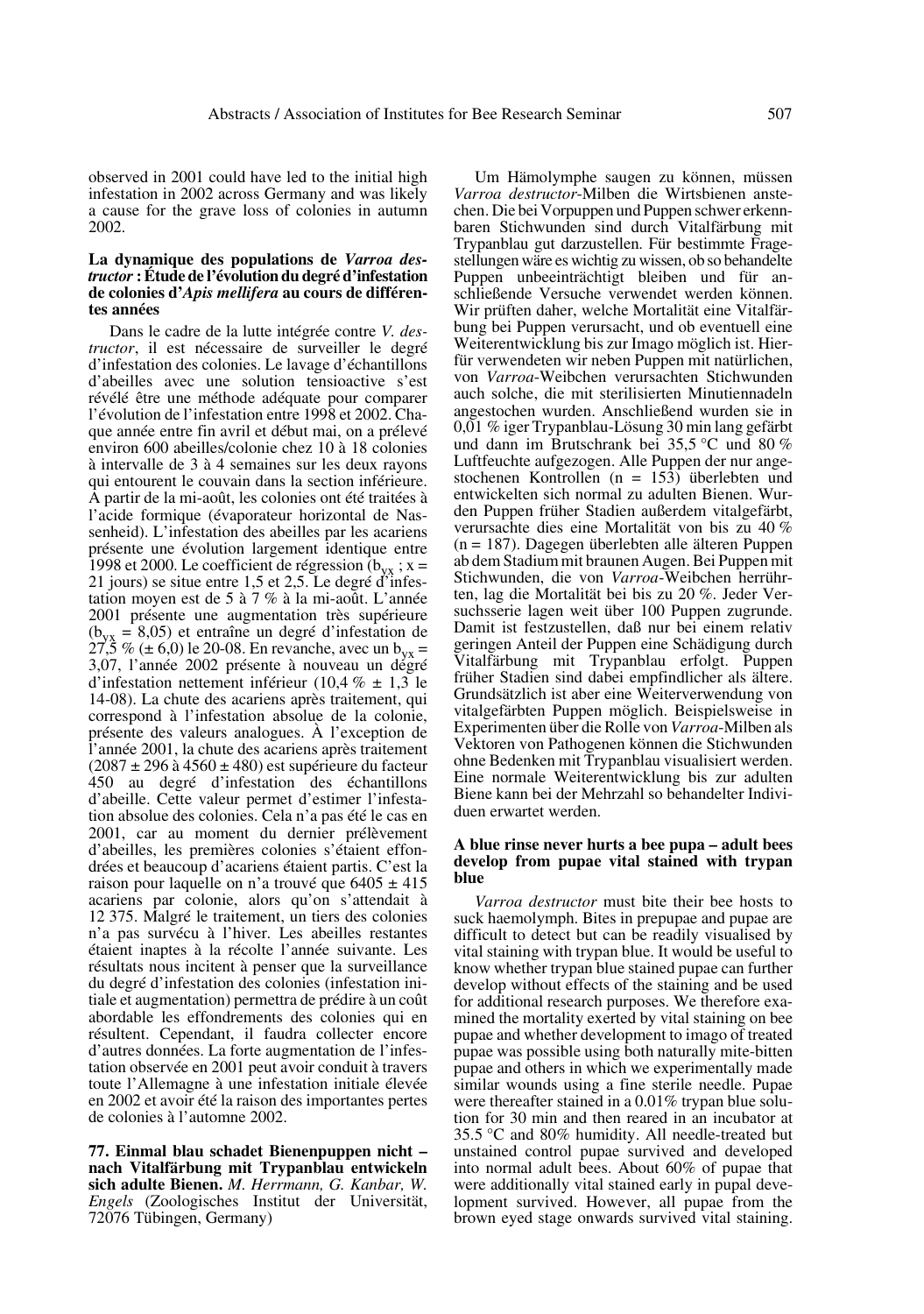Pupae bitten by *V. destructor* had a mortality of 20% after staining. More than 100 pupae were used for each experiment. Therefore only a small proportion of pupae was damaged by vital staining with trypan blue. Pupae of earlier stages are more sensitive to vital staining than those of later stages. In principle, vital stained pupae could be used in additional experiments. For example, in experiments over the role of *V. destructor* mites as vectors for pathogens, mite bite wounds could be visualised by vital staining with trypan blue without great damage to the bee. If several pupae are so treated, normal development of manyof them to adult can be expected.

## **Une coloration bleue unique ne nuit pas aux nymphes d'abeille – les abeilles adultes se développent normalement après une coloration vitale au bleu trypane**

Pour pouvoir aspirer l'hémolymphe, *Varroa destructor* doit piquer les abeilles-hôtes. Les plaies de piqûre, difficiles à reconnaître chez les prénymphes et les nymphes, peuvent être mises en évidence par une coloration vitale au bleu trypane. Pour certaines recherches, il serait bon de savoir si les nymphes ne sont pas affectées par ce traitement et si elles peuvent être utilisées pour d'autres essais. Nous avons donc étudié le taux de mortalité des nymphes après une coloration vitale, et la possibilité éventuelle de l'achèvement de leur développement jusqu'à l'imago. À cet effet, nous avons utilisé non seulement des nymphes portant des piqûres naturelles infligées par *V. destructor*, mais aussi des nymphes piquées avec une fine aiguille stérilisée. Elles ont ensuite été immergées dans une solution de bleu trypane à 0,01 % pendant 30 min, puis élevées dans l'étuve à 35,5 °C et 80 % d'humidité de l'air. Toutes les nymphes témoins simplement piquées (n = 153) ont survécu et se sont développées en adultes normaux. Si on appliquait en outre une coloration vitale à des stades nymphaux précoces, cela causait une mortalité allant jusqu'à 40 % (n = 187). En revanche, toutes les nymphes à partir du stade oeil marron ont survécu. Chez les nymphes portant des piqûres d'acariens, la mortalité pouvait atteindre 20 %. Chaque série expérimentale a porté sur plus de 100 nymphes. On constate ainsi que seul un pourcentage relativement faible de nymphes a été endommagé par la coloration vitale au bleu trypane, les nymphes des premiers stades étant plus sensibles que celles des derniers stades. En principe, l'utilisation des nymphes ayant subi une coloration vitale est tout à fait possible. Par exemple, dans les expériences sur le rôle de *V. destructor* comme vecteur d'agents pathogènes, les piqûres peuvent sans hésitation être colorées au bleu trypane. Chez la plupart des individus traités ainsi, on peut s'attendre à un développement normal jusqu'à l'imago.

**78.** *Varroa* **Toleranz in Frankreich bei** *Intermissa* **Bienen aus Tunesien und ihren natürlich gepaarten Nachkommen: 1993–2003.** *J. Kefuss1, J. Vanpoucke2, J. Ducos de Lahitte3, W. Ritter4* (1Le

Rucher D'Oc, 31200 Toulouse, France; 2UFR M.I.G., Université Paul Sabatier Toulouse, 31062 Toulouse, France; 3École Nationale Vétérinaire de Toulouse, 31076 Toulouse, France; 4CVUA-Freiburg, Tierhygiene, 79108 Freiburg im Breisgau, Germany)

Seit 1985 auf *Varroa* Toleranz selektierte Königinnen von *Apis mellifera intermissa* wurden in der Nähe von Toulouse Frankreich gegen *A. m. carnica* geprüft um festzustellen, ob die Toleranz genetischen Ursprungs ist. Im Spätsommer 1993 wurden in 24 gleich mit *Varroa destructor* befallene Schwärme die Königinnen gegen 12 der *Intermissa*-Königinnen aus Sejenene, Tunesien und 12 *Carnica*-Königinnen aus Oberursel, Deutschland ausgetauscht.

Die Schwärme wurden nicht gegen *Varroa destructor* behandelt. 9 der 12 Völker aus jeder Gruppe überlebten bis zum Frühling 1994. Die *Intermissa*- Völker waren zu diesem Zeitpunkt signifikant höher mit *V. destructor* befallen als die *Carnica*-Völker (*P* < 0,05). Nach 1994 haben sich die Königinnen von den verbleibenden 8 Völkern ( ein *Carnica*-Volk und sieben *Intermissa*-Völker) mit den lokalen *Apis mellifera* Drohnen nach dem Zufallsprinzip gepaart. Während der Untersuchungszeit hatten die meisten Völker einen niedrigen Befall mit Varroamilben. Bis März 2003 hatten ein Volk mit einer *Carnica* Hybrid Königin und zwei Völker mit einer *Intermissa* Hybrid Königin (5 bis November 1999) ohne jede *Varroa*-Behandlung überlebt. Wenn das Experiment im Juni 1994 beendet worden wäre, wäre man zum falschen Schluss gekommen, dass die *Carnica* mehr tolerant sei als die *Intermissa*. Aus diesem Grund sollten die Untersuchungen lang genug sein, damit sich Toleranzmechanismen entwickeln können und eine Art Gleichgewicht erreicht wird. Dies erfordert daher unter natürlichen Bedingungen mehrjährige Untersuchungen. Natürlich gepaarte Töchter dieser Königinnen, bzw. Schwestern dieser Königinnen, die man auch bei einer Untersuchung in Unije Kroatien testete, wurden in Frankreich über einen Zeitraum von zweieinhalb Jahren geprüft. Der Befall der Arbeiterinnenbrut mit *Varroa destructor* war in dieser Periode sehr gering. Bei den überlebenden Völkern war der Befall nie höher als 22 %. Die Ergebnisse zeigen, dass die Toleranz in den *A. m. intermissa* Hybriden genetisch bedingt ist.

#### *Varroa destructor* **resistance in France of** *intermissa* **bees from Tunisia and their naturally mated descendants: 1993–2003**

*Apis mellifera intermissa* queens from Tunisia naturally selected since 1985 for resistance to *Varroa destructor* were tested near Toulouse France against *Apis mellifera carnica* to determine if their resistance was genetic in origin. In late summer1993, 24 swarms equally infested with *V. destructor* were requeened with twelve *intermissa* queens from Sejenene Tunisia and twelve with carniolan queens from Oberursel Germany. No treatments for *V. destructor* were made. Nine colonies from each of the groups of twelve colonies started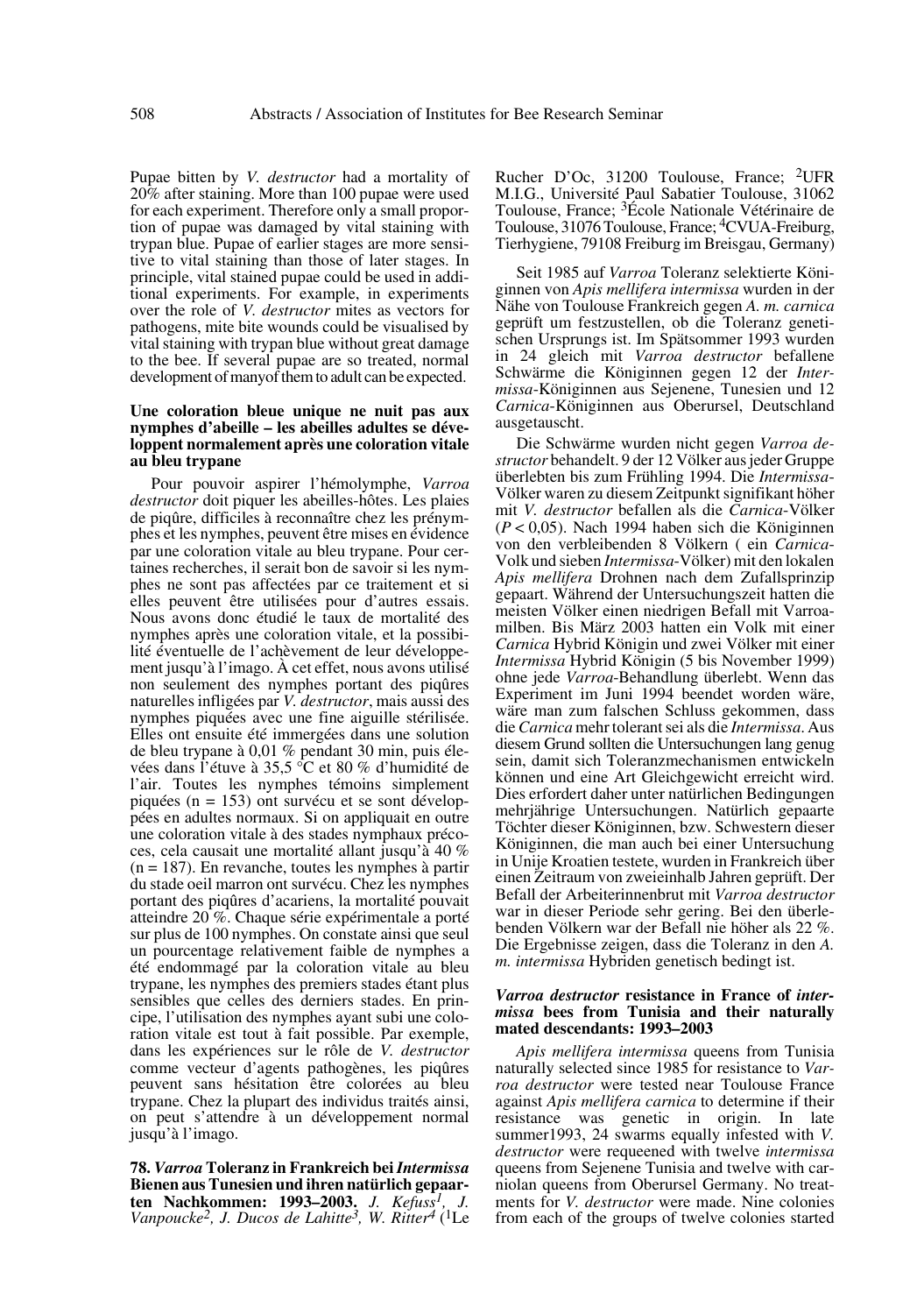in 1993 survived to Spring 1994. The *intermissa* colonies had significantly more *V. destructor* than the carniolans  $(P < 0.05)$ . After 1994, supersedure queens from these 8 hives (one carniolan and seven *intermissa* colonies) randomly mated with the local drone population of *A. mellifera.* During the test period most of these colonies had very low *V. destructor* infestations. In March 2003 the carniolan interracial hybrid and 2 *intermissa* interracial hybrids (5 until November 1999) still survived without any anti-varroa treatments. If we had stopped this experiment in June 1994 we would have falsely concluded that the carniolans were more resistant than the *intermissa* colonies. For this reason, testing periods should be long enough so that existing resistance mechanisms will have time to function and reach some type of equilibrium. Under natural conditions this may require several years or more. Naturally mated daughters of the above queens, i.e. sisters of the queens sent to Unije Croatia in 1999, were tested in France over a period of 2.5 years. *V. destructor* infestations in worker brood over this period were low and in the colonies that survived the level of *V. destructor* reproduction was never more than 22%, i.e, 22 daughter mites/ 100 brood cells. These results document that genetic control of resistance to *V. destructor* existed in the *Apis intermissa* ecotype that we tested.

## **La résistance en France à** *Varroa destructor* **d'abeilles** *intermissa* **provenant de Tunisie et de leurs descendantes fécondées naturellement : 1993–2003**

Des reines d'*Apis mellifera intermissa* provenant de Tunisie et sélectionnées depuis 1985 pour leur résistance à *Varroa destructor* ont été testées près de Toulouse, France et comparées à *A. m. carnica* pour savait si leur résistance était d'origine génétique. A la fin de l'été 1993, 24 essaims également infestés par l'acarien ont été remérés pour moitié avec 12 reines *intermissa* provenant de Sejenene, Tunisie, et pour moitié avec 12 reines *carnica* provenant d'Oberursel, Allemagne. Aucun traitement contre *V. destructor* n'a été fait. Neuf colonies de chaque groupe de 12 colonies démarrées en 1993 ont survécu jusqu'au printemps 1994. Les colonies *intermissa* ont eu significativement plus d'acariens que les *carnica* ( $P \le 0.05$ ). Après 1994, les reines des 8 colonies restantes (une *carnica* et sept *intermissa*) se sont accouplées au hasard avec les mâles locaux d'*A. mellifera*. pendant la période de test, la plupart de ces colonies avaient de très faibles infestations. En mars 2003 la colonie hybride *carnica* et deux colonies hybrides *intermissa* (cinq jusqu'en novembre 1999), survivaient malgré l'absence de traitement contre *V. destructor*. Si nous avions arrêté ces expériences en juin 1994, nous aurions conclu à tord que les colonies *carnica* étaient plus résistantes que les *intermissa*. Pour cette raison les périodes de test doivent être suffisamment longues pour que les mécanismes de résistance puissent se développer et atteindre un certain équilibre. En conditions naturelles cela peut demander sept années ou plus. Les filles fécondées naturellement des reines ci-dessus, que nous avons aussi testées à Unije, Croatie, en 1999, ont été testées en France sur une période de deux ans et demi. Durant cette période les infestations du couvain d'ouvrières par *V. destructor* ont été faibles et dans les colonies survivantes le taux de reproduction de l'acarien n'a jamais été supérieur à 22 %, soit 22 filles pour 100 cellules de couvain. Ces résultats montrent que la résistance des hybrides d'intermissa est d'origine génétique.

# **Varroose: Bekämpfung**

# **Varroosis: Control**

**Varroose : Lutte**

**81. Saisonabhängiger** *Varroa destructor***-Befall von Bienen, Arbeiterinnenbrut und Drohnenbrut sowie Konsequenzen für die Bekämpfung.** *P. Rosenkranz, M. Renz* (Landesanstalt für Bienenkunde, Hohenheim University, 70593 Stuttgart, Germany)

Während der Saison parasitieren *Varroa*-Weibchen auf adulten Bienen und in verdeckelten Arbeiterinnen- und Drohnen-Brutzellen. Innerhalb der Brutzellen sind sie vor dem "grooming"-Verhalten der Bienen und der direkten Wirkung der meisten Akarizide geschützt. Wir untersuchten die Verteilung der *Varroa*-Population auf Adultbienen und Bienenbrut.

Insgesamt wurden Daten von 58 Bienenvölkern auf der Schwäbischen Alb aus den Jahren 2000– 2002 ausgewertet. Die Völker wurden in 3-wöchigen Abständen nach der Liebefelder Methode geschätzt. Gleichzeitig wurden Brut- und Bienenproben entnommen und auf *Varroa*-Befall hin untersucht. Aus diesen Daten wurde die absolute Anzahl an Milben auf Bienen bzw. innerhalb der Brutzellen berechnet. Das Verhältnis von Adultbienen zu verdeckelter Arbeiterinnenbrut schwankte von März bis September zwischen 1:0,6 und 1:1,5. Im Frühjahr und Sommer befanden sich 58 bis 91 % der *Varroa*-Milben in den verdeckelten Brutzellen (Mittelwerte für Monate März–Juli), wobei die Drohnenbrut im Durchschnitt um den Faktor 9,7 stärker befallen war als Arbeiterinnenbrut ( $n = 163$ ). In den Monaten März–Juni befanden sich damit 27–41 % der *Varroa*-Population innerhalb der Drohnenbrut. Im Spätsommer/Herbst war immer noch über die Hälfte der *Varroa*-Population innerhalb der Arbeiterinnenbrut (52 %–74 %, Mittelwerte für Monate Juli–September). Erst kurz vor Ende der Brutphase reduzierte sich der Anteil der Brutmilben an der Gesamt-Milbenpopulation. Die Daten zum Drohnenbrut-Befall bestätigen erneut, dass die Drohnenbrutentnahme ein wichtiger Bestandteil eines Bekämpfungskonzeptes ist. Während der Brutphase des Bienenvolkes machen wegen des durchweg hohen Brutmilbenanteils nur Bekämpfungsmaßnahmen Sinn, die auch diese Brutmilben mit erfassen.

*Varroa destructor* **infestation of adult bees, worker brood and drone brood during the season and consequences for treatment concepts**